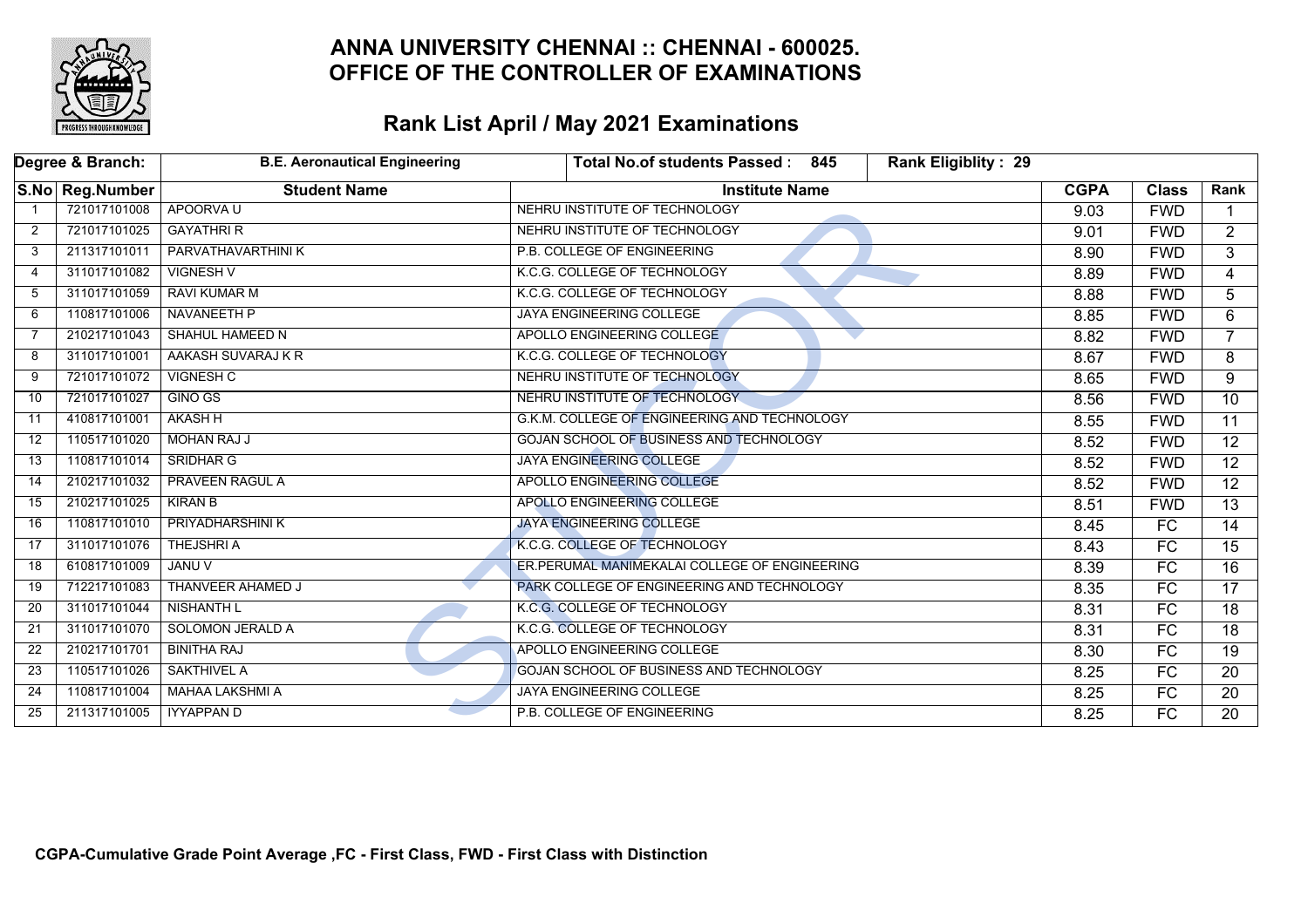

|     | Degree & Branch: | <b>B.E. Aeronautical Engineering</b> | Total No.of students Passed: 845<br><b>Rank Eligiblity: 29</b> |             |              |                 |
|-----|------------------|--------------------------------------|----------------------------------------------------------------|-------------|--------------|-----------------|
|     | S.No Reg.Number  | <b>Student Name</b>                  | <b>Institute Name</b>                                          | <b>CGPA</b> | <b>Class</b> | Rank            |
| 26  | 211317101012     | <b>PRAKASH RAJ N</b>                 | P.B. COLLEGE OF ENGINEERING                                    | 8.24        | FC           | 21              |
| 27  | 610817101024     | <b>SUSHMA G</b>                      | ER.PERUMAL MANIMEKALAI COLLEGE OF ENGINEERING                  | 8.24        | FC           | 21              |
| 28  | 721017101006     | AKASH KUMAR A                        | NEHRU INSTITUTE OF TECHNOLOGY                                  | 8.24        | FC           | 21              |
| 29  | 210217101008     | ASHIKALIKHAN R A                     | APOLLO ENGINEERING COLLEGE                                     | 8.23        | FC           | 22              |
| 30  | 712217101049     | <b>MATTHEW GABRIEL M</b>             | PARK COLLEGE OF ENGINEERING AND TECHNOLOGY                     | 8.23        | FC           | $\overline{22}$ |
| -31 | 721417101027     | <b>ELIZABETH JOSE</b>                | NEHRU INSTITUTE OF ENGINEERING AND TECHNOLOGY                  | 8.23        | FC           | 22              |
| 32  | 721017101030     | <b>JANANI SHRE P</b>                 | NEHRU INSTITUTE OF TECHNOLOGY                                  | 8.22        | FC           | $\overline{23}$ |
| 33  | 211317101004     | <b>HARSHA S</b>                      | P.B. COLLEGE OF ENGINEERING                                    | 8.21        | FC           | 24              |
| 34  | 610817101006     | <b>BLESSY EVANGELIN P</b>            | ER.PERUMAL MANIMEKALAI COLLEGE OF ENGINEERING                  | 8.21        | FC           | 24              |
| 35  | 422217101014     | <b>KAVIBARATHI T</b>                 | SURYA GROUP OF INSTITUTIONS                                    | 8.19        | FC           | 25              |
| 36  | 721417101025     | <b>DINESH BABUT</b>                  | NEHRU INSTITUTE OF ENGINEERING AND TECHNOLOGY                  | 8.18        | FC           | $\overline{26}$ |
| 37  | 210217101014     | <b>CHRISTAN L</b>                    | APOLLO ENGINEERING COLLEGE                                     |             | FC.          | 27              |
| 38  | 211317101001     | <b>ALSAROTH JAHAN S</b>              | <b>P.B. COLLEGE OF ENGINEERING</b>                             | 8.14        | FC           | 27              |
| 39  | 721417101008     | ARUN KUMAR M (19-09-1999)            | NEHRU INSTITUTE OF ENGINEERING AND TECHNOLOGY                  | 8.14        | FC           | 27              |
| 40  | 961117101001     | <b>REXLIN L</b>                      | LORD JEGANNATH COLLEGE OF ENGINEERING AND TECHNOLOGY           | 8.14        | FC           | 27              |
| 41  | 310817101016     | D ROSE N JENOXWIN S NELSON           | JEPPIAAR ENGINEERING COLLEGE                                   | 8.13        | FC           | 28              |
| 42  | 310817101041     | <b>SANTHOSH RAJ S</b>                | JEPPIAAR ENGINEERING COLLEGE                                   | 8.12        | FC           | 29              |
|     |                  | $\mathcal{L}$                        |                                                                |             |              |                 |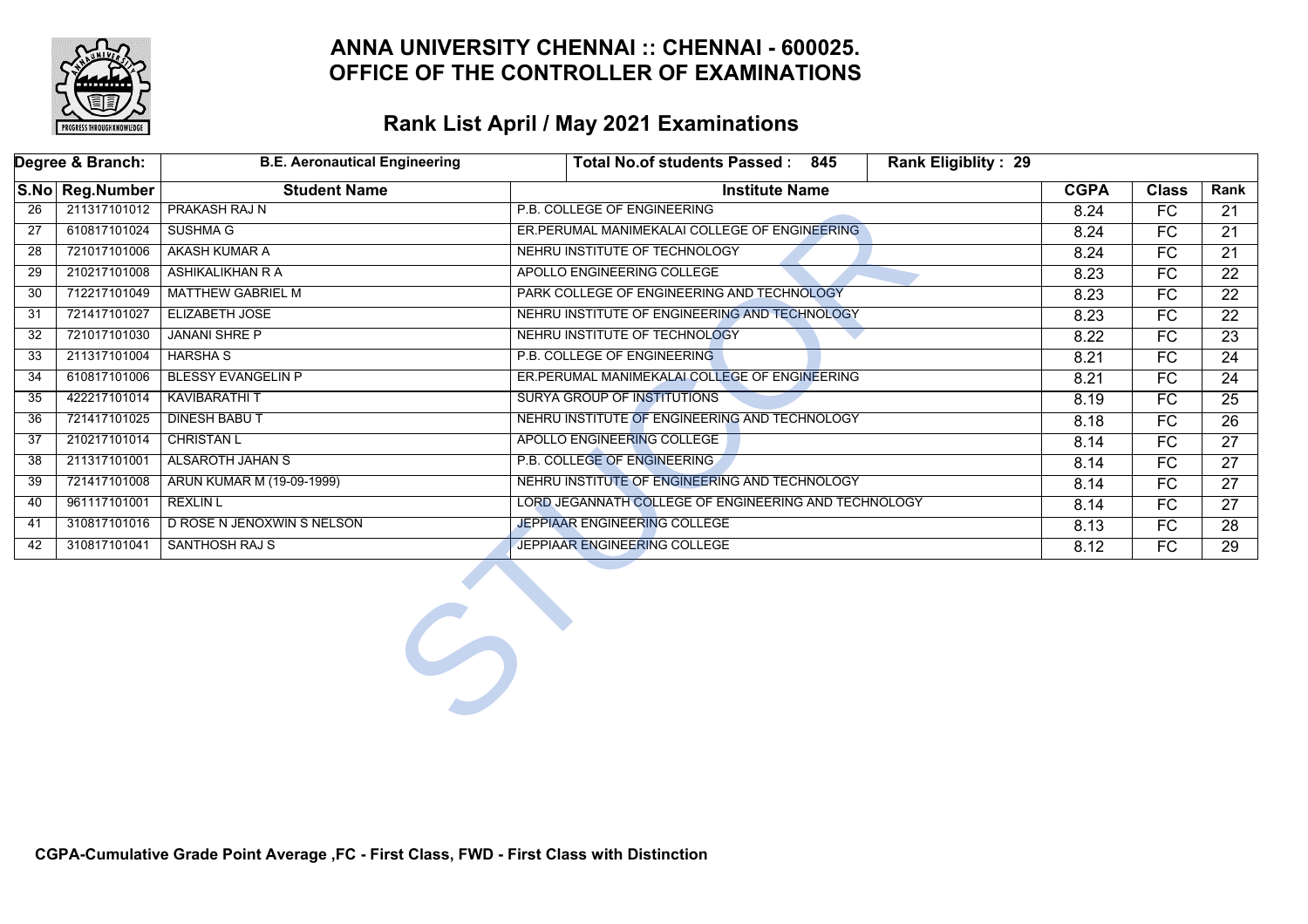

|                 | Degree & Branch: | <b>B.E. Automobile Engineering</b> | 633<br><b>Rank Eligiblity: 28</b><br><b>Total No.of students Passed:</b> |             |                          |                 |
|-----------------|------------------|------------------------------------|--------------------------------------------------------------------------|-------------|--------------------------|-----------------|
|                 | S.No Reg.Number  | <b>Student Name</b>                | <b>Institute Name</b>                                                    | <b>CGPA</b> | <b>Class</b>             | Rank            |
|                 | 113217102011     | <b>HARI GANESH B</b>               | <b>VELAMMAL ENGINEERING COLLEGE</b>                                      | 8.76        | <b>FWD</b>               |                 |
| 2               | 113217102021     | <b>LOGESHWARAN G</b>               | <b>VELAMMAL ENGINEERING COLLEGE</b>                                      | 8.68        | <b>FWD</b>               | $\overline{2}$  |
| 3               | 622017102015     | <b>KARTHICK R</b>                  | PAAVAI COLLEGE OF ENGINEERING                                            | 8.56        | <b>FWD</b>               | $\overline{3}$  |
| 4               | 712917102011     | <b>JOSHUA C JOYKUTTY</b>           | RVS TECHNICAL CAMPUS-COIMBATORE                                          | 8.52        | <b>FWD</b>               | $\overline{4}$  |
| 5               | 113217102019     | LAKSHMI NARAYANAN R                | <b>VELAMMAL ENGINEERING COLLEGE</b>                                      | 8.49        | FC                       | 5               |
| 6               | 922117102060     | YESU RAJA J                        | SSM INSTITUTE OF ENGINEERING AND TECHNOLOGY                              | 8.46        | FC                       | 6               |
| 7               | 113217102040     | <b>VENKATESH T</b>                 | <b>VELAMMAL ENGINEERING COLLEGE</b>                                      | 8.43        | $\overline{FC}$          | $\overline{7}$  |
| 8               | 113217102042     | <b>VIJAYA KUMAR B</b>              | <b>VELAMMAL ENGINEERING COLLEGE</b>                                      | 8.39        | FC                       | 8               |
| 9               | 113217102028     | PRAGADESHWARAN M                   | <b>VELAMMAL ENGINEERING COLLEGE</b>                                      | 8.38        | FC                       | 9               |
| 10              | 113217102037     | <b>SELVAGANESH A</b>               | <b>VELAMMAL ENGINEERING COLLEGE</b>                                      | 8.36        | $\overline{\mathsf{FC}}$ | $\overline{10}$ |
| 11              | 113217102024     | <b>MUSHARATH AALAM A</b>           | <b>VELAMMAL ENGINEERING COLLEGE</b>                                      | 8.32        | FC                       | $\overline{11}$ |
| 12              | 510917102004     | <b>GOKUL P</b>                     | <b>GLOBAL INSTITUTE OF ENGINEERING AND TECHNOLOGY</b>                    | 8.30        | $\overline{FC}$          | $\overline{12}$ |
| 13              | 622017102019     | <b>MADHU VARSHINI M</b>            | PAAVAI COLLEGE OF ENGINEERING                                            | 8.29        | FC                       | $\overline{13}$ |
| $\overline{14}$ | 113217102006     | DHANUSH KUMAR M                    | <b>VELAMMAL ENGINEERING COLLEGE</b>                                      | 8.25        | $\overline{FC}$          | $\overline{14}$ |
| 15              | 113217102025     | <b>MUTHU B</b>                     | <b>VELAMMAL ENGINEERING COLLEGE</b>                                      | 8.23        | FC                       | $\overline{15}$ |
| 16              | 212417102010     | PREETHIHA S                        | SREE SASTHA INSTITUTE OF ENGINEERING AND TECHNOLOGY                      | 8.23        | FC                       | $\overline{15}$ |
| 17              | 961817102001     | <b>ABI MANGALAN</b>                | PONJESLY COLLEGE OF ENGINEERING                                          | 8.22        | FC                       | $\overline{16}$ |
| 18              | 113217102022     | MAHESHWAR A R                      | <b>VELAMMAL ENGINEERING COLLEGE</b>                                      | 8.18        | FC                       | $\overline{17}$ |
| 19              | 812817102012     | <b>KARTHICK M</b>                  | <b>MOOKAMBIGAI COLLEGE OF ENGINEERING</b>                                | 8.13        | FC                       | 18              |
| 20              | 112617102008     | <b>PRAKASH RAJ S H</b>             | SRIRAM ENGINEERING COLLEGE                                               | 8.08        | FC                       | 19              |
| 21              | 113217102002     | ABISHEK D                          | <b>VELAMMAL ENGINEERING COLLEGE</b>                                      | 8.05        | FC                       | $\overline{20}$ |
| 22              | 113217102026     | MUTHUMARI KAVITHA V                | <b>VELAMMAL ENGINEERING COLLEGE</b>                                      | 8.05        | $\overline{FC}$          | 20              |
| 23              | 410817102011     | PULLA REKHA DEEPTHI                | G.K.M. COLLEGE OF ENGINEERING AND TECHNOLOGY                             | 8.05        | $\overline{FC}$          | 20              |
| 24              | 113217102004     | ARUN ALLWIN D                      | <b>VELAMMAL ENGINEERING COLLEGE</b>                                      | 8.01        | FC                       | $\overline{21}$ |
| 25              | 922117102003     | ARI HARAN B                        | SSM INSTITUTE OF ENGINEERING AND TECHNOLOGY                              | 8.01        | $\overline{\mathsf{FC}}$ | $\overline{21}$ |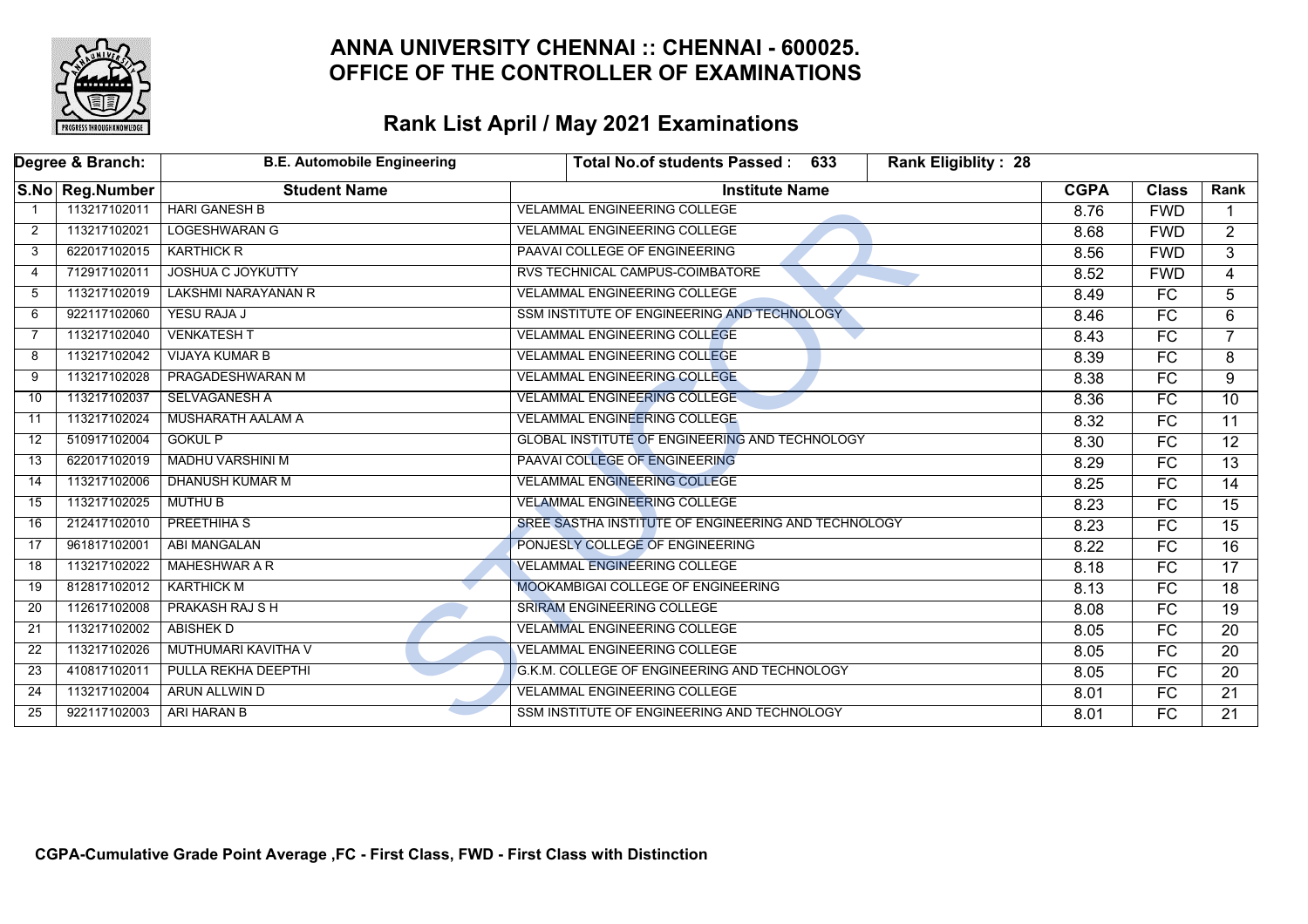

|                 | Degree & Branch: | <b>B.E. Automobile Engineering</b> | Total No.of students Passed: 633<br><b>Rank Eligiblity: 28</b> |             |                 |                 |
|-----------------|------------------|------------------------------------|----------------------------------------------------------------|-------------|-----------------|-----------------|
|                 | S.No Reg.Number  | <b>Student Name</b>                | <b>Institute Name</b>                                          | <b>CGPA</b> | <b>Class</b>    | Rank            |
| $\overline{26}$ | 113217102017     | <b>KABILAN M</b>                   | <b>VELAMMAL ENGINEERING COLLEGE</b>                            | 7.95        | FC              | 22              |
| $\overline{27}$ | 731117102036     | NITHISHPRASATH V                   | INSTITUTE OF ROAD AND TRANSPORT TECHNOLOGY                     | 7.92        | FC              | $\overline{23}$ |
| 28              | 113217102032     | <b>RISHI VARDHAN S K</b>           | <b>VELAMMAL ENGINEERING COLLEGE</b>                            | 7.86        | $\overline{FC}$ | $\overline{24}$ |
| $\overline{29}$ | 510417102003     | <b>DINESH J</b>                    | ARUNAI ENGINEERING COLLEGE                                     | 7.85        | FC              | $\overline{25}$ |
| 30              | 622017102037     | <b>SURIYAK</b>                     | PAAVAI COLLEGE OF ENGINEERING                                  | 7.82        | FC              | $\overline{26}$ |
| 31              | 112617102009     | <b>PRAVEEN R J</b>                 | SRIRAM ENGINEERING COLLEGE                                     | 7.79        | FC              | 27              |
| $\overline{32}$ | 113217102029     | <b>PRANESH M</b>                   | <b>VELAMMAL ENGINEERING COLLEGE</b>                            | 7.76        | $\overline{FC}$ | $\overline{28}$ |
|                 |                  |                                    |                                                                |             |                 |                 |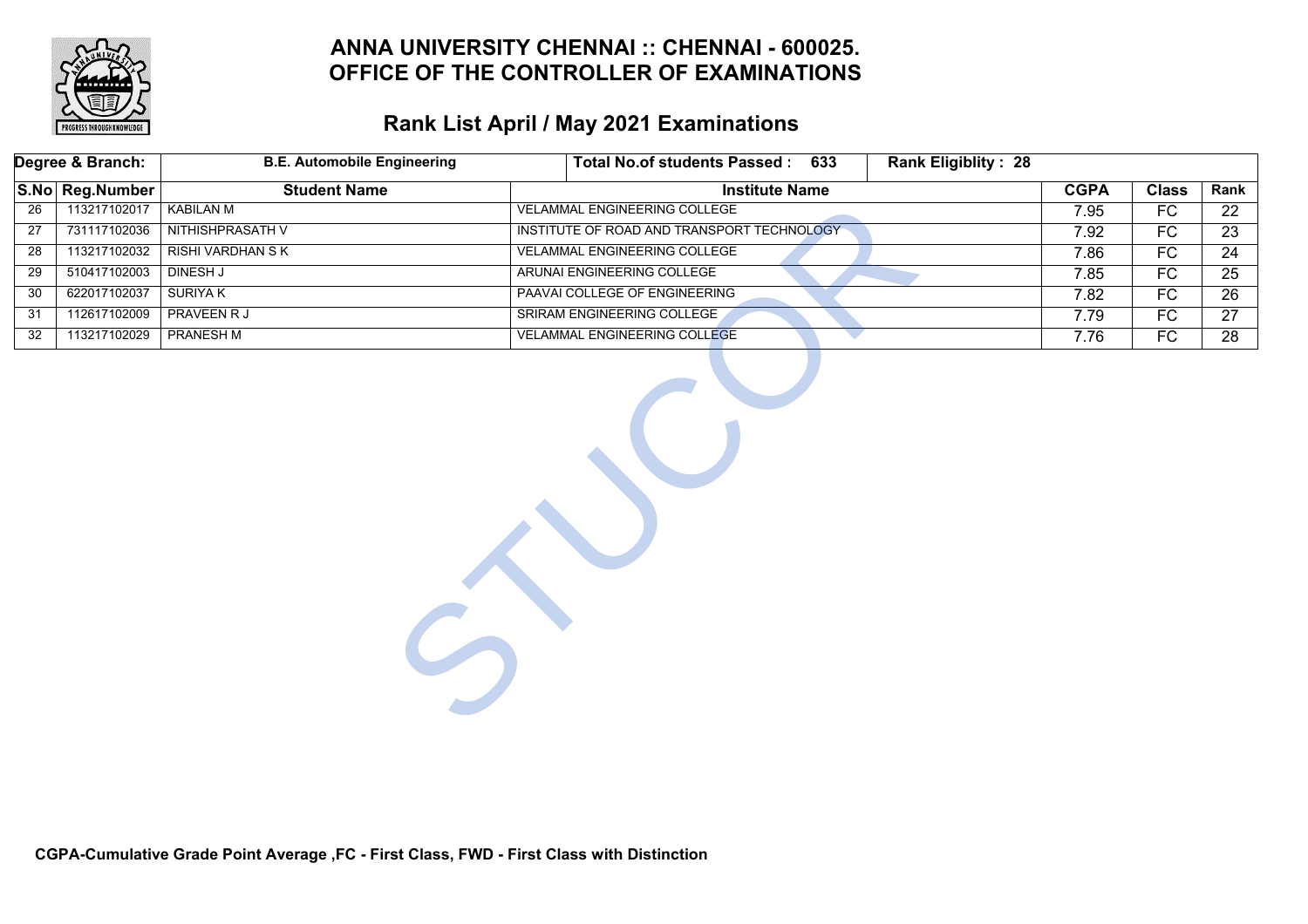

|                 | Degree & Branch: | <b>B.E. Civil Engineering</b> | <b>Rank Eligiblity: 29</b><br>Total No.of students Passed: 7994 |             |              |                 |
|-----------------|------------------|-------------------------------|-----------------------------------------------------------------|-------------|--------------|-----------------|
|                 | S.No Reg.Number  | <b>Student Name</b>           | <b>Institute Name</b>                                           | <b>CGPA</b> | <b>Class</b> | Rank            |
|                 | 715517103023     | <b>MALAVIKA V</b>             | PSG INSTITUTE OF TECHNOLOGY AND APPLIED RESEARCH                | 9.27        | <b>FWD</b>   |                 |
| 2               | 312417103001     | <b>ABINAYA T</b>              | ST.JOSEPH'S INSTITUTE OF TECHNOLOGY                             | 9.21        | <b>FWD</b>   | $\overline{2}$  |
| 3               | 953717103008     | <b>HARI PRIYAN</b>            | AAA COLLEGE OF ENGINEERING & TECHNOLOGY                         | 9.21        | <b>FWD</b>   | $\overline{2}$  |
| 4               | 211417103081     | <b>MONISHA Y</b>              | PANIMALAR ENGINEERING COLLEGE                                   | 9.17        | <b>FWD</b>   | 3               |
| -5              | 922517103024     | <b>MOHANA VILASHINI E</b>     | V.S.B. ENGINEERING COLLEGE                                      | 9.16        | <b>FWD</b>   | $\overline{4}$  |
| 6               | 210417103022     | <b>KEERTHANA S</b>            | CHENNAI INSTITUTE OF TECHNOLOGY                                 | 9.15        | <b>FWD</b>   | 5               |
| 7               | 311517103012     | <b>EZHILARASIE N</b>          | MEENAKSHI SUNDARARAJAN ENGINEERING COLLEGE                      | 9.15        | <b>FWD</b>   | 5               |
| 8               | 211417103004     | <b>AGILAN M</b>               | PANIMALAR ENGINEERING COLLEGE                                   | 9.14        | <b>FWD</b>   | 6               |
| 9               | 312217103061     | <b>VINOTHNI S N</b>           | SRI SIVASUBRAMANIYA NADAR COLLEGE OF ENGINEERING                | 9.14        | <b>FWD</b>   | 6               |
| 10              | 511317103001     | <b>AISHWARYA S</b>            | KINGSTON ENGINEERING COLLEGE                                    | 9.12        | <b>FWD</b>   | $\overline{7}$  |
| 11              | 715517103043     | <b>SHANMUGARAJ T S K</b>      | PSG INSTITUTE OF TECHNOLOGY AND APPLIED RESEARCH                | 9.11        | <b>FWD</b>   | 8               |
| 12              | 111417103003     | A RANJANI                     | PRATHYUSHA ENGINEERING COLLEGE                                  | 9.08        | <b>FWD</b>   | 9               |
| 13              | 312217103020     | <b>HARIKA MADIREDDY</b>       | SRI SIVASUBRAMANIYA NADAR COLLEGE OF ENGINEERING                | 9.08        | <b>FWD</b>   | 9               |
| 14              | 950817103039     | <b>SAVITHRIS</b>              | GOVERNMENT COLLEGE OF ENGINEERING - THIRUNELVELI                | 9.07        | <b>FWD</b>   | $\overline{10}$ |
| 15              | 715517103045     | SITHARTH PANCHANATHAM R K     | PSG INSTITUTE OF TECHNOLOGY AND APPLIED RESEARCH                | 9.04        | <b>FWD</b>   | 11              |
| 16              | 211417103003     | <b>ABITHAMEENAL N</b>         | <b>PANIMALAR ENGINEERING COLLEGE</b>                            | 9.02        | <b>FWD</b>   | $\overline{12}$ |
| 17              | 211417103171     | YAMUNA J                      | PANIMALAR ENGINEERING COLLEGE                                   | 9.02        | <b>FWD</b>   | $\overline{12}$ |
| 18              | 312317103028     | <b>JASHWANTH KUMAR A R</b>    | ST.JOSEPH'S COLLEGE OF ENGINEERING                              | 9.02        | <b>FWD</b>   | $\overline{12}$ |
| 19              | 312317103004     | <b>ALBEENA JASMINE T</b>      | ST.JOSEPH'S COLLEGE OF ENGINEERING                              | 9.01        | <b>FWD</b>   | $\overline{13}$ |
| 20              | 312217103004     | ANNE SHERIN A                 | SRI SIVASUBRAMANIYA NADAR COLLEGE OF ENGINEERING                | 9.00        | <b>FWD</b>   | 14              |
| $\overline{21}$ | 960217103069     | <b>ROOHMA S B</b>             | ARUNACHALA COLLEGE OF ENGINEERING FOR WOMEN                     | 8.99        | <b>FWD</b>   | $\overline{15}$ |
| 22              | 620117103304     | <b>KOUSALYA A</b>             | A V S ENGINEERING COLLEGE                                       | 8.98        | <b>FWD</b>   | $\overline{16}$ |
| 23              | 813817103001     | <b>ABDUL FAZITH S</b>         | SARANATHAN COLLEGE OF ENGINEERING                               | 8.97        | <b>FWD</b>   | $\overline{17}$ |
| 24              | 922517103043     | <b>THAMARAI SELVAN M</b>      | V.S.B. ENGINEERING COLLEGE                                      | 8.97        | <b>FWD</b>   | $\overline{17}$ |
| 25              | 922517103037     | <b>SIVARANJANI P</b>          | <b>V.S.B. ENGINEERING COLLEGE</b>                               | 8.96        | <b>FWD</b>   | $\overline{18}$ |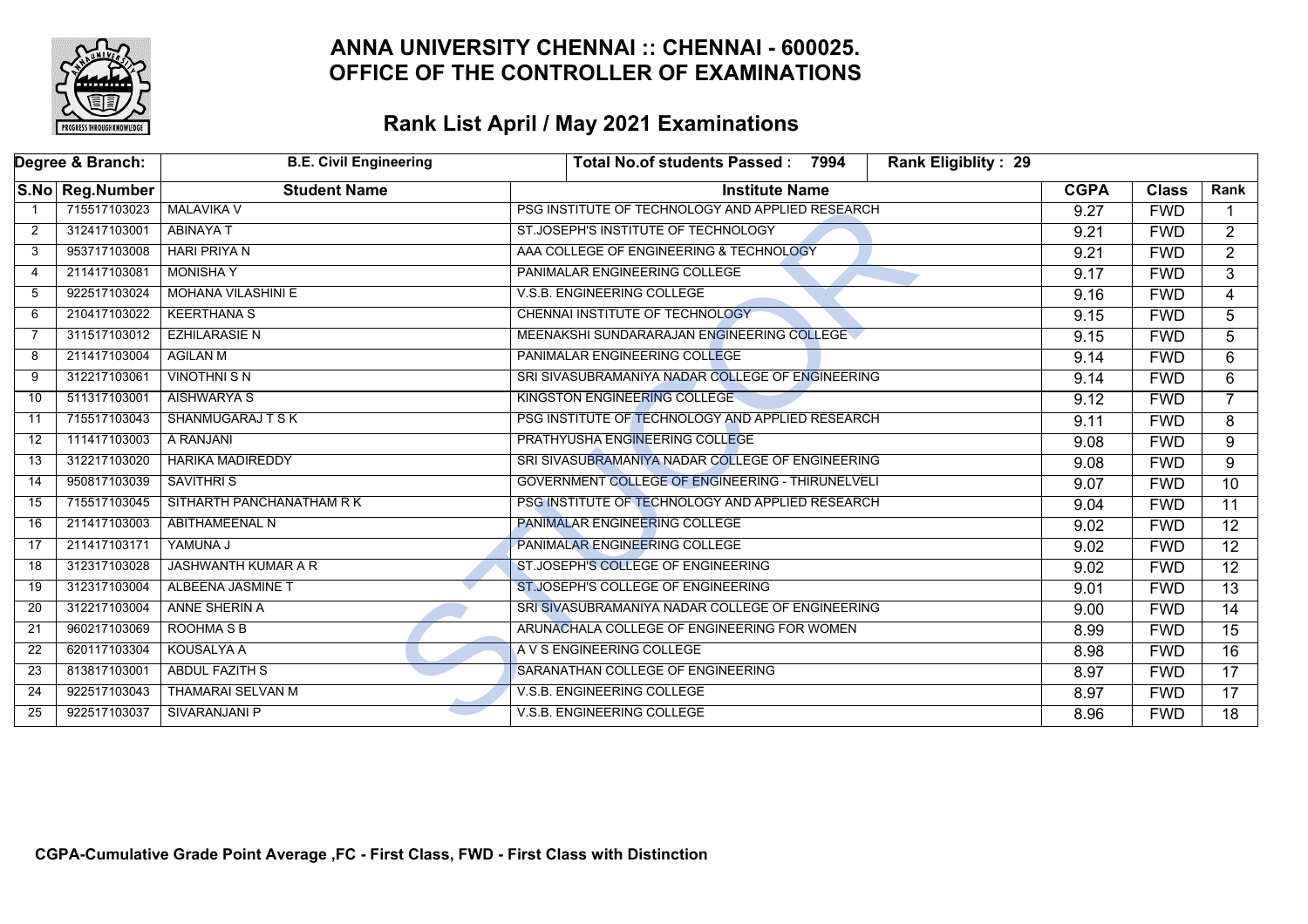

| Degree & Branch: |                 | <b>B.E. Civil Engineering</b> | Rank Eligiblity: 29<br>Total No.of students Passed: 7994 |             |              |                 |
|------------------|-----------------|-------------------------------|----------------------------------------------------------|-------------|--------------|-----------------|
|                  | S.No Reg.Number | <b>Student Name</b>           | <b>Institute Name</b>                                    | <b>CGPA</b> | <b>Class</b> | Rank            |
| 26               | 312217103026    | <b>JANANI J</b>               | SRI SIVASUBRAMANIYA NADAR COLLEGE OF ENGINEERING         | 8.95        | <b>FWD</b>   | 19              |
| $\overline{27}$  | 960217103032    | <b>BOWMIGASN</b>              | ARUNACHALA COLLEGE OF ENGINEERING FOR WOMEN              | 8.95        | <b>FWD</b>   | $\overline{19}$ |
| 28               | 210417103015    | <b>HARIPRIYA N</b>            | <b>CHENNAI INSTITUTE OF TECHNOLOGY</b>                   | 8.93        | <b>FWD</b>   | $\overline{20}$ |
| 29               | 821717103301    | <b>ABARAJITHA R</b>           | SIR ISSAC NEWTON COLLEGE OF ENGINEERING AND TECHNOLOGY   | 8.92        | <b>FWD</b>   | $\overline{21}$ |
| 30               | 311017103018    | <b>GITANJALI V</b>            | K.C.G. COLLEGE OF TECHNOLOGY                             | 8.89        | <b>FWD</b>   | $\overline{22}$ |
| 31               | 311517103019    | <b>KAAVYA DHARSHINI B</b>     | MEENAKSHI SUNDARARAJAN ENGINEERING COLLEGE               | 8.89        | <b>FWD</b>   | $\overline{22}$ |
| 32               | 715517103021    | <b>MADHUMITHA K</b>           | PSG INSTITUTE OF TECHNOLOGY AND APPLIED RESEARCH         | 8.87        | <b>FWD</b>   | $\overline{23}$ |
| 33               | 210417103016    | <b>HARISHMITHA SELVI S</b>    | CHENNAI INSTITUTE OF TECHNOLOGY                          | 8.86        | <b>FWD</b>   | $\overline{24}$ |
| 34               | 212917103053    | <b>SUSHMIS</b>                | ST. JOSEPH COLLEGE OF ENGINEERING                        | 8.86        | <b>FWD</b>   | 24              |
| 35               | 312317103059    | <b>VETRIVEL S</b>             | ST.JOSEPH'S COLLEGE OF ENGINEERING                       | 8.86        | <b>FWD</b>   | $\overline{24}$ |
| 36               | 211417103047    | <b>KAMALASEKAR K</b>          | <b>PANIMALAR ENGINEERING COLLEGE</b>                     |             | <b>FWD</b>   | $\overline{25}$ |
| 37               | 922517103021    | <b>MADHU PRIYA S</b>          | V.S.B. ENGINEERING COLLEGE                               |             | <b>FWD</b>   | $\overline{25}$ |
| 38               | 962217103020    | <b>CHRISTY MARIA HELEN S</b>  | ST.XAVIER'S CATHOLIC COLLEGE OF ENGINEERING              |             | <b>FWD</b>   | $\overline{25}$ |
| 39               | 715517103050    | <b>VENKATESAN R</b>           | PSG INSTITUTE OF TECHNOLOGY AND APPLIED RESEARCH         | 8.84        | <b>FWD</b>   | $\overline{26}$ |
| 40               | 922517103006    | DAYANANDAN S                  | <b>V.S.B. ENGINEERING COLLEGE</b>                        | 8.84        | <b>FWD</b>   | $\overline{26}$ |
| 41               | 211417103118    | RINISHA A R                   | PANIMALAR ENGINEERING COLLEGE                            | 8.83        | <b>FWD</b>   | $\overline{27}$ |
| 42               | 923017103301    | ABHAY ASHOK HEMBRAM           | ARULMURUGAN COLLEGE OF ENGINEERING                       | 8.83        | <b>FWD</b>   | $\overline{27}$ |
| 43               | 950817103023    | <b>JEMIMA SHERLIN S</b>       | GOVERNMENT COLLEGE OF ENGINEERING - THIRUNELVELI         | 8.83        | <b>FWD</b>   | $\overline{27}$ |
| 44               | 953617103019    | <b>HARSHANI R</b>             | RAMCO INSTITUTE OF TECHNOLOGY                            | 8.83        | <b>FWD</b>   | $\overline{27}$ |
| 45               | 410717103010    | KANCHANAPRIYA P               | DHANALAKSHMI COLLEGE OF ENGINEERING                      | 8.82        | <b>FWD</b>   | 28              |
| 46               | 715517103042    | SHANMUGA PRAKASH T            | PSG INSTITUTE OF TECHNOLOGY AND APPLIED RESEARCH         | 8.82        | <b>FWD</b>   | $\overline{28}$ |
| 47               | 211417103140    | <b>SORNAA LAKSHIMI R</b>      | PANIMALAR ENGINEERING COLLEGE                            | 8.81        | <b>FWD</b>   | $\overline{29}$ |
| 48               | 420717103011    | <b>LAKSHMI PRIYA K</b>        | C.K. COLLEGE OF ENGINEERING & TECHNOLOGY                 | 8.81        | <b>FWD</b>   | $\overline{29}$ |
| 49               | 922517103018    | <b>KAVIYA J</b>               | V.S.B. ENGINEERING COLLEGE                               | 8.81        | <b>FWD</b>   | $\overline{29}$ |
| 50               | 950817103037    | SAI KRISHNA N                 | GOVERNMENT COLLEGE OF ENGINEERING - THIRUNELVELI         | 8.81        | <b>FWD</b>   | $\overline{29}$ |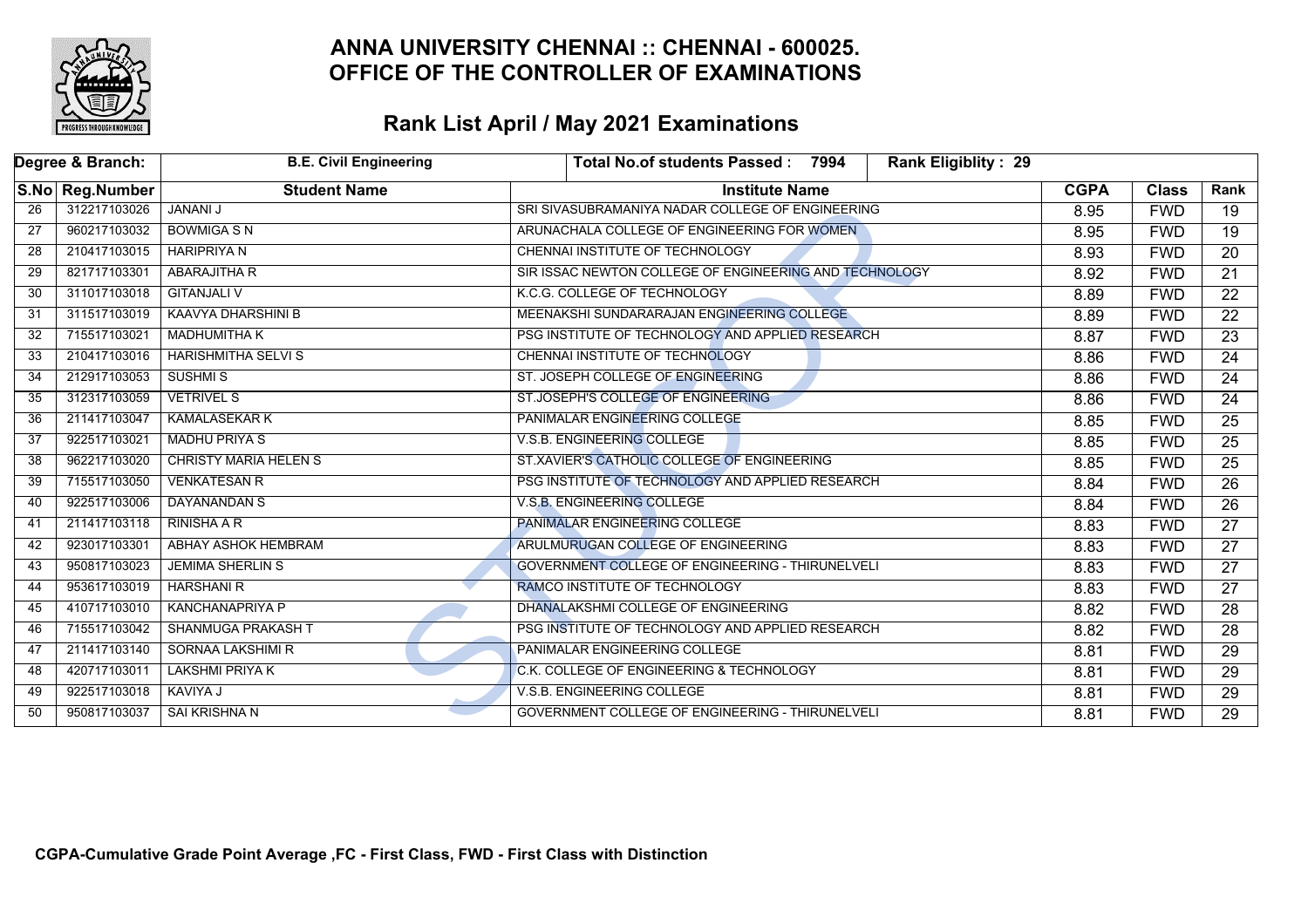

|                 | Degree & Branch: | <b>B.E. Civil Engineering</b> | Total No.of students Passed: 7994           | Rank Eligiblity: 29 |             |              |                 |
|-----------------|------------------|-------------------------------|---------------------------------------------|---------------------|-------------|--------------|-----------------|
|                 | S.No Reg.Number  | <b>Student Name</b>           | <b>Institute Name</b>                       |                     | <b>CGPA</b> | <b>Class</b> | Rank            |
| $\overline{51}$ | 960217103008     | <b>ABISHAM</b>                | ARUNACHALA COLLEGE OF ENGINEERING FOR WOMEN |                     | 8.81        | <b>FWD</b>   | $\overline{29}$ |
|                 |                  |                               |                                             |                     |             |              |                 |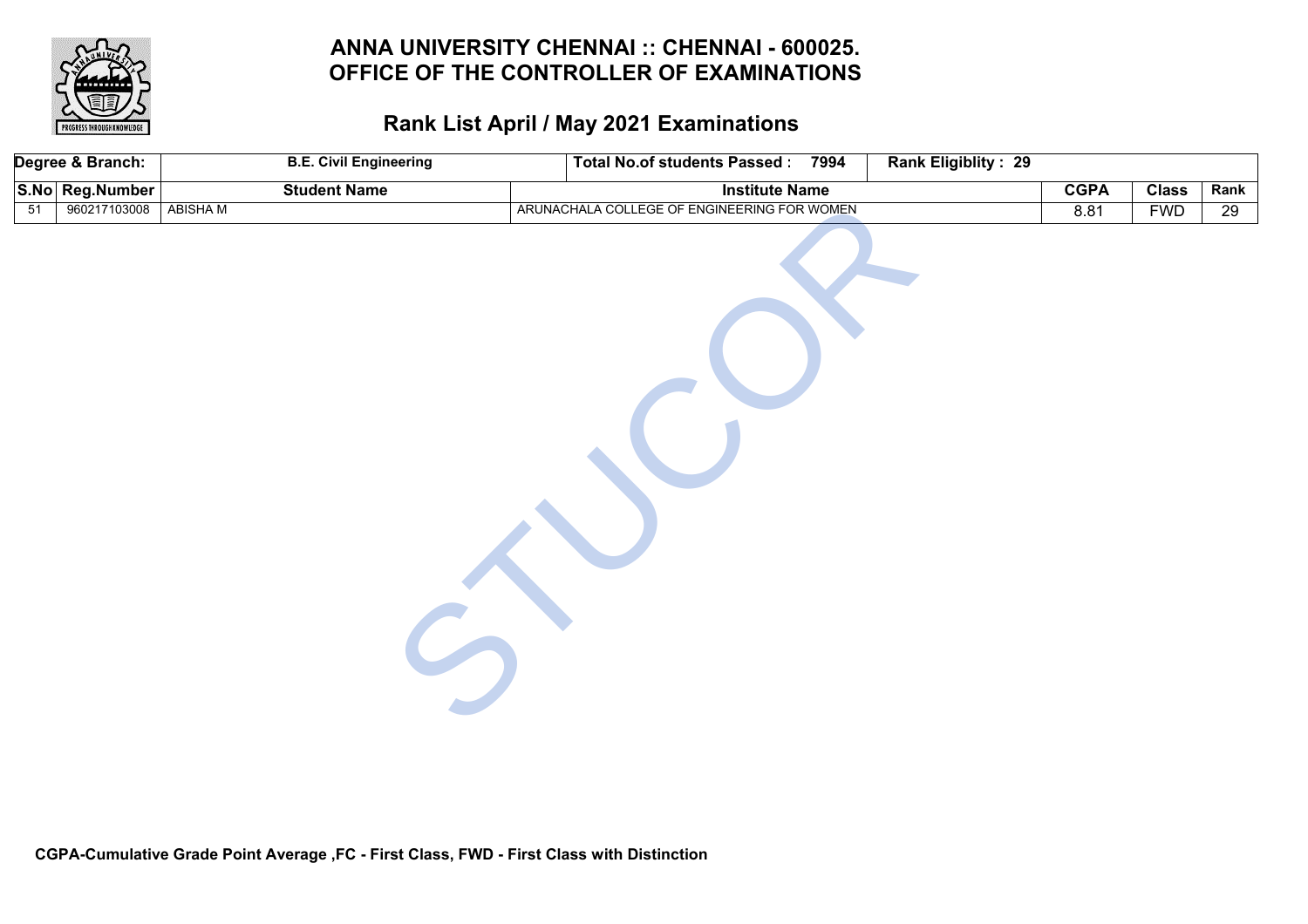

|                | Degree & Branch: | <b>B.E. Computer Science and Engineering</b> | <b>Rank Eligiblity: 20</b><br>Total No.of students Passed: 15146    |             |              |                 |
|----------------|------------------|----------------------------------------------|---------------------------------------------------------------------|-------------|--------------|-----------------|
|                | S.No Reg.Number  | <b>Student Name</b>                          | <b>Institute Name</b>                                               | <b>CGPA</b> | <b>Class</b> | Rank            |
|                | 113117104018     | <b>BHARGHAVI A S</b>                         | VEL TECH MULTI TECH DR.RANGARAJAN DR.SAKUNTHALA ENGINEERING COLLEGE | 9.39        | <b>FWD</b>   |                 |
| $\overline{2}$ | 715517104036     | <b>MEGHANA KHUNTIA</b>                       | PSG INSTITUTE OF TECHNOLOGY AND APPLIED RESEARCH                    | 9.37        | <b>FWD</b>   | $\overline{2}$  |
| 3              | 211517104001     | AARTHI R                                     | PANIMALAR INSTITUTE OF TECHNOLOGY                                   | 9.35        | <b>FWD</b>   | $\overline{3}$  |
| $\overline{4}$ | 210417104077     | PAMIDIMARRI RUSHITHA                         | CHENNAI INSTITUTE OF TECHNOLOGY                                     | 9.32        | <b>FWD</b>   | $\overline{4}$  |
| 5              | 211417104220     | RAMYA S (05-08-2000)                         | PANIMALAR ENGINEERING COLLEGE                                       | 9.32        | <b>FWD</b>   | 4               |
| 6              | 312217104093     | NANDA H KRISHNA                              | SRI SIVASUBRAMANIYA NADAR COLLEGE OF ENGINEERING                    | 9.32        | <b>FWD</b>   | 4               |
| 7              | 312217104021     | <b>AVANTIKA BALAJI</b>                       | SRI SIVASUBRAMANIYA NADAR COLLEGE OF ENGINEERING                    | 9.26        | <b>FWD</b>   | 5               |
| 8              | 312217104154     | <b>SHREYA S</b>                              | SRI SIVASUBRAMANIYA NADAR COLLEGE OF ENGINEERING                    | 9.26        | <b>FWD</b>   | 5               |
| 9              | 715517104022     | <b>GAYATHRIS</b>                             | PSG INSTITUTE OF TECHNOLOGY AND APPLIED RESEARCH                    | 9.26        | <b>FWD</b>   | 5               |
| 10             | 312317104130     | <b>PRIYA DHARSHINI C</b>                     | ST.JOSEPH'S COLLEGE OF ENGINEERING                                  | 9.23        | <b>FWD</b>   | 6               |
| 11             | 211417104153     | <b>MONISHA V</b>                             | PANIMALAR ENGINEERING COLLEGE                                       | 9.22        | <b>FWD</b>   | $\overline{7}$  |
| 12             | 211517104067     | <b>JONNAH J</b>                              | PANIMALAR INSTITUTE OF TECHNOLOGY                                   |             | <b>FWD</b>   | $\overline{7}$  |
| 13             | 211417104275     | <b>SURENDAR G</b>                            | PANIMALAR ENGINEERING COLLEGE                                       | 9.21        | <b>FWD</b>   | 8               |
| 14             | 953617104043     | <b>SIVA RANJINI R</b>                        | RAMCO INSTITUTE OF TECHNOLOGY                                       | 9.21        | <b>FWD</b>   | 8               |
| 15             | 813817104020     | <b>HAMSHAVARTHINI M</b>                      | SARANATHAN COLLEGE OF ENGINEERING                                   | 9.20        | <b>FWD</b>   | 9               |
| 16             | 312217104132     | ROHIT MIDHA                                  | SRI SIVASUBRAMANIYA NADAR COLLEGE OF ENGINEERING                    | 9.19        | <b>FWD</b>   | $\overline{10}$ |
| 17             | 312417104102     | SINDHUJA P                                   | ST.JOSEPH'S INSTITUTE OF TECHNOLOGY                                 | 9.19        | <b>FWD</b>   | 10 <sup>°</sup> |
| 18             | 111617104058     | <b>MUTYALA HARIPRIYA</b>                     | R.M.K. COLLEGE OF ENGINEERING AND TECHNOLOGY                        | 9.18        | <b>FWD</b>   | $\overline{11}$ |
| 19             | 312217104133     | SAADHANA LAKSHMI NARASIMHAN                  | SRI SIVASUBRAMANIYA NADAR COLLEGE OF ENGINEERING                    | 9.18        | <b>FWD</b>   | 11              |
| 20             | 312217104135     | SAI CHITTI SUBRAHMANYAM V                    | SRI SIVASUBRAMANIYA NADAR COLLEGE OF ENGINEERING                    | 9.18        | <b>FWD</b>   | 11              |
| 21             | 111617104014     | <b>BOTTA TENNIKA CHOWDARY</b>                | R.M.K. COLLEGE OF ENGINEERING AND TECHNOLOGY                        | 9.17        | <b>FWD</b>   | $\overline{12}$ |
| 22             | 311117104040     | POOJA KRISHAN                                | LOYOLA - ICAM COLLEGE OF ENGINEERING AND TECHNOLOGY                 | 9.17        | <b>FWD</b>   | $\overline{12}$ |
| 23             | 111617104001     | ABINAYA P S                                  | R.M.K. COLLEGE OF ENGINEERING AND TECHNOLOGY                        | 9.16        | <b>FWD</b>   | 13              |
| 24             | 211517104100     | MEDA DIVYA SAHITHYA                          | PANIMALAR INSTITUTE OF TECHNOLOGY                                   | 9.16        | <b>FWD</b>   | $\overline{13}$ |
| 25             | 111617104084     | <b>SHIRISHAK</b>                             | R.M.K. COLLEGE OF ENGINEERING AND TECHNOLOGY                        | 9.15        | <b>FWD</b>   | $\overline{14}$ |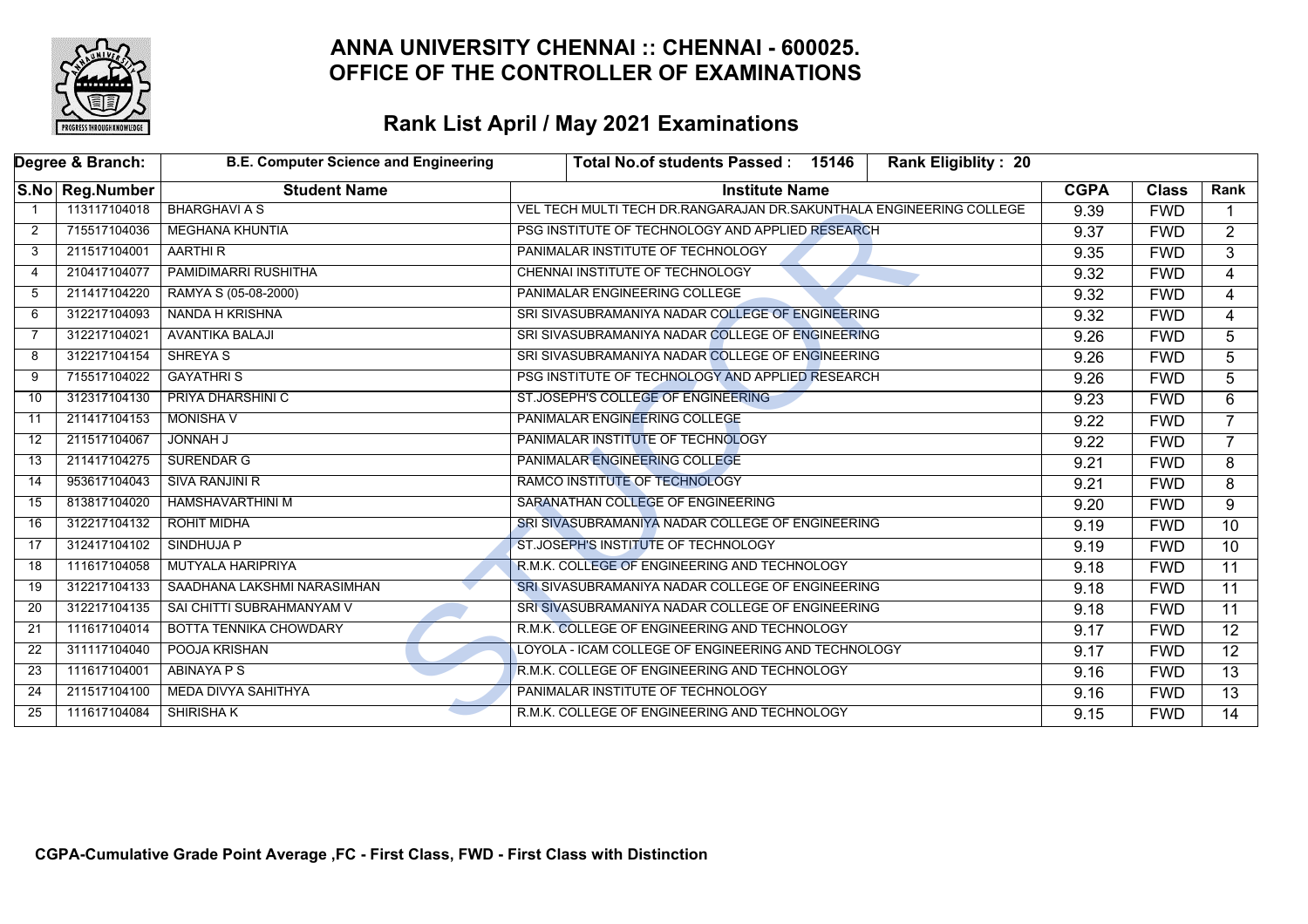

|    | Degree & Branch: | <b>B.E. Computer Science and Engineering</b> | Total No.of students Passed: 15146<br><b>Rank Eligiblity: 20</b> |             |              |                 |
|----|------------------|----------------------------------------------|------------------------------------------------------------------|-------------|--------------|-----------------|
|    | S.No Reg.Number  | <b>Student Name</b>                          | <b>Institute Name</b>                                            | <b>CGPA</b> | <b>Class</b> | Rank            |
| 26 | 211417104181     | <b>PAVITHRAD</b>                             | <b>PANIMALAR ENGINEERING COLLEGE</b>                             | 9.15        | <b>FWD</b>   | 14              |
| 27 | 312217104152     | SHRADDHAA MOHAN                              | SRI SIVASUBRAMANIYA NADAR COLLEGE OF ENGINEERING                 | 9.15        | <b>FWD</b>   | 14              |
| 28 | 113217104104     | <b>SACHIN S</b>                              | <b>VELAMMAL ENGINEERING COLLEGE</b>                              | 9.14        | <b>FWD</b>   | $\overline{15}$ |
| 29 | 211417104219     | RAMYA S (16-11-1998)                         | PANIMALAR ENGINEERING COLLEGE                                    | 9.14        | <b>FWD</b>   | 15              |
| 30 | 310817104037     | <b>JAYARAM SINGH R</b>                       | JEPPIAAR ENGINEERING COLLEGE                                     | 9.14        | <b>FWD</b>   | $\overline{15}$ |
| 31 | 311517104034     | <b>PRIYADHARSHINI S</b>                      | MEENAKSHI SUNDARARAJAN ENGINEERING COLLEGE                       | 9.14        | <b>FWD</b>   | $\overline{15}$ |
| 32 | 311517104023     | MIRA SOWNDARYA R                             | MEENAKSHI SUNDARARAJAN ENGINEERING COLLEGE                       | 9.12        | <b>FWD</b>   | 16              |
| 33 | 312317104123     | <b>PRATHIBHAT</b>                            | ST.JOSEPH'S COLLEGE OF ENGINEERING                               | 9.12        | <b>FWD</b>   | $\overline{16}$ |
| 34 | 113217104021     | CHETANA LAASYA NAYUDU                        | <b>VELAMMAL ENGINEERING COLLEGE</b>                              | 9.11        | <b>FWD</b>   | 17              |
| 35 | 211417104168     | <b>NISHANT BHUSHAN C</b>                     | PANIMALAR ENGINEERING COLLEGE                                    | 9.11        | <b>FWD</b>   | 17              |
| 36 | 211717104053     | <b>JANANI K</b>                              | RAJALAKSHMI INSTITUTE OF TECHNOLOGY                              | 9.11        | <b>FWD</b>   | 17              |
| 37 | 312317104176     | <b>VIJAYALAKSHMI P</b>                       | ST.JOSEPH'S COLLEGE OF ENGINEERING                               | 9.11        | <b>FWD</b>   | 17              |
| 38 | 113217104126     | <b>SUBHIKSHA R</b>                           | <b>VELAMMAL ENGINEERING COLLEGE</b>                              | 9.10        | <b>FWD</b>   | 18              |
| 39 | 211417104184     | POOJA H                                      | PANIMALAR ENGINEERING COLLEGE                                    | 9.10        | <b>FWD</b>   | $\overline{18}$ |
| 40 | 814717104022     | <b>HARSAWARTHINI S</b>                       | SRM TRP ENGINEERING COLLEGE                                      | 9.10        | <b>FWD</b>   | 18              |
| 41 | 211417104185     | POOJA K                                      | PANIMALAR ENGINEERING COLLEGE                                    | 9.09        | <b>FWD</b>   | $\overline{19}$ |
| 42 | 211517104073     | <b>KAVIYA B</b>                              | PANIMALAR INSTITUTE OF TECHNOLOGY                                | 9.09        | <b>FWD</b>   | $\overline{19}$ |
| 43 | 211517104158     | SHERINE W B                                  | PANIMALAR INSTITUTE OF TECHNOLOGY                                | 9.09        | <b>FWD</b>   | $\overline{19}$ |
| 44 | 310817104043     | <b>KARPAGAM K</b>                            | <b>JEPPIAAR ENGINEERING COLLEGE</b>                              | 9.09        | <b>FWD</b>   | $\overline{19}$ |
| 45 | 312217104114     | <b>PRAVEEN KUMAR R</b>                       | SRI SIVASUBRAMANIYA NADAR COLLEGE OF ENGINEERING                 | 9.09        | <b>FWD</b>   | $\overline{19}$ |
| 46 | 715517104003     | ABHINAYA R                                   | PSG INSTITUTE OF TECHNOLOGY AND APPLIED RESEARCH                 | 9.09        | <b>FWD</b>   | 19              |
| 47 | 921317104237     | <b>VARSHINI S</b>                            | PSNA COLLEGE OF ENGINEERING AND TECHNOLOGY                       | 9.09        | <b>FWD</b>   | $\overline{19}$ |
| 48 | 111417104104     | YENDLURI VENKATA POOJITHA                    | PRATHYUSHA ENGINEERING COLLEGE                                   | 9.08        | <b>FWD</b>   | 20              |
| 49 | 210417104048     | KARTHIKA R                                   | CHENNAI INSTITUTE OF TECHNOLOGY                                  | 9.08        | <b>FWD</b>   | 20              |
| 50 | 311117104037     | NANCY MATHEW                                 | LOYOLA - ICAM COLLEGE OF ENGINEERING AND TECHNOLOGY              | 9.08        | <b>FWD</b>   | 20              |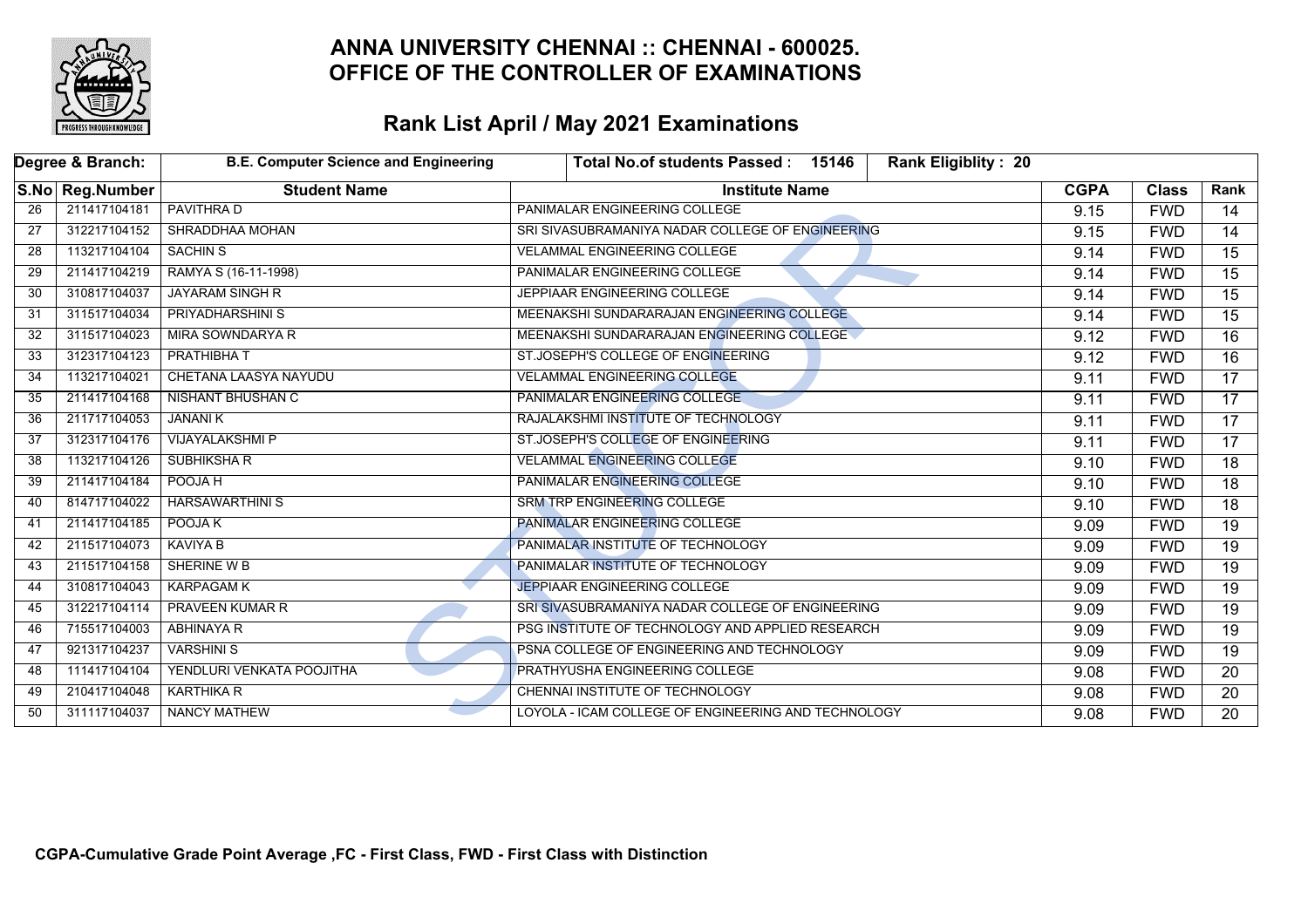

|                 | Degree & Branch: | <b>B.E. Computer Science and Engineering</b> | Total No.of students Passed: 15146 | <b>Rank Eligiblity: 20</b> |             |              |                 |
|-----------------|------------------|----------------------------------------------|------------------------------------|----------------------------|-------------|--------------|-----------------|
|                 | S.No Reg.Number  | <b>Student Name</b>                          | <b>Institute Name</b>              |                            | <b>CGPA</b> | <b>Class</b> | Rank            |
| $\overline{51}$ | 312317104083     | <b>KAMAKSHI J</b>                            | ST.JOSEPH'S COLLEGE OF ENGINEERING |                            | 9.08        | <b>FWD</b>   | $\overline{20}$ |
|                 |                  |                                              |                                    |                            |             |              |                 |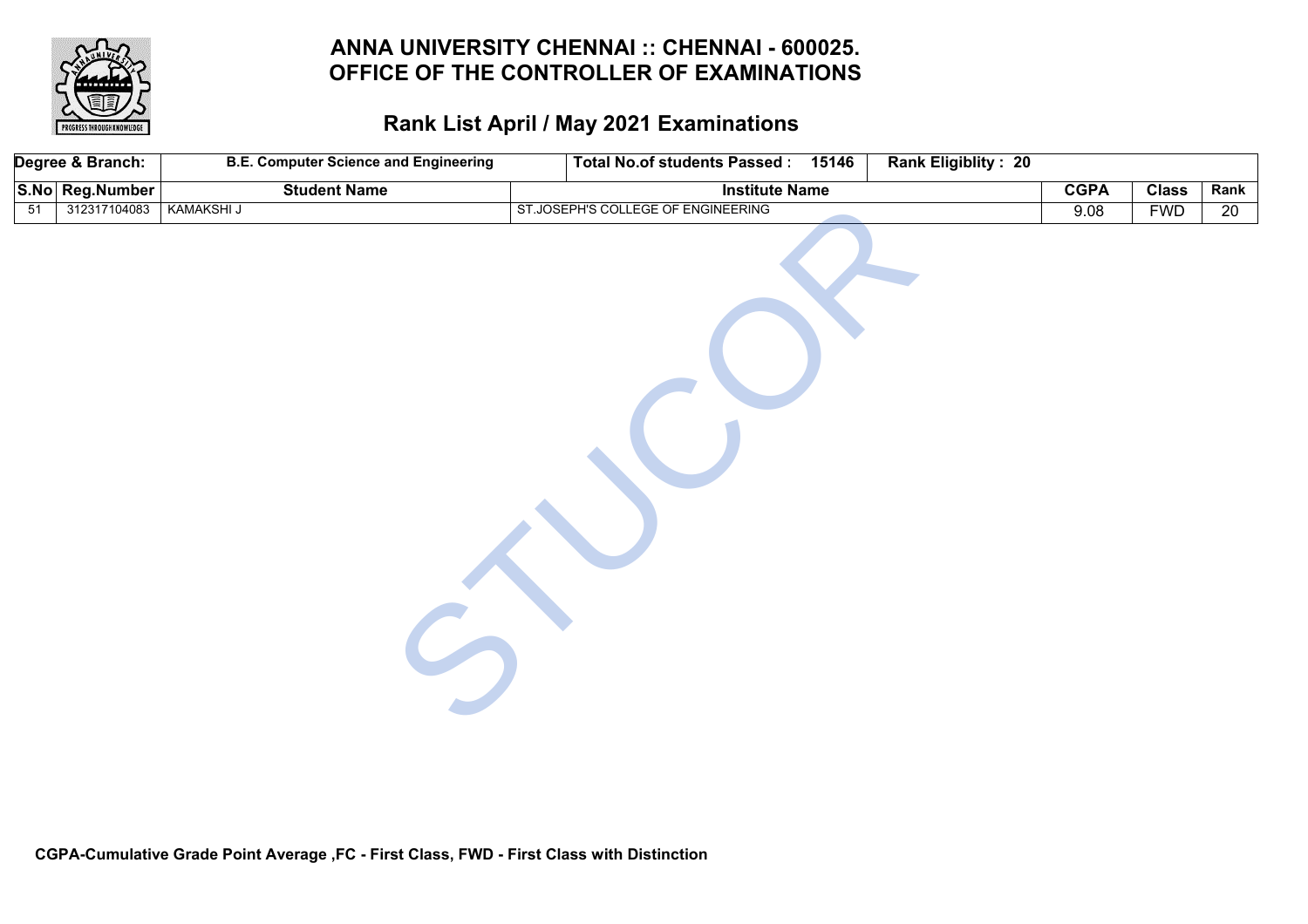

|                 | Degree & Branch: | <b>B.E. Electrical and Electronics Engineering</b> | Total No.of students Passed: 9494<br>Rank Eligiblity: 26 |             |              |                 |
|-----------------|------------------|----------------------------------------------------|----------------------------------------------------------|-------------|--------------|-----------------|
|                 | S.No Reg.Number  | <b>Student Name</b>                                | <b>Institute Name</b>                                    | <b>CGPA</b> | <b>Class</b> | Rank            |
|                 | 312217105069     | <b>PELLURU MANASWINI</b>                           | SRI SIVASUBRAMANIYA NADAR COLLEGE OF ENGINEERING         | 9.34        | <b>FWD</b>   |                 |
| 2               | 312217105083     | <b>RAMYA R</b>                                     | SRI SIVASUBRAMANIYA NADAR COLLEGE OF ENGINEERING         | 9.27        | <b>FWD</b>   | $\overline{2}$  |
| 3               | 513517105007     | <b>DIVYA G</b>                                     | ANNAI MIRA COLLEGE OF ENGINEERING AND TECHNOLOGY         | 9.25        | <b>FWD</b>   | 3               |
| 4               | 922217105301     | <b>GANESAN A</b>                                   | THENI KAMMAVAR SANGAM COLLEGE OF TECHNOLOGY              | 9.24        | <b>FWD</b>   | $\overline{4}$  |
| 5               | 311517105017     | <b>HEMALATHA R</b>                                 | MEENAKSHI SUNDARARAJAN ENGINEERING COLLEGE               | 9.21        | <b>FWD</b>   | $\overline{5}$  |
| 6               | 312317105107     | NIRMITHA A J                                       | ST.JOSEPH'S COLLEGE OF ENGINEERING                       | 9.19        | <b>FWD</b>   | 6               |
| 7               | 715517105701     | <b>SHIWANI D</b>                                   | PSG INSTITUTE OF TECHNOLOGY AND APPLIED RESEARCH         | 9.18        | <b>FWD</b>   | $\overline{7}$  |
| 8               | 312217105108     | SREEMUGI RAMASUBRAMANIAN                           | SRI SIVASUBRAMANIYA NADAR COLLEGE OF ENGINEERING         | 9.13        | <b>FWD</b>   | 8               |
| 9               | 312317105143     | <b>SELVARANI S</b>                                 | ST.JOSEPH'S COLLEGE OF ENGINEERING                       | 9.12        | <b>FWD</b>   | 9               |
| $\overline{10}$ | 312217105097     | SHANMUGHAPRIYA S                                   | SRI SIVASUBRAMANIYA NADAR COLLEGE OF ENGINEERING         | 9.11        | <b>FWD</b>   | $\overline{10}$ |
| 11              | 312317105001     | <b>ABIGAIL JENIS D</b>                             | ST.JOSEPH'S COLLEGE OF ENGINEERING                       | 9.11        | <b>FWD</b>   | $\overline{10}$ |
| 12              | 312417105043     | <b>KARTHIK R</b>                                   | ST.JOSEPH'S INSTITUTE OF TECHNOLOGY                      | 9.11        | <b>FWD</b>   | $\overline{10}$ |
| 13              | 312317105034     | DEEPA J                                            | ST.JOSEPH'S COLLEGE OF ENGINEERING                       | 9.10        | <b>FWD</b>   | $\overline{11}$ |
| 14              | 311517105004     | <b>AKSHAYA R</b>                                   | MEENAKSHI SUNDARARAJAN ENGINEERING COLLEGE               | 9.09        | <b>FWD</b>   | $\overline{12}$ |
| 15              | 312817105009     | <b>DURGAD</b>                                      | <b>AGNI COLLEGE OF TECHNOLOGY</b>                        | 9.09        | <b>FWD</b>   | $\overline{12}$ |
| 16              | 311117105043     | <b>RACHAEL EBENEZER</b>                            | LOYOLA - ICAM COLLEGE OF ENGINEERING AND TECHNOLOGY      | 9.08        | <b>FWD</b>   | $\overline{13}$ |
| 17              | 715517105016     | <b>JEEVANANDHAM S</b>                              | PSG INSTITUTE OF TECHNOLOGY AND APPLIED RESEARCH         | 9.08        | <b>FWD</b>   | 13              |
| 18              | 113217105007     | <b>ARUN C</b>                                      | <b>VELAMMAL ENGINEERING COLLEGE</b>                      | 9.03        | <b>FWD</b>   | $\overline{14}$ |
| 19              | 312217105118     | SWETHA <sub>S</sub>                                | SRI SIVASUBRAMANIYA NADAR COLLEGE OF ENGINEERING         | 9.03        | <b>FWD</b>   | $\overline{14}$ |
| 20              | 113217105053     | YAMINI K                                           | <b>VELAMMAL ENGINEERING COLLEGE</b>                      | 9.02        | <b>FWD</b>   | 15              |
| 21              | 715517105004     | <b>ALENKRUTH K M</b>                               | PSG INSTITUTE OF TECHNOLOGY AND APPLIED RESEARCH         | 9.02        | <b>FWD</b>   | $\overline{15}$ |
| 22              | 715517105009     | <b>DEEPIKAP</b>                                    | PSG INSTITUTE OF TECHNOLOGY AND APPLIED RESEARCH         | 9.02        | <b>FWD</b>   | $\overline{15}$ |
| 23              | 312217105023     | <b>DINESH KUMAR R</b>                              | SRI SIVASUBRAMANIYA NADAR COLLEGE OF ENGINEERING         | 9.01        | <b>FWD</b>   | $\overline{16}$ |
| 24              | 113217105001     | AARTHY MA                                          | <b>VELAMMAL ENGINEERING COLLEGE</b>                      | 8.99        | <b>FWD</b>   | $\overline{17}$ |
| 25              | 715517105041     | SOWMIYA V                                          | PSG INSTITUTE OF TECHNOLOGY AND APPLIED RESEARCH         | 8.99        | <b>FWD</b>   | $\overline{17}$ |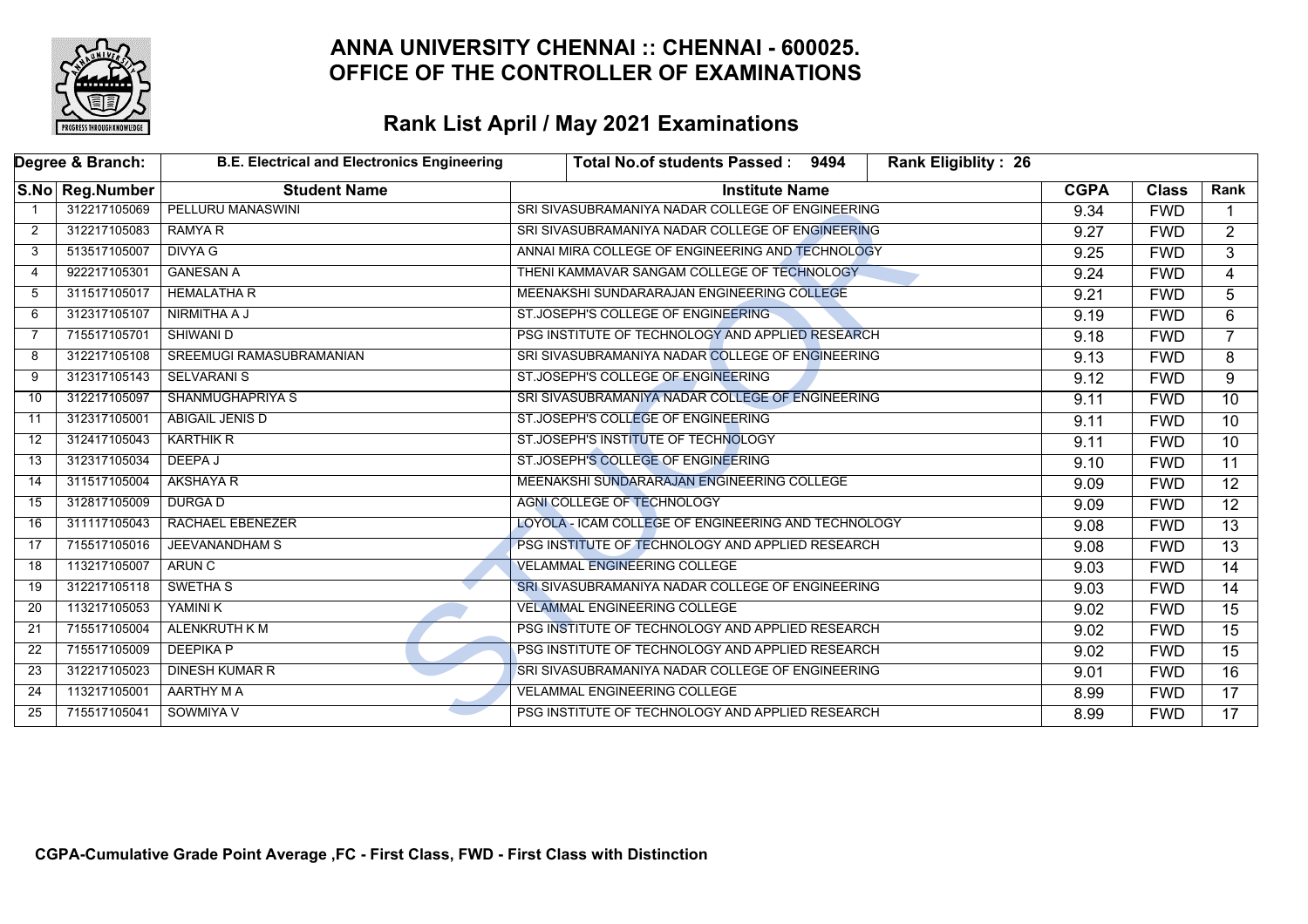

|                 | Degree & Branch: | <b>B.E. Electrical and Electronics Engineering</b> | Total No.of students Passed: 9494<br>Rank Eligiblity: 26 |             |              |                 |
|-----------------|------------------|----------------------------------------------------|----------------------------------------------------------|-------------|--------------|-----------------|
|                 | S.No Reg.Number  | <b>Student Name</b>                                | <b>Institute Name</b>                                    | <b>CGPA</b> | <b>Class</b> | Rank            |
| 26              | 111617105021     | <b>KARISHMA C</b>                                  | R.M.K. COLLEGE OF ENGINEERING AND TECHNOLOGY             | 8.98        | <b>FWD</b>   | 18              |
| $\overline{27}$ | 813817105107     | <b>SYED ZAMEERBASHA S</b>                          | SARANATHAN COLLEGE OF ENGINEERING                        | 8.98        | <b>FWD</b>   | $\overline{18}$ |
| 28              | 952017105003     | <b>DEVIKALA I</b>                                  | P.S.R.RENGASAMY COLLEGE OF ENGINEERING FOR WOMEN         | 8.98        | <b>FWD</b>   | 18              |
| 29              | 950917105034     | <b>RAMYA K</b>                                     | HOLY CROSS ENGINEERING COLLEGE                           | 8.97        | <b>FWD</b>   | $\overline{19}$ |
| 30              | 111617105019     | <b>HEMAMALINI V V</b>                              | R.M.K. COLLEGE OF ENGINEERING AND TECHNOLOGY             | 8.96        | <b>FWD</b>   | $\overline{20}$ |
| 31              | 310817105065     | SAI SAHITH V K                                     | JEPPIAAR ENGINEERING COLLEGE                             | 8.96        | <b>FWD</b>   | 20              |
| 32              | 715517105002     | <b>AGILAN V S</b>                                  | PSG INSTITUTE OF TECHNOLOGY AND APPLIED RESEARCH         | 8.96        | <b>FWD</b>   | $\overline{20}$ |
| 33              | 312017105011     | <b>DINESH G</b>                                    | JEPPIAAR SRR ENGINEERING COLLEGE                         | 8.95        | <b>FWD</b>   | $\overline{21}$ |
| 34              | 715517105044     | SRIHARI RANGANATHAN N                              | PSG INSTITUTE OF TECHNOLOGY AND APPLIED RESEARCH         | 8.95        | <b>FWD</b>   | 21              |
| 35              | 922517105009     | <b>DHARANI G</b>                                   | V.S.B. ENGINEERING COLLEGE                               | 8.95        | <b>FWD</b>   | $\overline{21}$ |
| 36              | 211417105046     | <b>HARINI N</b>                                    | <b>PANIMALAR ENGINEERING COLLEGE</b>                     |             | <b>FWD</b>   | $\overline{22}$ |
| 37              | 211417105105     | PINNAMA REDDY SUSHMA                               | <b>PANIMALAR ENGINEERING COLLEGE</b>                     |             | <b>FWD</b>   | $\overline{22}$ |
| 38              | 211517105032     | <b>DIVYA DATH K</b>                                | PANIMALAR INSTITUTE OF TECHNOLOGY                        | 8.94        | <b>FWD</b>   | $\overline{22}$ |
| 39              | 312217105093     | SANTHOOSH ARAVIND S                                | SRI SIVASUBRAMANIYA NADAR COLLEGE OF ENGINEERING         | 8.94        | <b>FWD</b>   | $\overline{22}$ |
| 40              | 715517105032     | <b>RAVI RAGHAVI</b>                                | PSG INSTITUTE OF TECHNOLOGY AND APPLIED RESEARCH         | 8.94        | <b>FWD</b>   | $\overline{22}$ |
| 41              | 950817105008     | <b>BELBINA ANN B</b>                               | <b>GOVERNMENT COLLEGE OF ENGINEERING - THIRUNELVELI</b>  | 8.94        | <b>FWD</b>   | $\overline{22}$ |
| 42              | 211417105085     | <b>MARSHA MOSES</b>                                | PANIMALAR ENGINEERING COLLEGE                            | 8.93        | <b>FWD</b>   | $\overline{23}$ |
| 43              | 211417105087     | <b>MATHIVATHANI K</b>                              | <b>PANIMALAR ENGINEERING COLLEGE</b>                     | 8.93        | <b>FWD</b>   | $\overline{23}$ |
| 44              | 211717105043     | <b>SUMITHRA P</b>                                  | RAJALAKSHMI INSTITUTE OF TECHNOLOGY                      | 8.93        | <b>FWD</b>   | $\overline{23}$ |
| 45              | 211417105049     | <b>HARIPRIYA N</b>                                 | PANIMALAR ENGINEERING COLLEGE                            | 8.92        | <b>FWD</b>   | 24              |
| 46              | 113217105055     | YOGALAKSHMI V                                      | <b>VELAMMAL ENGINEERING COLLEGE</b>                      | 8.91        | <b>FWD</b>   | $\overline{25}$ |
| 47              | 311517105015     | HARINI R K                                         | MEENAKSHI SUNDARARAJAN ENGINEERING COLLEGE               | 8.91        | <b>FWD</b>   | $\overline{25}$ |
| 48              | 211417105035     | <b>DIVYA SRIS</b>                                  | PANIMALAR ENGINEERING COLLEGE                            | 8.88        | <b>FWD</b>   | 26              |
| 49              | 312317105044     | <b>DURGA D</b>                                     | ST.JOSEPH'S COLLEGE OF ENGINEERING                       | 8.88        | <b>FWD</b>   | 26              |
| 50              | 411717105006     | <b>BHAGAVATHI LEKSHMI B</b>                        | PRINCE SHRI VENKATESHWARA PADMAVATHY ENGINEERING COLLEGE | 8.88        | <b>FWD</b>   | $\overline{26}$ |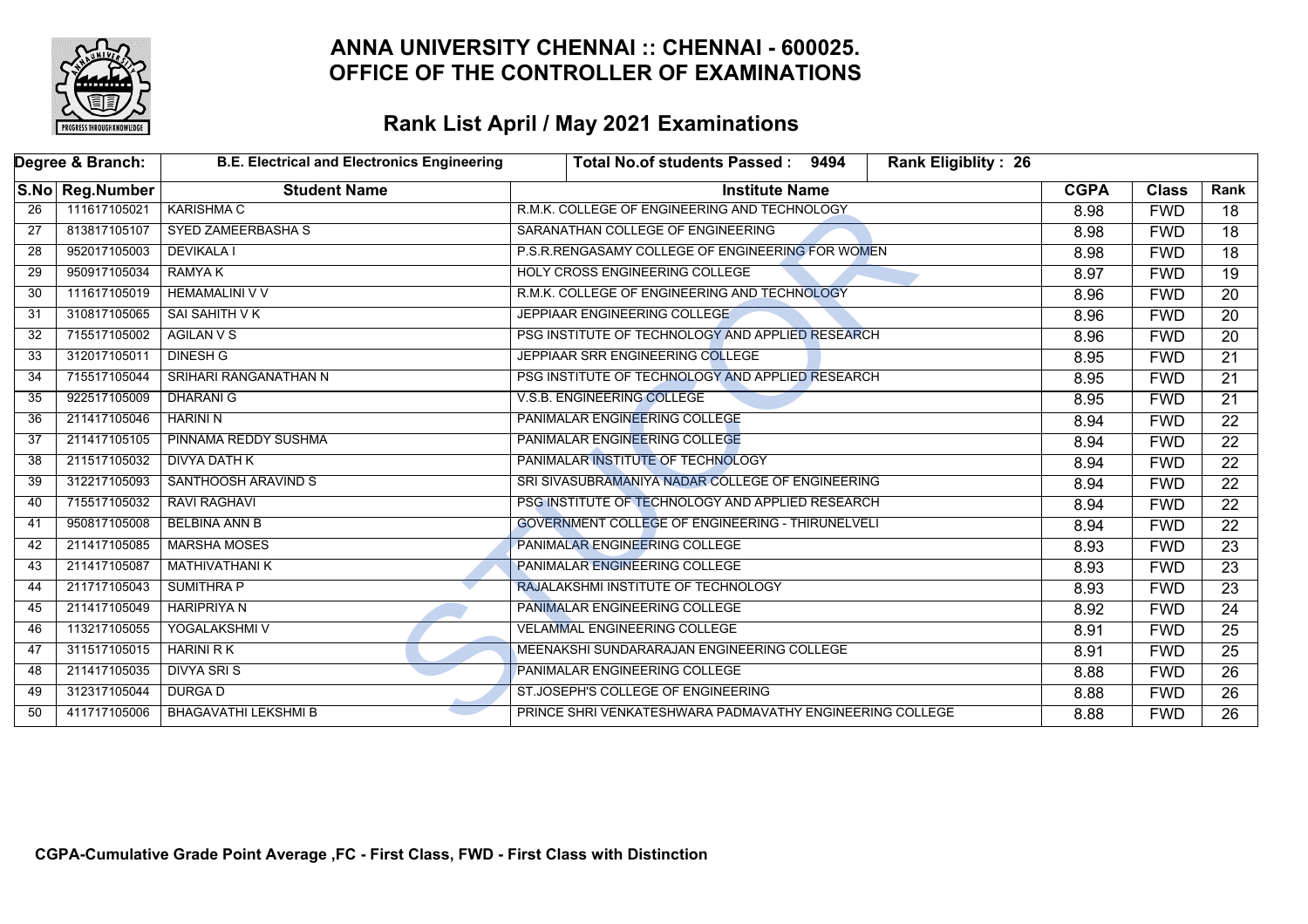

|                 | Degree & Branch: | <b>B.E. Electrical and Electronics Engineering</b> | Total No.of students Passed: 9494              | Rank Eligiblity: 26 |             |              |                 |
|-----------------|------------------|----------------------------------------------------|------------------------------------------------|---------------------|-------------|--------------|-----------------|
|                 | S.No Reg.Number  | <b>Student Name</b>                                | <b>Institute Name</b>                          |                     | <b>CGPA</b> | <b>Class</b> | Rank            |
| $\overline{51}$ | 913117105059     | <b>PRAVEEN SANJAI S</b>                            | VELAMMAL COLLEGE OF ENGINEERING AND TECHNOLOGY |                     | 8.88        | <b>FWD</b>   | $\overline{26}$ |
|                 |                  |                                                    |                                                |                     |             |              |                 |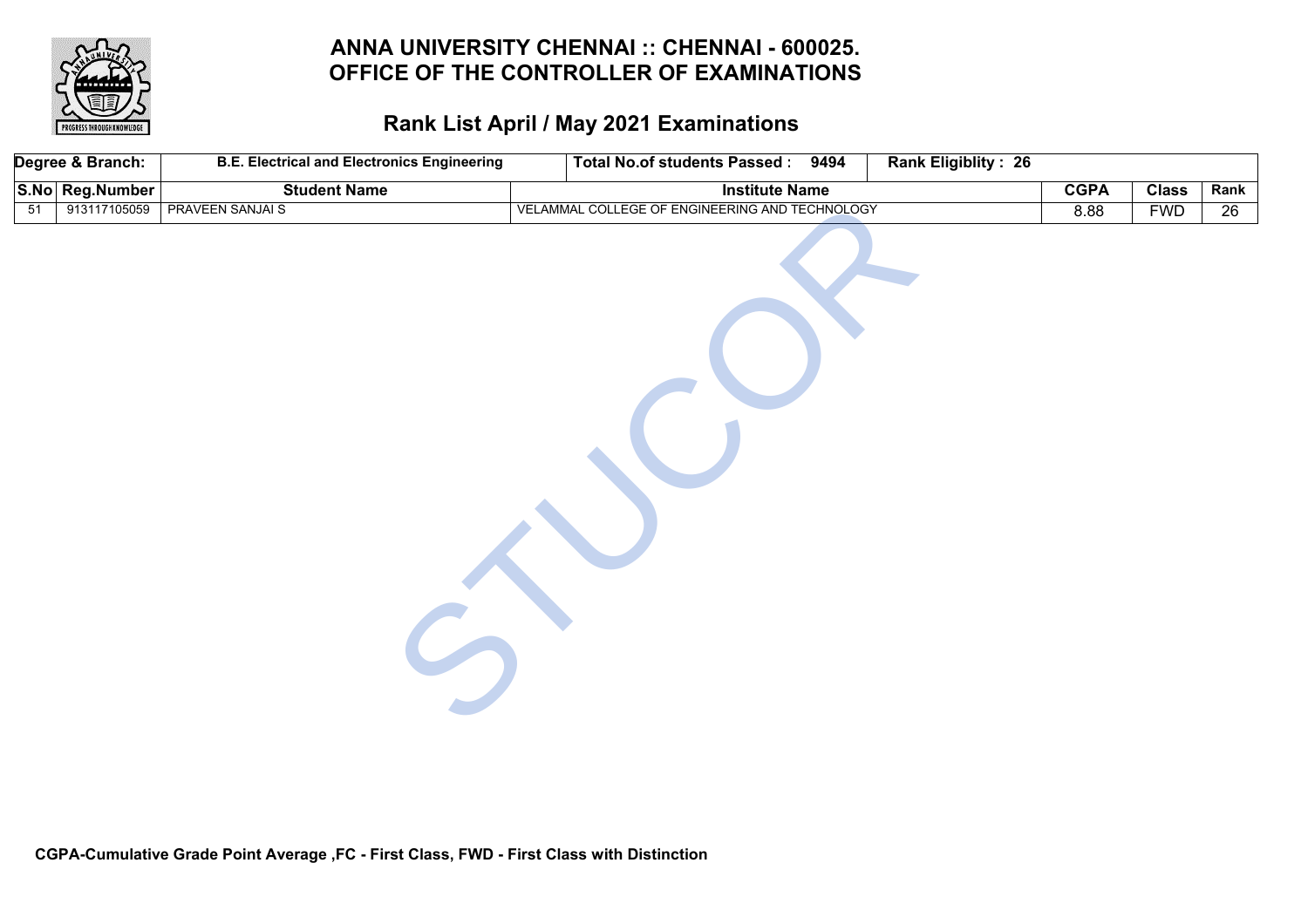

|    | Degree & Branch: | <b>B.E. Electronics and Communication Engineering</b> | <b>Rank Eligiblity: 26</b><br>Total No.of students Passed: 14470 |             |              |                 |
|----|------------------|-------------------------------------------------------|------------------------------------------------------------------|-------------|--------------|-----------------|
|    | S.No Reg.Number  | <b>Student Name</b>                                   | <b>Institute Name</b>                                            | <b>CGPA</b> | <b>Class</b> | Rank            |
|    | 211517106033     | <b>GAJALAKSHMI R</b>                                  | PANIMALAR INSTITUTE OF TECHNOLOGY                                | 9.36        | <b>FWD</b>   |                 |
| 2  | 113217106131     | <b>SARANYA M</b>                                      | <b>VELAMMAL ENGINEERING COLLEGE</b>                              | 9.32        | <b>FWD</b>   | $\overline{2}$  |
| 3  | 312817106010     | <b>ARCHANA K</b>                                      | AGNI COLLEGE OF TECHNOLOGY                                       | 9.31        | <b>FWD</b>   | 3               |
| 4  | 211417106299     | <b>VIJAYALAKSHMI S</b>                                | PANIMALAR ENGINEERING COLLEGE                                    | 9.30        | <b>FWD</b>   | 4               |
| -5 | 211517106048     | <b>JAYASRIM</b>                                       | PANIMALAR INSTITUTE OF TECHNOLOGY                                | 9.28        | <b>FWD</b>   | 5               |
| 6  | 312317106180     | <b>TAMILSELVAM P</b>                                  | ST.JOSEPH'S COLLEGE OF ENGINEERING                               | 9.26        | <b>FWD</b>   | 6               |
| 7  | 211517106176     | <b>VAISHNAVI DEVI R</b>                               | PANIMALAR INSTITUTE OF TECHNOLOGY                                | 9.25        | <b>FWD</b>   | $\overline{7}$  |
| 8  | 511317106077     | <b>SATHYAK</b>                                        | <b>KINGSTON ENGINEERING COLLEGE</b>                              | 9.25        | <b>FWD</b>   | $\overline{7}$  |
| 9  | 513517106015     | <b>HEMAMALINI V</b>                                   | ANNAI MIRA COLLEGE OF ENGINEERING AND TECHNOLOGY                 | 9.24        | <b>FWD</b>   | 8               |
| 10 | 963217106009     | <b>JENIFER R</b>                                      | PET ENGINEERING COLLEGE                                          | 9.24        | <b>FWD</b>   | 8               |
| 11 | 813817106104     | <b>VANITHA K</b>                                      | SARANATHAN COLLEGE OF ENGINEERING                                | 9.23        | <b>FWD</b>   | 9               |
| 12 | 111417106046     | <b>MANNEPALLI VENKAT NAVEEN</b>                       | PRATHYUSHA ENGINEERING COLLEGE                                   | 9.19        | <b>FWD</b>   | $\overline{10}$ |
| 13 | 312217106058     | <b>INDHUJA U S</b>                                    | SRI SIVASUBRAMANIYA NADAR COLLEGE OF ENGINEERING                 | 9.17        | <b>FWD</b>   | $\overline{11}$ |
| 14 | 715517106008     | <b>AZHVAR MEENA P</b>                                 | PSG INSTITUTE OF TECHNOLOGY AND APPLIED RESEARCH                 | 9.17        | <b>FWD</b>   | $\overline{11}$ |
| 15 | 950917106036     | SNOWLIN PATHUVA ANCIL M                               | <b>HOLY CROSS ENGINEERING COLLEGE</b>                            | 9.17        | <b>FWD</b>   | 11              |
| 16 | 710717106006     | <b>ABIRAMI MANISA S</b>                               | DR.N G P INSTITUTE OF TECHNOLOGY                                 | 9.16        | <b>FWD</b>   | $\overline{12}$ |
| 17 | 211417106278     | SWATHI P (10-07-1999)                                 | PANIMALAR ENGINEERING COLLEGE                                    | 9.15        | <b>FWD</b>   | $\overline{13}$ |
| 18 | 111617106120     | SATHVIKAA PGK                                         | R.M.K. COLLEGE OF ENGINEERING AND TECHNOLOGY                     | 9.13        | <b>FWD</b>   | 14              |
| 19 | 913117106109     | YOGEESWARI D                                          | <b>VELAMMAL COLLEGE OF ENGINEERING AND TECHNOLOGY</b>            | 9.13        | <b>FWD</b>   | 14              |
| 20 | 610817106041     | <b>KAVYA SHREE B SEKAR</b>                            | ER. PERUMAL MANIMEKALAI COLLEGE OF ENGINEERING                   | 9.12        | <b>FWD</b>   | 15              |
| 21 | 312217106143     | <b>SANJAY S</b>                                       | SRI SIVASUBRAMANIYA NADAR COLLEGE OF ENGINEERING                 | 9.11        | <b>FWD</b>   | 16              |
| 22 | 813817106106     | <b>VARUN BHAASKAR</b>                                 | SARANATHAN COLLEGE OF ENGINEERING                                | 9.11        | <b>FWD</b>   | 16              |
| 23 | 111617106153     | <b>VIGNESH K</b>                                      | R.M.K. COLLEGE OF ENGINEERING AND TECHNOLOGY                     | 9.10        | <b>FWD</b>   | 17              |
| 24 | 311517106029     | <b>HARINEE GV</b>                                     | MEENAKSHI SUNDARARAJAN ENGINEERING COLLEGE                       | 9.10        | <b>FWD</b>   | 17              |
| 25 | 312317106129     | PRIYADHARSHINI I                                      | ST.JOSEPH'S COLLEGE OF ENGINEERING                               | 9.10        | <b>FWD</b>   | 17              |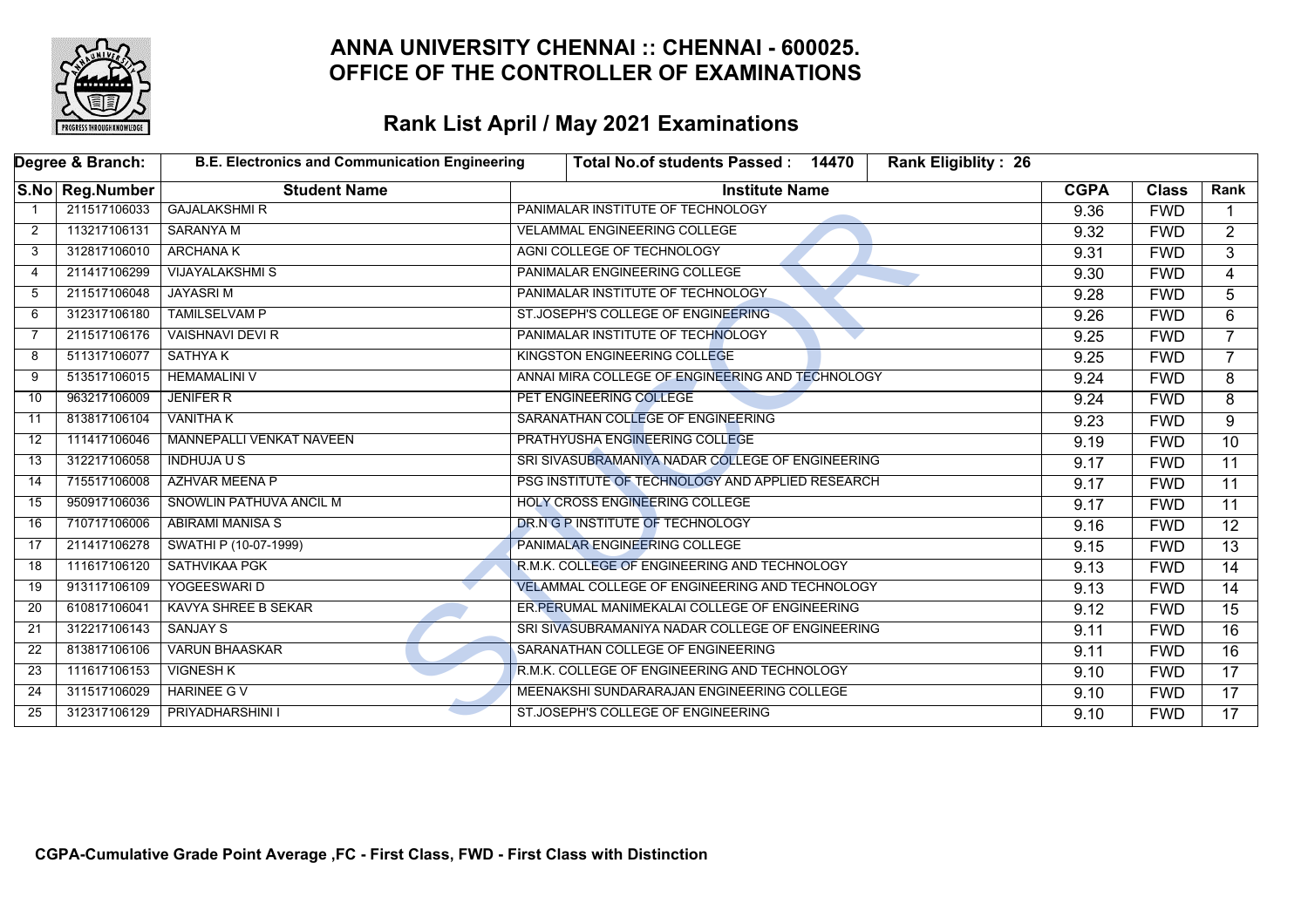

|    | Degree & Branch: | <b>B.E. Electronics and Communication Engineering</b> | <b>Rank Eligiblity: 26</b><br>Total No.of students Passed: 14470 |             |              |                 |
|----|------------------|-------------------------------------------------------|------------------------------------------------------------------|-------------|--------------|-----------------|
|    | S.No Reg.Number  | <b>Student Name</b>                                   | <b>Institute Name</b>                                            | <b>CGPA</b> | <b>Class</b> | Rank            |
| 26 | 711217106011     | <b>DHARANIS</b>                                       | <b>JAI SHRIRAM ENGINEERING COLLEGE</b>                           | 9.10        | <b>FWD</b>   | 17              |
| 27 | 312217106014     | <b>AKILESH K</b>                                      | SRI SIVASUBRAMANIYA NADAR COLLEGE OF ENGINEERING                 | 9.09        | <b>FWD</b>   | 18              |
| 28 | 111617106096     | <b>PREETHI ANGEL S</b>                                | R.M.K. COLLEGE OF ENGINEERING AND TECHNOLOGY                     | 9.08        | <b>FWD</b>   | 19              |
| 29 | 211417106295     | <b>VETHASWAROOBINEE S</b>                             | PANIMALAR ENGINEERING COLLEGE                                    | 9.08        | <b>FWD</b>   | $\overline{19}$ |
| 30 | 715517106015     | HARINI N D                                            | PSG INSTITUTE OF TECHNOLOGY AND APPLIED RESEARCH                 | 9.08        | <b>FWD</b>   | $\overline{19}$ |
| 31 | 822217106020     | <b>KEERTHANA R</b>                                    | UNIVERSITY COLLEGE OF ENGINEERING, THIRUKKUVALAI                 | 9.07        | <b>FWD</b>   | $\overline{20}$ |
| 32 | 312217106076     | <b>KIRTHANA R</b>                                     | SRI SIVASUBRAMANIYA NADAR COLLEGE OF ENGINEERING                 | 9.06        | <b>FWD</b>   | $\overline{21}$ |
| 33 | 420417106043     | <b>YUVASRIS</b>                                       | ADHIPARASAKTHI ENGINEERING COLLEGE                               | 9.06        | <b>FWD</b>   | $\overline{21}$ |
| 34 | 922517106077     | <b>MYTHILIT</b>                                       | V.S.B. ENGINEERING COLLEGE                                       | 9.06        | <b>FWD</b>   | 21              |
| 35 | 960217106143     | SUBHIKSHA R                                           | ARUNACHALA COLLEGE OF ENGINEERING FOR WOMEN                      | 9.06        | <b>FWD</b>   | $\overline{21}$ |
| 36 | 113217106072     | <b>MADHUMITHA S</b>                                   | <b>VELAMMAL ENGINEERING COLLEGE</b>                              | 9.05        | <b>FWD</b>   | 22              |
| 37 | 211417106259     | <b>SIVA SAKTHI T</b>                                  | PANIMALAR ENGINEERING COLLEGE                                    | 9.05        | <b>FWD</b>   | 22              |
| 38 | 211417106265     | <b>SRINIVAS V</b>                                     | PANIMALAR ENGINEERING COLLEGE                                    | 9.05        | <b>FWD</b>   | $\overline{22}$ |
| 39 | 113217106148     | <b>UMMANENI HEMANTH</b>                               | <b>VELAMMAL ENGINEERING COLLEGE</b>                              | 9.04        | <b>FWD</b>   | $\overline{23}$ |
| 40 | 312217106039     | <b>DIVYAN</b>                                         | SRI SIVASUBRAMANIYA NADAR COLLEGE OF ENGINEERING                 | 9.04        | <b>FWD</b>   | $\overline{23}$ |
| 41 | 510417106033     | RAJA RAJESHWARI M                                     | ARUNAI ENGINEERING COLLEGE                                       | 9.04        | <b>FWD</b>   | $\overline{23}$ |
| 42 | 961817106044     | <b>JENIFER J</b>                                      | PONJESLY COLLEGE OF ENGINEERING                                  | 9.04        | <b>FWD</b>   | $\overline{23}$ |
| 43 | 312317106178     | <b>SUDARSHANAN G S S</b>                              | ST.JOSEPH'S COLLEGE OF ENGINEERING                               | 9.03        | <b>FWD</b>   | $\overline{24}$ |
| 44 | 715517106019     | <b>KARTHICK RAJ M</b>                                 | PSG INSTITUTE OF TECHNOLOGY AND APPLIED RESEARCH                 | 9.03        | <b>FWD</b>   | $\overline{24}$ |
| 45 | 111417106082     | <b>SHALINI S E</b>                                    | PRATHYUSHA ENGINEERING COLLEGE                                   | 9.02        | <b>FWD</b>   | $\overline{25}$ |
| 46 | 211417106150     | <b>MIRUNALINI C</b>                                   | PANIMALAR ENGINEERING COLLEGE                                    | 9.02        | <b>FWD</b>   | $\overline{25}$ |
| 47 | 922117106037     | <b>JANANI C</b>                                       | SSM INSTITUTE OF ENGINEERING AND TECHNOLOGY                      | 9.02        | <b>FWD</b>   | $\overline{25}$ |
| 48 | 311517106042     | <b>KAVINDER ROGHIT K</b>                              | MEENAKSHI SUNDARARAJAN ENGINEERING COLLEGE                       | 9.01        | <b>FWD</b>   | 26              |
| 49 | 312317106152     | SANJAY C                                              | ST.JOSEPH'S COLLEGE OF ENGINEERING                               | 9.01        | <b>FWD</b>   | 26              |
| 50 | 411717106064     | SRIKAVIYA J                                           | PRINCE SHRI VENKATESHWARA PADMAVATHY ENGINEERING COLLEGE         | 9.01        | <b>FWD</b>   | $\overline{26}$ |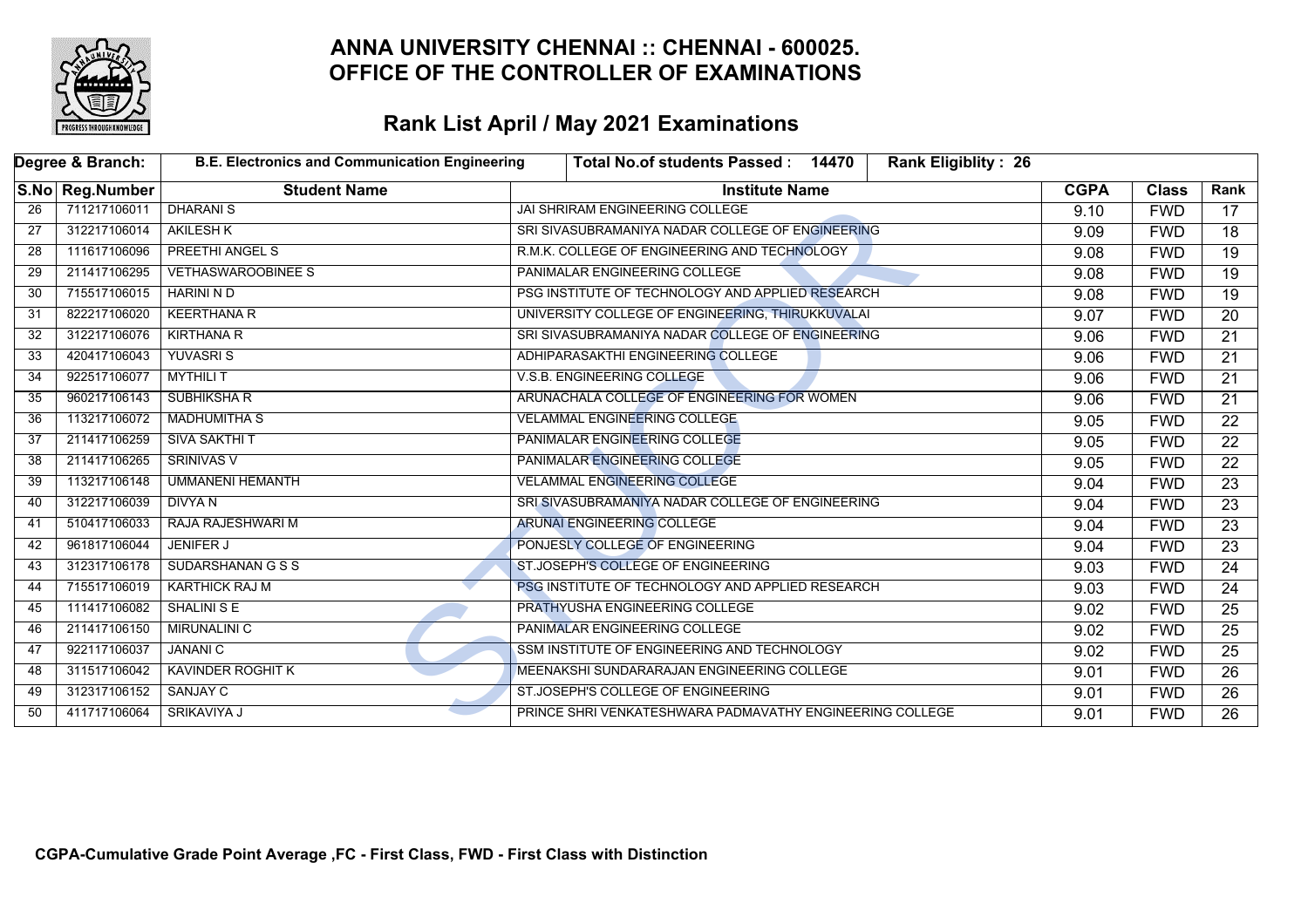

# **Rank List April / May 2021 Examinations**

|                 | Degree & Branch: | <b>B.E. Electronics and Communication Engineering</b> | <b>Total No.of students Passed:</b><br>14470 | <b>Rank Eligiblity: 26</b> |              |                 |
|-----------------|------------------|-------------------------------------------------------|----------------------------------------------|----------------------------|--------------|-----------------|
|                 | S.No Reg.Number  | <b>Student Name</b>                                   | <b>Institute Name</b>                        | <b>CGPA</b>                | <b>Class</b> | Rank            |
| 51              | 420717106033     | SHAFFANA BANU M I                                     | C.K. COLLEGE OF ENGINEERING & TECHNOLOGY     | 9.01                       | <b>FWD</b>   | $\overline{26}$ |
| $\overline{52}$ | 952817106034     | <b>SAROJA M</b>                                       | SCAD COLLEGE OF ENGINEERING AND TECHNOLOGY   | 9.01                       | <b>FWD</b>   | $\overline{26}$ |
|                 |                  |                                                       |                                              |                            |              |                 |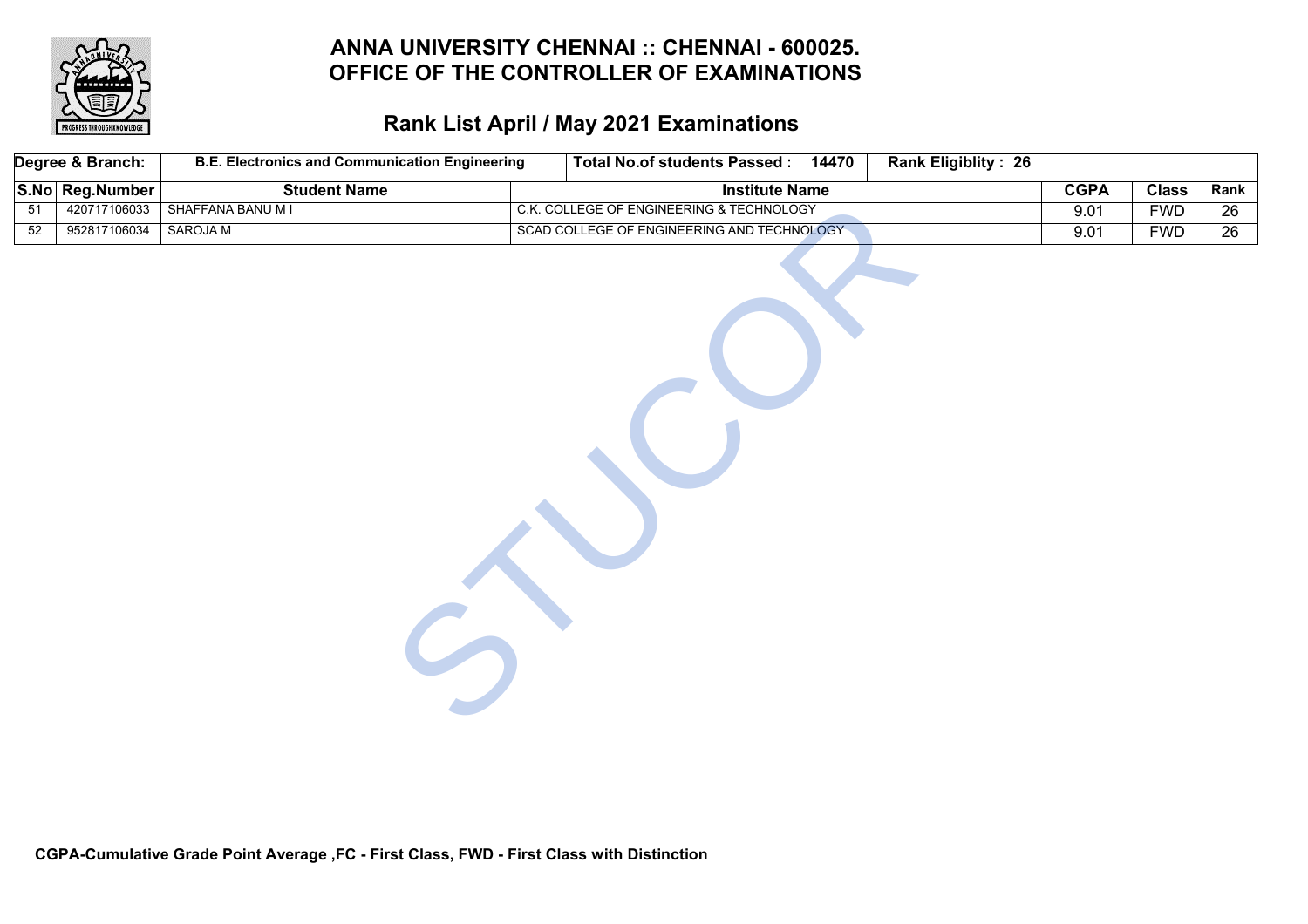

|    | Degree & Branch: | <b>B.E. Electronics and Instrumentation Engineering</b> | <b>Total No.of students Passed:</b>  | 560 | Rank Eligiblity: 18 |             |              |                 |
|----|------------------|---------------------------------------------------------|--------------------------------------|-----|---------------------|-------------|--------------|-----------------|
|    | S.No Reg.Number  | <b>Student Name</b>                                     | <b>Institute Name</b>                |     |                     | <b>CGPA</b> | <b>Class</b> | Rank            |
|    | 312317107026     | <b>DELLECTA JESSY RASHMI RAMESH</b>                     | ST.JOSEPH'S COLLEGE OF ENGINEERING   |     |                     | 9.22        | <b>FWD</b>   |                 |
| 2  | 312317107119     | <b>SANDHYA M</b>                                        | ST.JOSEPH'S COLLEGE OF ENGINEERING   |     |                     | 9.22        | <b>FWD</b>   |                 |
| 3  | 113217107025     | <b>PRAVEEN RAJ G V</b>                                  | <b>VELAMMAL ENGINEERING COLLEGE</b>  |     |                     | 9.11        | <b>FWD</b>   | $\overline{2}$  |
| 4  | 312317107011     | <b>ANUKIRTHIKA T S</b>                                  | ST.JOSEPH'S COLLEGE OF ENGINEERING   |     |                     | 9.08        | <b>FWD</b>   | 3               |
| 5  | 211417107075     | <b>MATHUMITHRAA R</b>                                   | PANIMALAR ENGINEERING COLLEGE        |     |                     | 9.04        | <b>FWD</b>   | $\overline{4}$  |
| 6  | 312317107003     | <b>ABIRAMI D</b>                                        | ST.JOSEPH'S COLLEGE OF ENGINEERING   |     |                     | 9.04        | <b>FWD</b>   | 4               |
| 7  | 211417107147     | <b>THIRUMALINI S</b>                                    | PANIMALAR ENGINEERING COLLEGE        |     |                     | 9.02        | <b>FWD</b>   | 5               |
| 8  | 211417107014     | ANUSHA N                                                | PANIMALAR ENGINEERING COLLEGE        |     |                     | 8.96        | <b>FWD</b>   | 6               |
| 9  | 312317107159     | THEJASREE K                                             | ST.JOSEPH'S COLLEGE OF ENGINEERING   |     |                     | 8.96        | <b>FWD</b>   | 6               |
| 10 | 312317107027     | <b>DEVADARSHAN G</b>                                    | ST.JOSEPH'S COLLEGE OF ENGINEERING   |     |                     | 8.94        | <b>FWD</b>   | $\overline{7}$  |
| 11 | 211417107072     | MANDALA RAVI AMRUTHA VARSHINI                           | PANIMALAR ENGINEERING COLLEGE        |     |                     | 8.93        | <b>FWD</b>   | 8               |
| 12 | 312317107120     | SANGEETHA NACHIAR SV                                    | ST.JOSEPH'S COLLEGE OF ENGINEERING   |     |                     | 8.93        | <b>FWD</b>   | 8               |
| 13 | 312317107020     | <b>BENI SAMLIN S</b>                                    | ST.JOSEPH'S COLLEGE OF ENGINEERING   |     |                     | 8.92        | <b>FWD</b>   | 9               |
| 14 | 312317107095     | NIVEDHITHA S                                            | ST.JOSEPH'S COLLEGE OF ENGINEERING   |     |                     | 8.92        | <b>FWD</b>   | 9               |
| 15 | 113217107027     | <b>PREAMKUMAR V N</b>                                   | <b>VELAMMAL ENGINEERING COLLEGE</b>  |     |                     | 8.91        | <b>FWD</b>   | 10              |
| 16 | 211417107104     | RAMYA BHARATHI M                                        | <b>PANIMALAR ENGINEERING COLLEGE</b> |     |                     | 8.91        | <b>FWD</b>   | $\overline{10}$ |
| 17 | 312317107057     | <b>JOSE INFANTA J</b>                                   | ST.JOSEPH'S COLLEGE OF ENGINEERING   |     |                     | 8.91        | <b>FWD</b>   | 10              |
| 18 | 312317107157     | THAIYAL NAYAKI A L                                      | ST.JOSEPH'S COLLEGE OF ENGINEERING   |     |                     | 8.91        | <b>FWD</b>   | $\overline{10}$ |
| 19 | 312317107007     | AJANTHWIN A P                                           | ST.JOSEPH'S COLLEGE OF ENGINEERING   |     |                     | 8.89        | <b>FWD</b>   | $\overline{11}$ |
| 20 | 113217107039     | SIVARANJANI B                                           | <b>VELAMMAL ENGINEERING COLLEGE</b>  |     |                     | 8.88        | <b>FWD</b>   | 12              |
| 21 | 312317107038     | <b>GEETHAPRIYA M</b>                                    | ST.JOSEPH'S COLLEGE OF ENGINEERING   |     |                     | 8.87        | <b>FWD</b>   | $\overline{13}$ |
| 22 | 211417107050     | <b>JANANI G</b>                                         | PANIMALAR ENGINEERING COLLEGE        |     |                     | 8.82        | <b>FWD</b>   | $\overline{14}$ |
| 23 | 113217107021     | POOJASHREE K H                                          | <b>VELAMMAL ENGINEERING COLLEGE</b>  |     |                     | 8.81        | <b>FWD</b>   | 15              |
| 24 | 211417107114     | <b>SAKTHISREE R</b>                                     | PANIMALAR ENGINEERING COLLEGE        |     |                     | 8.81        | <b>FWD</b>   | 15              |
| 25 | 312317107052     | <b>JAYASHREE G</b>                                      | ST.JOSEPH'S COLLEGE OF ENGINEERING   |     |                     | 8.80        | <b>FWD</b>   | 16              |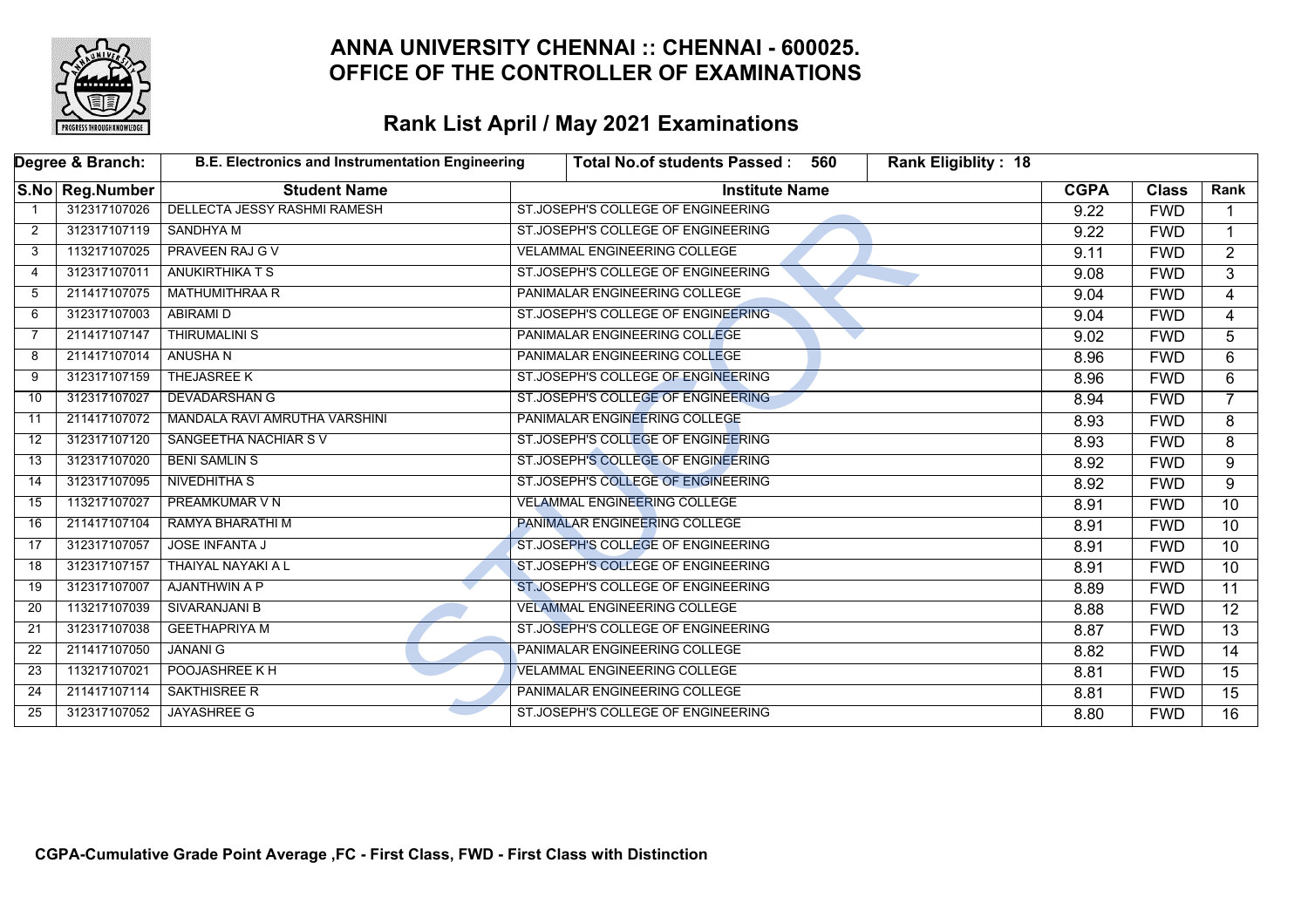

# **Rank List April / May 2021 Examinations**

|                 | Degree & Branch: | <b>B.E. Electronics and Instrumentation Engineering</b> | <b>Total No.of students Passed:</b> | 560 | <b>Rank Eligiblity: 18</b> |             |              |                 |
|-----------------|------------------|---------------------------------------------------------|-------------------------------------|-----|----------------------------|-------------|--------------|-----------------|
|                 | S.No Reg.Number  | <b>Student Name</b>                                     | <b>Institute Name</b>               |     |                            | <b>CGPA</b> | <b>Class</b> | Rank            |
| $\overline{26}$ | 312317107054     | <b>JEEVITHA R</b>                                       | ST.JOSEPH'S COLLEGE OF ENGINEERING  |     |                            | 8.79        | <b>FWD</b>   | 17              |
| $\overline{27}$ | 312317107118     | <b>SANDHIYAA A</b>                                      | ST.JOSEPH'S COLLEGE OF ENGINEERING  |     |                            | 8.79        | <b>FWD</b>   | 17              |
| $\overline{28}$ | 113217107053     | <b>VISWA R</b>                                          | VELAMMAL ENGINEERING COLLEGE        |     |                            | 8.78        | <b>FWD</b>   | $\overline{18}$ |
|                 |                  |                                                         |                                     |     |                            |             |              |                 |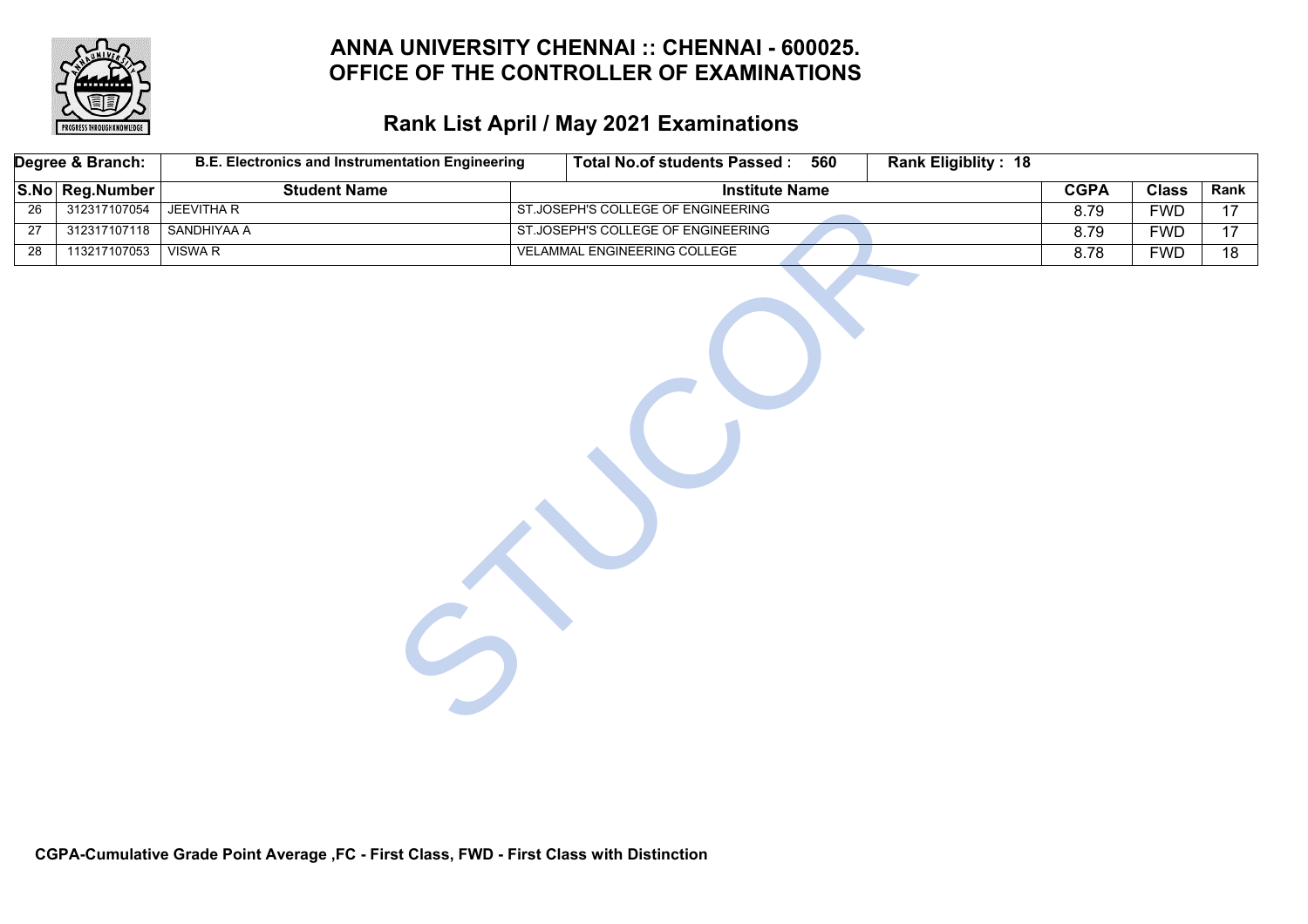

|                | Degree & Branch:                | <b>B.E. Agriculture Engineering</b> | Total No.of students Passed: 227                             | Rank Eligiblity: 9 |             |              |                |
|----------------|---------------------------------|-------------------------------------|--------------------------------------------------------------|--------------------|-------------|--------------|----------------|
|                | S.No Reg.Number                 | <b>Student Name</b>                 | <b>Institute Name</b>                                        |                    | <b>CGPA</b> | <b>Class</b> | Rank           |
|                | 732717108023                    | <b>KRISHNAN J</b>                   | SRI SHANMUGHA COLLEGE OF ENGINEERING AND TECHNOLOGY          |                    | 9.01        | <b>FWD</b>   |                |
| $\overline{2}$ | 732717108007                    | <b>DEVADHARSHINI D</b>              | SRI SHANMUGHA COLLEGE OF ENGINEERING AND TECHNOLOGY          |                    | 8.88        | <b>FWD</b>   | $\overline{2}$ |
| 3              | 732717108041                    | <b>PRIYADHARSINI B</b>              | SRI SHANMUGHA COLLEGE OF ENGINEERING AND TECHNOLOGY          |                    | 8.85        | <b>FWD</b>   | 3              |
| 4              | 732717108002                    | <b>AMRITHA V</b>                    | SRI SHANMUGHA COLLEGE OF ENGINEERING AND TECHNOLOGY          |                    | 8.74        | <b>FWD</b>   | 4              |
| 5              | 732717108030<br><b>MONICA V</b> |                                     | SRI SHANMUGHA COLLEGE OF ENGINEERING AND TECHNOLOGY          |                    | 8.71        | <b>FWD</b>   | 5              |
| 6              | 732717108055                    | <b>SUBHALAKSHMIR</b>                | SRI SHANMUGHA COLLEGE OF ENGINEERING AND TECHNOLOGY          |                    | 8.68        | <b>FWD</b>   | 6              |
| 7              | 815017108015                    | <b>BHUVANESWARI N</b>               | DHANALAKSHMI SRINIVASAN INSTITUTE OF RESEARCH AND TECHNOLOGY |                    | 8.68        | <b>FWD</b>   | 6              |
| 8              | 921417108041                    | PRIYADHARSHINI.V                    | R.V.S. EDUCATIONAL TRUST'S GROUP OF INSTITUTION              |                    | 8.68        | <b>FWD</b>   | 6              |
| 9              | 921417108054                    | <b>SRUTHI SL</b>                    | R.V.S. EDUCATIONAL TRUST'S GROUP OF INSTITUTION              |                    | 8.54        | <b>FWD</b>   |                |
| 10             | 732717108052                    | <b>SHIFAYA TAJ M S</b>              | SRI SHANMUGHA COLLEGE OF ENGINEERING AND TECHNOLOGY          |                    | 8.52        | <b>FWD</b>   | 8              |
| 11             | 732717108057                    | <b>VARSHAK</b>                      | SRI SHANMUGHA COLLEGE OF ENGINEERING AND TECHNOLOGY          |                    | 8.48        | FC           | $\overline{9}$ |
|                |                                 | $\frac{1}{2}$                       |                                                              |                    |             |              |                |

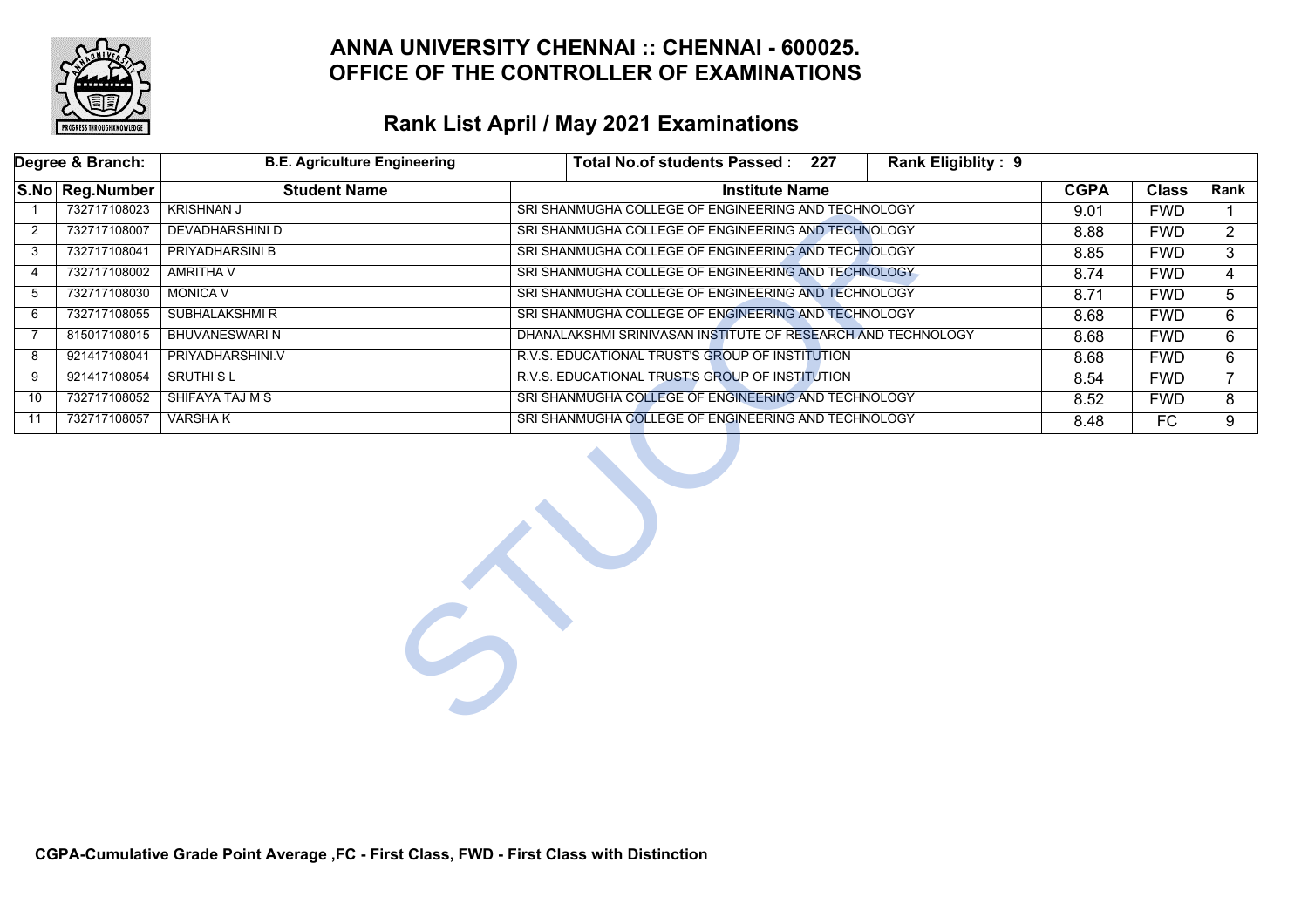

|                | Degree & Branch: | <b>B.E. Instrumentation and Control Engineering</b> | <b>Rank Eligiblity: 8</b><br>Total No.of students Passed: 153 |             |              |                |
|----------------|------------------|-----------------------------------------------------|---------------------------------------------------------------|-------------|--------------|----------------|
|                | S.No Reg.Number  | <b>Student Name</b>                                 | <b>Institute Name</b>                                         | <b>CGPA</b> | <b>Class</b> | Rank           |
|                | 820317112006     | ANU <sub>S</sub>                                    | A.V.C COLLEGE OF ENGINEERING                                  | 8.84        | <b>FWD</b>   |                |
| 2              | 312317112028     | <b>KAVIYA M</b>                                     | ST.JOSEPH'S COLLEGE OF ENGINEERING                            | 8.81        | <b>FWD</b>   | $\mathbf{2}$   |
| 3              | 813817112056     | <b>SURYA S</b>                                      | SARANATHAN COLLEGE OF ENGINEERING                             | 8.79        | <b>FWD</b>   | 3              |
| 4              | 312317112038     | POONGUZHALI M                                       | ST.JOSEPH'S COLLEGE OF ENGINEERING                            | 8.71        | <b>FWD</b>   | 4              |
| 5              | 813817112025     | <b>KIRTHIKA V</b>                                   | SARANATHAN COLLEGE OF ENGINEERING                             | 8.70        | <b>FWD</b>   | 5              |
| 6              | 312317112052     | <b>VIJAY KUMAR G</b>                                | ST.JOSEPH'S COLLEGE OF ENGINEERING                            | 8.67        | <b>FWD</b>   | 6              |
| $\overline{7}$ | 813817112004     | <b>AKASHSAMIR</b>                                   | SARANATHAN COLLEGE OF ENGINEERING                             | 8.56        | <b>FWD</b>   | $\overline{7}$ |
| 8              | 312317112049     | <b>THIBAK D</b>                                     | ST.JOSEPH'S COLLEGE OF ENGINEERING                            | 8.48        | FC           | 8              |
|                |                  |                                                     |                                                               |             |              |                |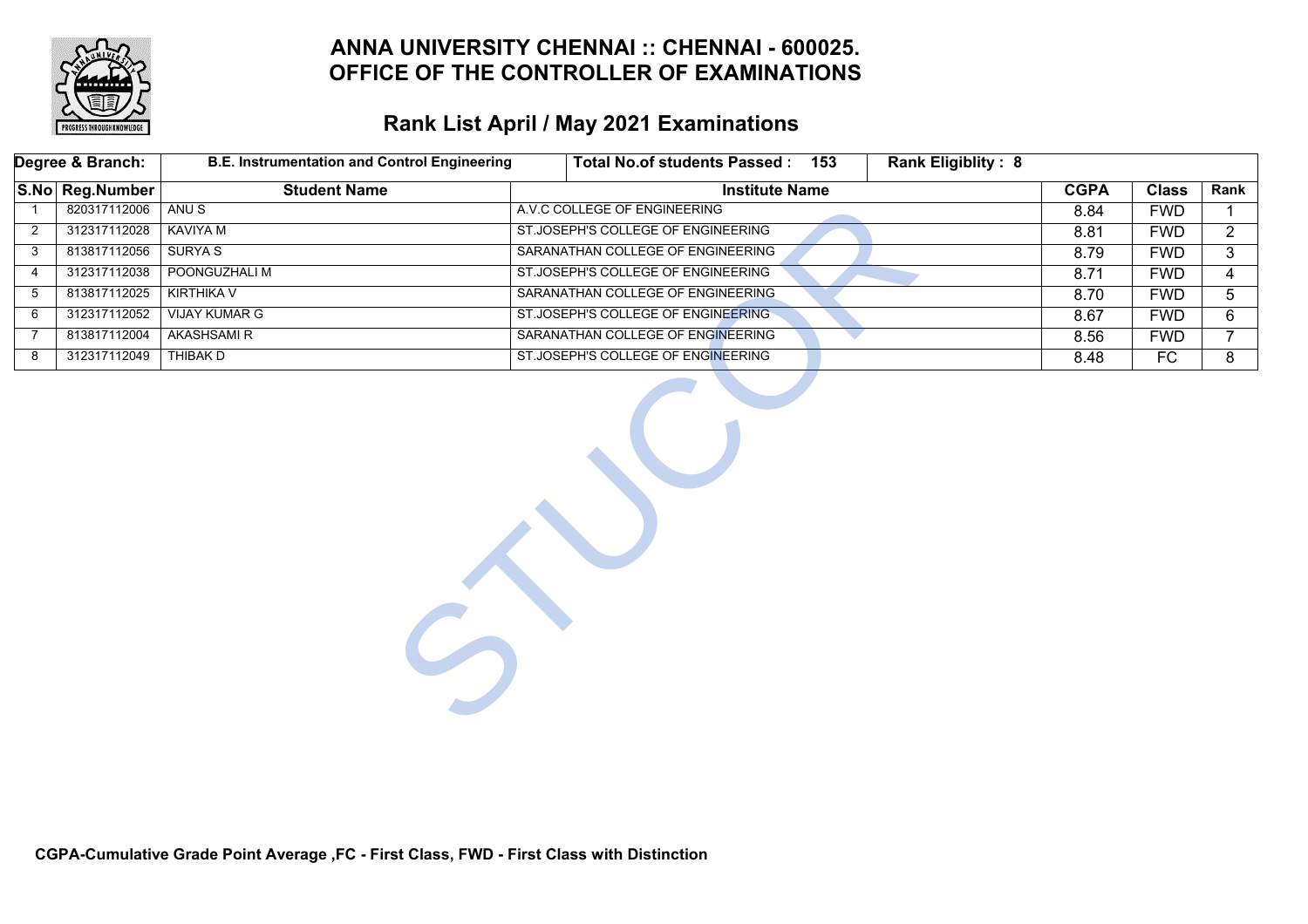

|                | Degree & Branch: | <b>B.E. Marine Engineering</b> | Total No.of students Passed: 76              | <b>Rank Eligiblity: 4</b> |             |                 |                |
|----------------|------------------|--------------------------------|----------------------------------------------|---------------------------|-------------|-----------------|----------------|
|                | S.No Reg.Number  | <b>Student Name</b>            | <b>Institute Name</b>                        |                           | <b>CGPA</b> | <b>Class</b>    | Rank           |
| $\overline{1}$ | 410817113017     | MUTHURAMALINGAM V              | G.K.M. COLLEGE OF ENGINEERING AND TECHNOLOGY |                           | 8.40        | FC              |                |
| $\overline{2}$ | 911517113013     | <b>MELBIN M</b>                | MOHAMED SATHAK ENGINEERING COLLEGE           |                           | 8.36        | $\overline{FC}$ | $\overline{2}$ |
| 3              | 911517113020     | RAMESH RAJA G                  | MOHAMED SATHAK ENGINEERING COLLEGE           |                           | 8.30        | $\overline{FC}$ | 3              |
| $\overline{4}$ | 911517113004     | <b>ARUNTR</b>                  | MOHAMED SATHAK ENGINEERING COLLEGE           |                           | 8.26        | FC              | $\overline{4}$ |
|                |                  |                                |                                              |                           |             |                 |                |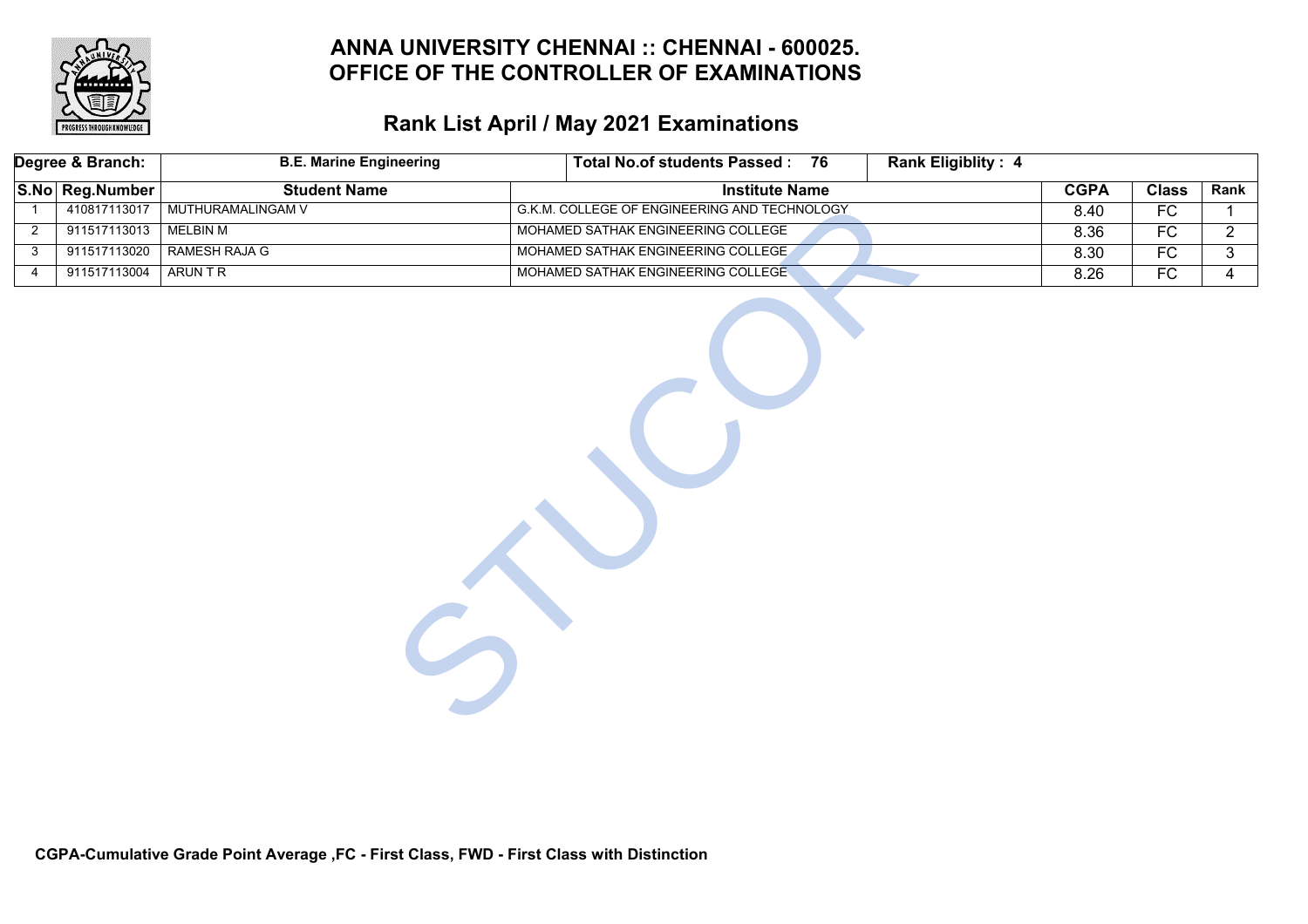

|                | Degree & Branch:  | <b>B.E. Mechanical Engineering</b> | <b>Rank Eligiblity: 27</b><br>Total No.of students Passed: 20572 |             |              |                 |
|----------------|-------------------|------------------------------------|------------------------------------------------------------------|-------------|--------------|-----------------|
|                | S.No   Reg.Number | <b>Student Name</b>                | <b>Institute Name</b>                                            | <b>CGPA</b> | <b>Class</b> | Rank            |
|                | 715517114008      | <b>AKSHAYKUMAR G V</b>             | PSG INSTITUTE OF TECHNOLOGY AND APPLIED RESEARCH                 | 9.48        | <b>FWD</b>   |                 |
| $\overline{2}$ | 715517114018      | <b>GNANASRENIVASH N B</b>          | PSG INSTITUTE OF TECHNOLOGY AND APPLIED RESEARCH                 | 9.43        | <b>FWD</b>   | $\overline{2}$  |
| 3              | 111617114040      | KARTHICK T (20-10-1999)            | R.M.K. COLLEGE OF ENGINEERING AND TECHNOLOGY                     | 9.38        | <b>FWD</b>   | $\overline{3}$  |
| 4              | 112817114021      | <b>JAYAKUMAR T</b>                 | T.J.S. ENGINEERING COLLEGE                                       | 9.38        | <b>FWD</b>   | 3               |
| 5              | 312317114185      | <b>VIGNESHWAR S</b>                | ST.JOSEPH'S COLLEGE OF ENGINEERING                               | 9.35        | <b>FWD</b>   | $\overline{4}$  |
| 6              | 211417114265      | <b>REVANTH R</b>                   | PANIMALAR ENGINEERING COLLEGE                                    | 9.34        | <b>FWD</b>   | 5               |
| $\overline{7}$ | 312217114045      | <b>KARTHIK KRISHNAN S</b>          | SRI SIVASUBRAMANIYA NADAR COLLEGE OF ENGINEERING                 | 9.30        | <b>FWD</b>   | $\overline{6}$  |
| 8              | 312217114083      | ROSHAN RAM DAYAL D                 | SRI SIVASUBRAMANIYA NADAR COLLEGE OF ENGINEERING                 | 9.30        | <b>FWD</b>   | 6               |
| 9              | 113217114096      | <b>PRAKASH P</b>                   | <b>VELAMMAL ENGINEERING COLLEGE</b>                              | 9.29        | <b>FWD</b>   |                 |
| 10             | 312317114093      | <b>KEVIN LEVIS J</b>               | ST.JOSEPH'S COLLEGE OF ENGINEERING                               | 9.29        | <b>FWD</b>   | $\overline{7}$  |
| 11             | 312317114191      | YOKESH S                           | ST.JOSEPH'S COLLEGE OF ENGINEERING                               | 9.28        | <b>FWD</b>   | 8               |
| 12             | 715517114009      | ARVINDH SESHADRI SURESH            | PSG INSTITUTE OF TECHNOLOGY AND APPLIED RESEARCH                 | 9.27        | <b>FWD</b>   | 9               |
| 13             | 312217114103      | SUDARSANAMURTHY T P                | SRI SIVASUBRAMANIYA NADAR COLLEGE OF ENGINEERING                 | 9.26        | <b>FWD</b>   | 10 <sup>°</sup> |
| 14             | 111617114097      | <b>SRIMATH R</b>                   | R.M.K. COLLEGE OF ENGINEERING AND TECHNOLOGY                     | 9.23        | <b>FWD</b>   | $\overline{11}$ |
| 15             | 312217114013      | ARVIND KUMAR R                     | SRI SIVASUBRAMANIYA NADAR COLLEGE OF ENGINEERING                 | 9.22        | <b>FWD</b>   | $\overline{12}$ |
| 16             | 113217114101      | <b>RAGAVENDRA M</b>                | <b>VELAMMAL ENGINEERING COLLEGE</b>                              | 9.20        | <b>FWD</b>   | $\overline{13}$ |
| 17             | 611717114017      | <b>DIVAGARAN P</b>                 | NARASU'S SARATHY INSTITUTE OF TECHNOLOGY                         | 9.20        | <b>FWD</b>   | $\overline{13}$ |
| 18             | 312217114003      | ACHYUTH RAMACHANDRAN               | SRI SIVASUBRAMANIYA NADAR COLLEGE OF ENGINEERING                 | 9.16        | <b>FWD</b>   | $\overline{14}$ |
| 19             | 410717114001      | AASHRIT B K                        | DHANALAKSHMI COLLEGE OF ENGINEERING                              | 9.16        | <b>FWD</b>   | $\overline{14}$ |
| 20             | 715517114058      | <b>VIGNESH S</b>                   | PSG INSTITUTE OF TECHNOLOGY AND APPLIED RESEARCH                 | 9.16        | <b>FWD</b>   | 14              |
| 21             | 311517114038      | <b>RAGHAV S</b>                    | MEENAKSHI SUNDARARAJAN ENGINEERING COLLEGE                       | 9.15        | <b>FWD</b>   | $\overline{15}$ |
| 22             | 312217114101      | <b>STEVE MITCHELL R</b>            | SRI SIVASUBRAMANIYA NADAR COLLEGE OF ENGINEERING                 | 9.15        | <b>FWD</b>   | $\overline{15}$ |
| 23             | 312217114116      | <b>VIGNESH S</b>                   | SRI SIVASUBRAMANIYA NADAR COLLEGE OF ENGINEERING                 | 9.13        | <b>FWD</b>   | $\overline{16}$ |
| 24             | 421617114025      | <b>BASKARAN A</b>                  | <b>MAILAM ENGINEERING COLLEGE</b>                                | 9.13        | <b>FWD</b>   | 16              |
| 25             | 113217114116      | <b>SANTHOSH KUMAR C</b>            | <b>VELAMMAL ENGINEERING COLLEGE</b>                              | 9.11        | <b>FWD</b>   | $\overline{17}$ |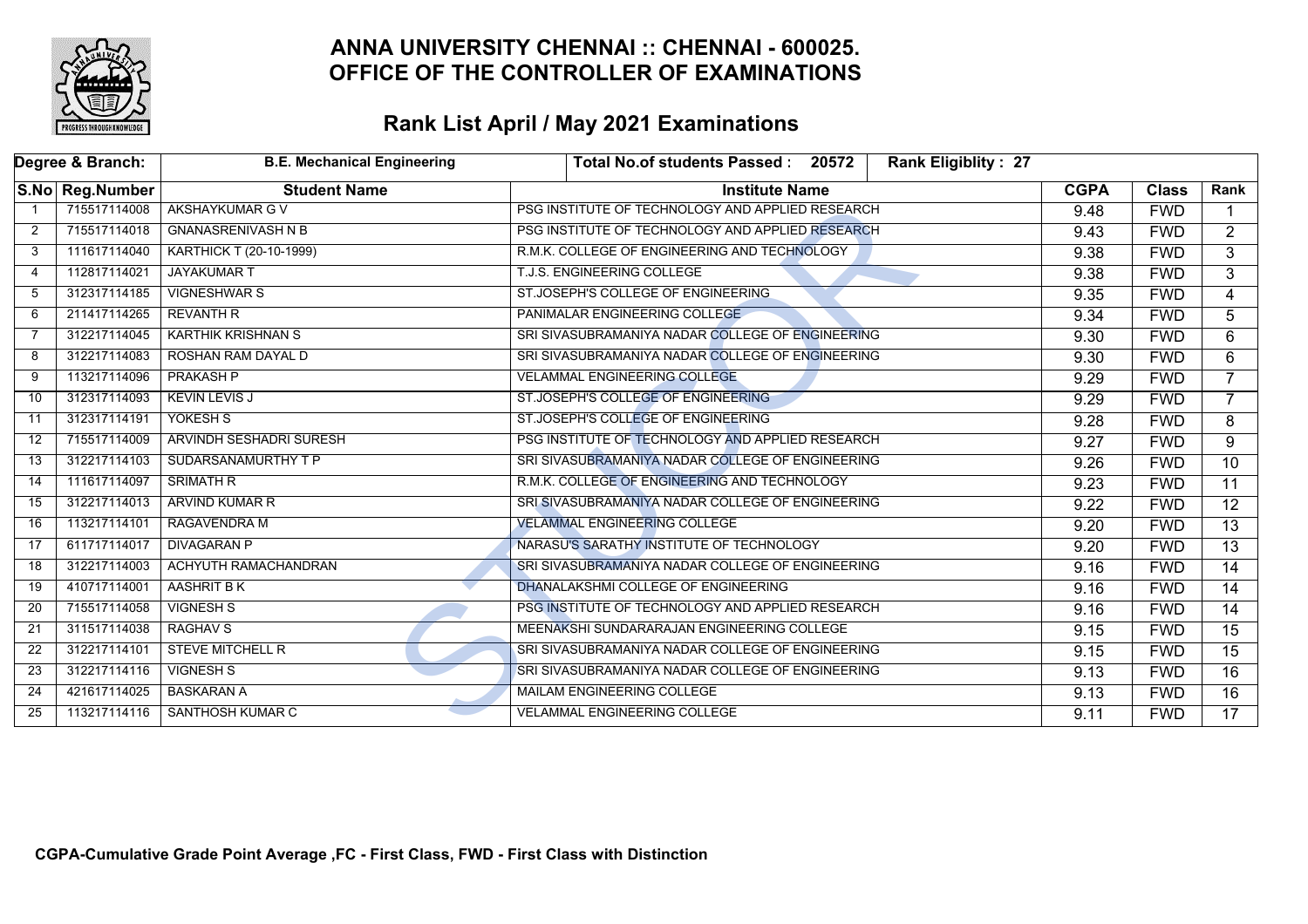

|                 | Degree & Branch: | <b>B.E. Mechanical Engineering</b> | <b>Rank Eligiblity: 27</b><br>Total No.of students Passed: 20572 |             |              |                 |
|-----------------|------------------|------------------------------------|------------------------------------------------------------------|-------------|--------------|-----------------|
|                 | S.No Reg.Number  | <b>Student Name</b>                | <b>Institute Name</b>                                            | <b>CGPA</b> | <b>Class</b> | Rank            |
| $\overline{26}$ | 113317114027     | <b>DRAVIDA CHOZHAN B</b>           | <b>VELAMMAL INSTITUTE OF TECHNOLOGY</b>                          | 9.11        | <b>FWD</b>   | 17              |
| 27              | 211417114063     | <b>BALAMURUGA A D</b>              | PANIMALAR ENGINEERING COLLEGE                                    | 9.10        | <b>FWD</b>   | 18              |
| 28              | 312217114042     | <b>KARTHIK C</b>                   | SRI SIVASUBRAMANIYA NADAR COLLEGE OF ENGINEERING                 | 9.10        | <b>FWD</b>   | $\overline{18}$ |
| 29              | 312217114115     | <b>VIGNESH M</b>                   | SRI SIVASUBRAMANIYA NADAR COLLEGE OF ENGINEERING                 | 9.09        | <b>FWD</b>   | $\overline{19}$ |
| 30              | 111617114037     | <b>JONE GODWIN B</b>               | R.M.K. COLLEGE OF ENGINEERING AND TECHNOLOGY                     | 9.08        | <b>FWD</b>   | $\overline{20}$ |
| 31              | 312317114025     | <b>ASWIN S</b>                     | ST.JOSEPH'S COLLEGE OF ENGINEERING                               | 9.08        | <b>FWD</b>   | $\overline{20}$ |
| 32              | 211417114076     | <b>CHARRUCHANDER K</b>             | PANIMALAR ENGINEERING COLLEGE                                    | 9.07        | <b>FWD</b>   | $\overline{21}$ |
| 33              | 715517114033     | <b>NAVEEN V</b>                    | PSG INSTITUTE OF TECHNOLOGY AND APPLIED RESEARCH                 | 9.07        | <b>FWD</b>   | $\overline{21}$ |
| 34              | 210417114059     | <b>HARIN KUMAR R</b>               | CHENNAI INSTITUTE OF TECHNOLOGY                                  | 9.06        | <b>FWD</b>   | $\overline{22}$ |
| $\overline{35}$ | 113217114005     | <b>ABISHEK K G</b>                 | <b>VELAMMAL ENGINEERING COLLEGE</b>                              | 9.05        | <b>FWD</b>   | $\overline{23}$ |
| 36              | 113217114079     | MUCHELI N TEJASWANTH               | <b>VELAMMAL ENGINEERING COLLEGE</b>                              | 9.05        | <b>FWD</b>   | $\overline{23}$ |
| 37              | 211417114092     | <b>DINESH H</b>                    | <b>PANIMALAR ENGINEERING COLLEGE</b>                             | 9.05        | <b>FWD</b>   | $\overline{23}$ |
| 38              | 312317114076     | <b>JAI PRAKAASH U</b>              | ST.JOSEPH'S COLLEGE OF ENGINEERING                               | 9.05        | <b>FWD</b>   | $\overline{23}$ |
| 39              | 110317114030     | <b>KEERTHIVASAN J</b>              | GRT INSTITUTE OF ENGINEERING AND TECHNOLOGY                      | 9.04        | <b>FWD</b>   | $\overline{24}$ |
| 40              | 111617114054     | <b>MOHANRAMANA V</b>               | R.M.K. COLLEGE OF ENGINEERING AND TECHNOLOGY                     | 9.04        | <b>FWD</b>   | $\overline{24}$ |
| 41              | 211417114314     | <b>SRIDHAR S</b>                   | PANIMALAR ENGINEERING COLLEGE                                    | 9.04        | <b>FWD</b>   | $\overline{24}$ |
| 42              | 211417114094     | <b>DINESHKUMAR K</b>               | PANIMALAR ENGINEERING COLLEGE                                    | 9.03        | <b>FWD</b>   | 25              |
| 43              | 311517114029     | <b>MOHAN RAJ N</b>                 | MEENAKSHI SUNDARARAJAN ENGINEERING COLLEGE                       | 9.03        | <b>FWD</b>   | $\overline{25}$ |
| 44              | 312217114094     | SHRI HARRI V                       | SRI SIVASUBRAMANIYA NADAR COLLEGE OF ENGINEERING                 | 9.03        | <b>FWD</b>   | $\overline{25}$ |
| 45              | 312217114102     | SUBRAMANIAN R                      | SRI SIVASUBRAMANIYA NADAR COLLEGE OF ENGINEERING                 | 9.03        | <b>FWD</b>   | 25              |
| 46              | 312317114054     | <b>GNANASEKAR K</b>                | ST.JOSEPH'S COLLEGE OF ENGINEERING                               | 9.03        | <b>FWD</b>   | $\overline{25}$ |
| 47              | 913117114027     | <b>HARIHARASUDHAN H</b>            | VELAMMAL COLLEGE OF ENGINEERING AND TECHNOLOGY                   | 9.03        | <b>FWD</b>   | $\overline{25}$ |
| 48              | 312217114087     | <b>SARVESH SV</b>                  | SRI SIVASUBRAMANIYA NADAR COLLEGE OF ENGINEERING                 | 9.02        | <b>FWD</b>   | $\overline{26}$ |
| 49              | 312217114004     | <b>ADITYA BUCHA</b>                | SRI SIVASUBRAMANIYA NADAR COLLEGE OF ENGINEERING                 | 9.01        | <b>FWD</b>   | $\overline{27}$ |
| 50              | 312317114080     | <b>JERDIN NESAKUMAR J</b>          | ST.JOSEPH'S COLLEGE OF ENGINEERING                               | 9.01        | <b>FWD</b>   | $\overline{27}$ |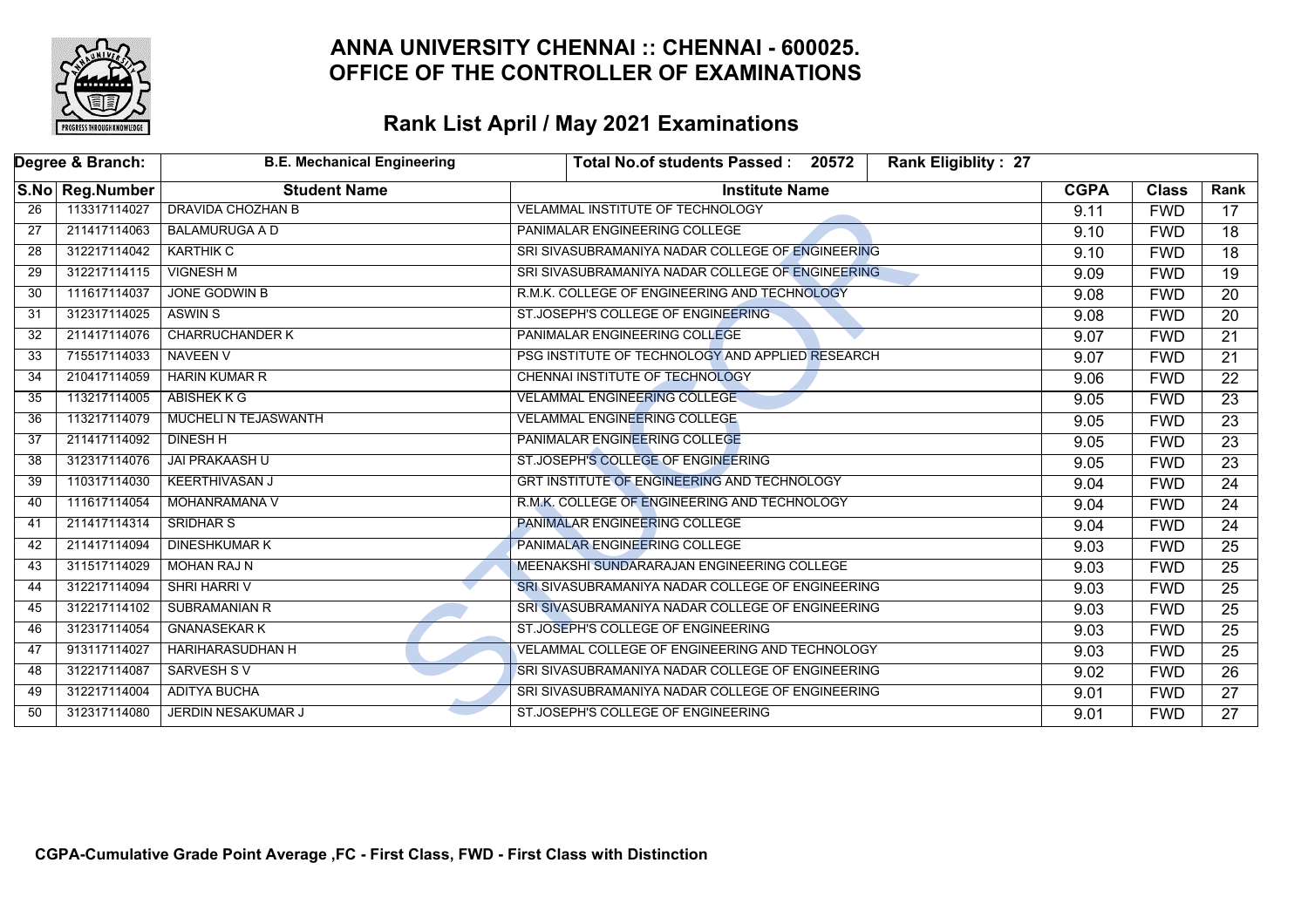

|    | Degree & Branch: | <b>B.E. Mechatronics Engineering</b> | <b>Rank Eligiblity: 20</b><br><b>Total No.of students Passed:</b><br>505 |             |                 |                 |
|----|------------------|--------------------------------------|--------------------------------------------------------------------------|-------------|-----------------|-----------------|
|    | S.No Reg.Number  | <b>Student Name</b>                  | <b>Institute Name</b>                                                    | <b>CGPA</b> | <b>Class</b>    | Rank            |
|    | 210417115057     | <b>VELKUMAR G</b>                    | CHENNAI INSTITUTE OF TECHNOLOGY                                          | 9.21        | <b>FWD</b>      |                 |
| 2  | 312817115002     | <b>ABINASH M</b>                     | AGNI COLLEGE OF TECHNOLOGY                                               | 9.09        | <b>FWD</b>      | $\overline{2}$  |
| 3  | 210417115020     | <b>JESSICA JEYAKUMAR</b>             | <b>CHENNAI INSTITUTE OF TECHNOLOGY</b>                                   | 8.90        | <b>FWD</b>      | 3               |
| 4  | 210417115022     | <b>KARTHICK M</b>                    | CHENNAI INSTITUTE OF TECHNOLOGY                                          | 8.88        | <b>FWD</b>      | 4               |
| 5  | 210417115038     | <b>SADHAN KUMAR K</b>                | CHENNAI INSTITUTE OF TECHNOLOGY                                          | 8.83        | <b>FWD</b>      | 5               |
| 6  | 210417115041     | <b>SANJAY V</b>                      | <b>CHENNAI INSTITUTE OF TECHNOLOGY</b>                                   | 8.83        | <b>FWD</b>      | 5.              |
| 7  | 210417115031     | <b>PALANIAPPAN S</b>                 | CHENNAI INSTITUTE OF TECHNOLOGY                                          | 8.82        | <b>FWD</b>      | $\overline{6}$  |
| 8  | 210417115036     | <b>ROSHAN RAJ N</b>                  | CHENNAI INSTITUTE OF TECHNOLOGY                                          | 8.73        | <b>FWD</b>      | $\overline{7}$  |
| 9  | 210417115032     | <b>PRAKASH E</b>                     | CHENNAI INSTITUTE OF TECHNOLOGY                                          | 8.72        | <b>FWD</b>      | 8               |
| 10 | 210417115004     | <b>ALISHA S K</b>                    | CHENNAI INSTITUTE OF TECHNOLOGY                                          | 8.68        | <b>FWD</b>      | 9               |
| 11 | 210417115010     | <b>ASWIN SV</b>                      | CHENNAI INSTITUTE OF TECHNOLOGY                                          | 8.65        | <b>FWD</b>      | $\overline{10}$ |
| 12 | 312817115027     | <b>SUMITHRA B</b>                    | AGNI COLLEGE OF TECHNOLOGY                                               | 8.64        | <b>FWD</b>      | 11              |
| 13 | 210417115026     | LAKSHMI NARAYANA SHARMA R            | <b>CHENNAI INSTITUTE OF TECHNOLOGY</b>                                   | 8.63        | <b>FWD</b>      | $\overline{12}$ |
| 14 | 210417115024     | <b>KR VAISHNAV R S RAJA</b>          | <b>CHENNAI INSTITUTE OF TECHNOLOGY</b>                                   | 8.60        | <b>FWD</b>      | $\overline{13}$ |
| 15 | 210417115060     | <b>VIJAY RAJASEKARAN</b>             | CHENNAI INSTITUTE OF TECHNOLOGY                                          | 8.59        | <b>FWD</b>      | 14              |
| 16 | 312817115003     | AJITH ARAWINTH M                     | AGNI COLLEGE OF TECHNOLOGY                                               | 8.58        | <b>FWD</b>      | $\overline{15}$ |
| 17 | 210417115025     | <b>LAKSHMANAPRAKASH S B</b>          | <b>CHENNAI INSTITUTE OF TECHNOLOGY</b>                                   | 8.56        | <b>FWD</b>      | 16              |
| 18 | 210417115062     | <b>VISHNUPRIYA K</b>                 | CHENNAI INSTITUTE OF TECHNOLOGY                                          | 8.55        | <b>FWD</b>      | $\overline{17}$ |
| 19 | 720317115018     | <b>MOHAMED ARAFAATH S B</b>          | AKSHAYA COLLEGE OF ENGINEERING & TECHNOLOGY                              | 8.55        | <b>FWD</b>      | $\overline{17}$ |
| 20 | 210417115011     | <b>BALAPRASATH M</b>                 | CHENNAI INSTITUTE OF TECHNOLOGY                                          | 8.52        | <b>FWD</b>      | 18              |
| 21 | 210417115037     | <b>RUPESH KUMAR S</b>                | CHENNAI INSTITUTE OF TECHNOLOGY                                          | 8.52        | <b>FWD</b>      | $\overline{18}$ |
| 22 | 312817115020     | <b>RUBIN ROUSEVELT J</b>             | AGNI COLLEGE OF TECHNOLOGY                                               | 8.52        | <b>FWD</b>      | $\overline{18}$ |
| 23 | 712917115024     | <b>DHARSHINIL</b>                    | <b>RVS TECHNICAL CAMPUS-COIMBATORE</b>                                   | 8.51        | <b>FWD</b>      | 19              |
| 24 | 210417115021     | <b>KAMALESH P</b>                    | CHENNAI INSTITUTE OF TECHNOLOGY                                          | 8.45        | FC              | 20              |
| 25 | 210417115055     | THAMIZH BHARATHI A D                 | CHENNAI INSTITUTE OF TECHNOLOGY                                          | 8.45        | $\overline{FC}$ | 20              |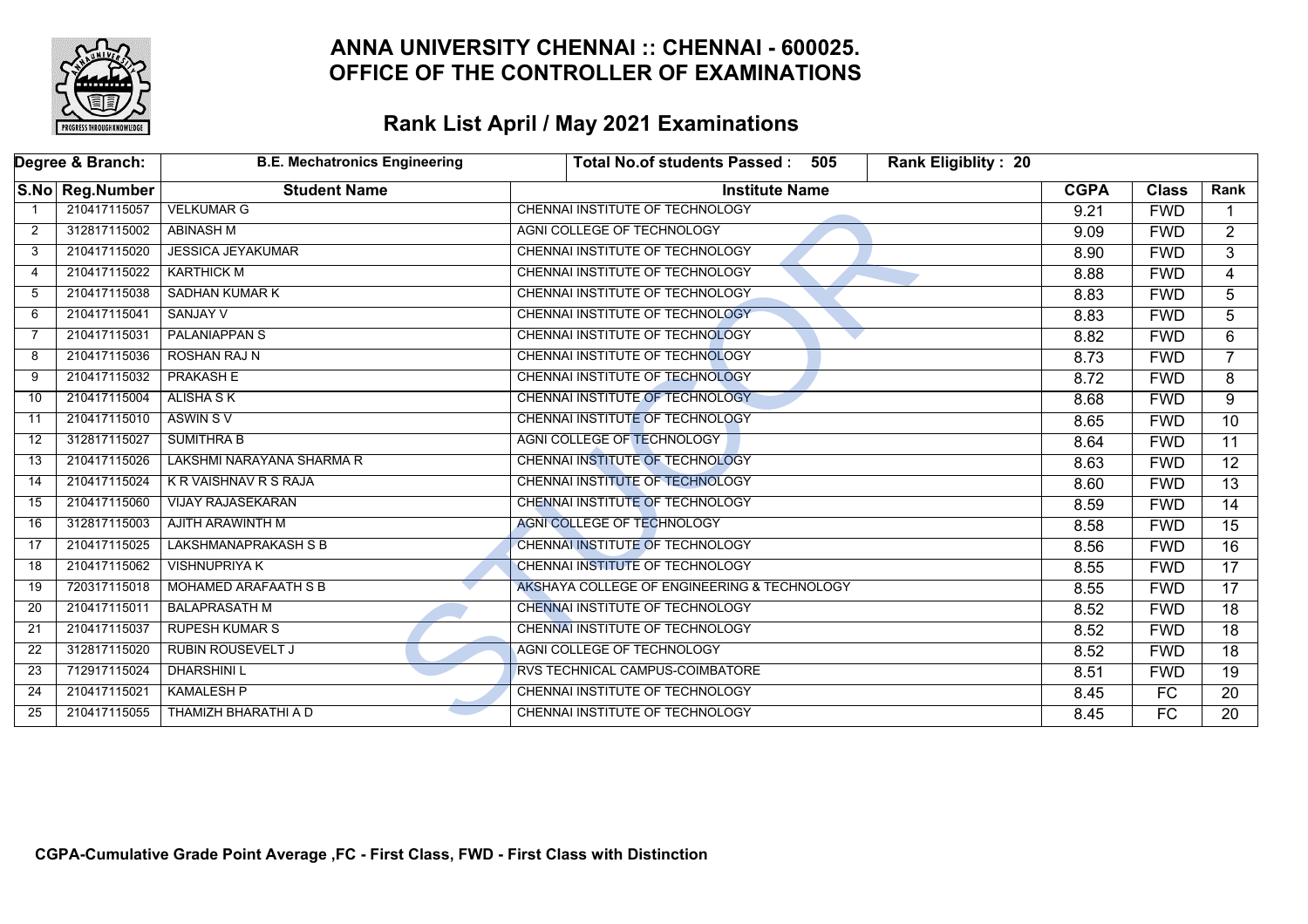

|                 | Degree & Branch: | <b>B.E. Mechatronics Engineering</b> | Total No.of students Passed: 505 | Rank Eligiblity: 20 |             |              |                 |
|-----------------|------------------|--------------------------------------|----------------------------------|---------------------|-------------|--------------|-----------------|
|                 | S.No Reg.Number  | <b>Student Name</b>                  | <b>Institute Name</b>            |                     | <b>CGPA</b> | <b>Class</b> | Rank            |
| $\overline{26}$ | 210417115061     | <b>VINOTH KUMAR V</b>                | CHENNAI INSTITUTE OF TECHNOLOGY  |                     | 8.45        | FC           | $\overline{20}$ |
|                 |                  |                                      |                                  |                     |             |              |                 |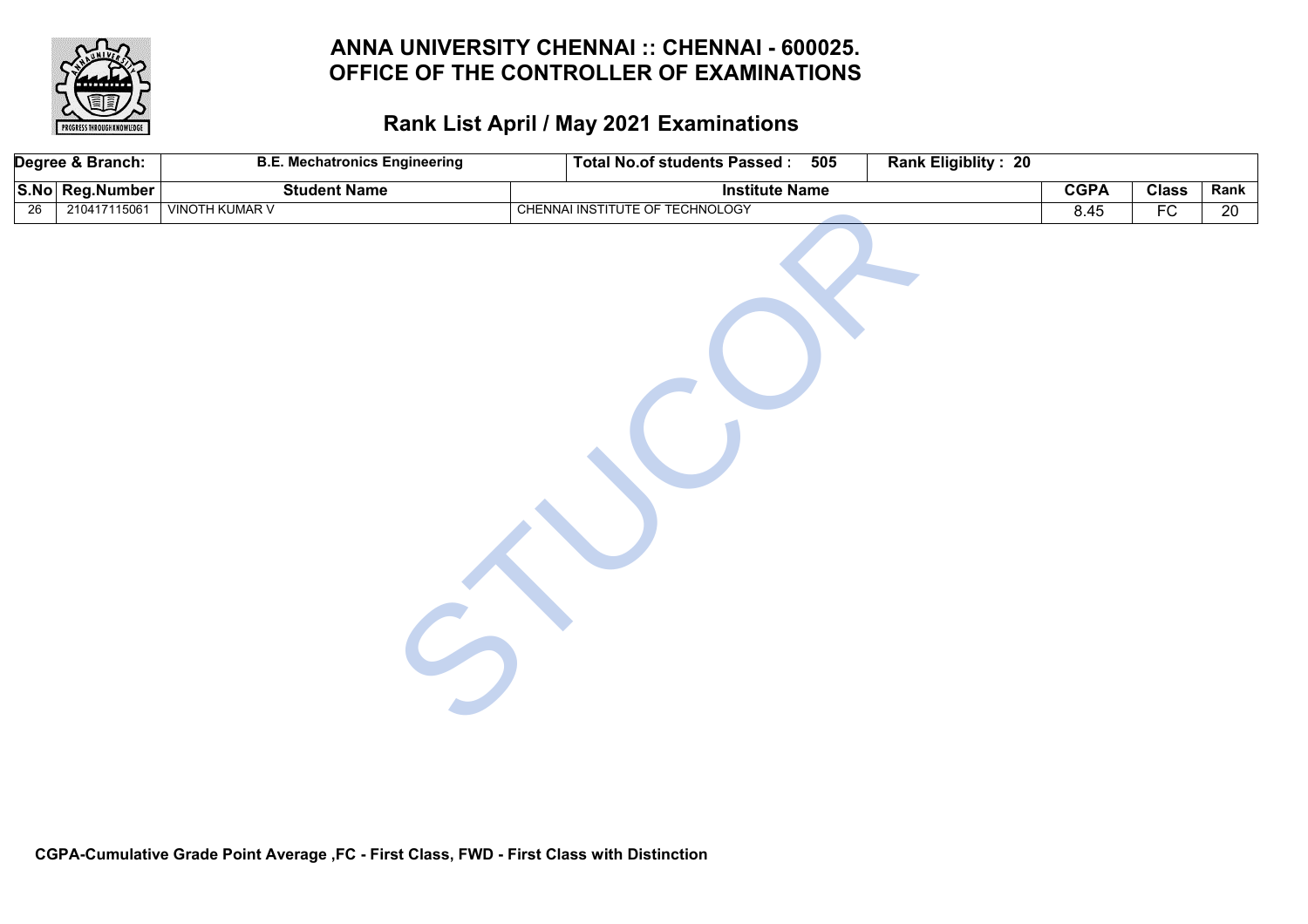

# **Rank List April / May 2021 Examinations**

|                | Degree & Branch: | <b>B.E. Mechanical and Automation Engineering</b> | Total No.of students Passed: 65 |                       | <b>Rank Eligiblity: 3</b> |             |                 |                |
|----------------|------------------|---------------------------------------------------|---------------------------------|-----------------------|---------------------------|-------------|-----------------|----------------|
|                | S.No Reg.Number  | <b>Student Name</b>                               |                                 | <b>Institute Name</b> |                           | <b>CGPA</b> | <b>Class</b>    | Rank           |
| $\overline{1}$ | 312817116032     | <b>RAJA SELVAN R</b>                              | AGNI COLLEGE OF TECHNOLOGY      |                       |                           | 8.54        | <b>FWD</b>      | $\mathbf{1}$   |
| 2              | 312817116025     | <b>MIDHUN G B</b>                                 | AGNI COLLEGE OF TECHNOLOGY      |                       |                           | 8.39        | $\overline{FC}$ | $\overline{2}$ |
| $\mathbf{3}$   | 312817116009     | <b>BHARATH RAJ M</b>                              | AGNI COLLEGE OF TECHNOLOGY      |                       |                           | 8.24        | $\overline{FC}$ | $\overline{3}$ |
|                |                  |                                                   |                                 |                       |                           |             |                 |                |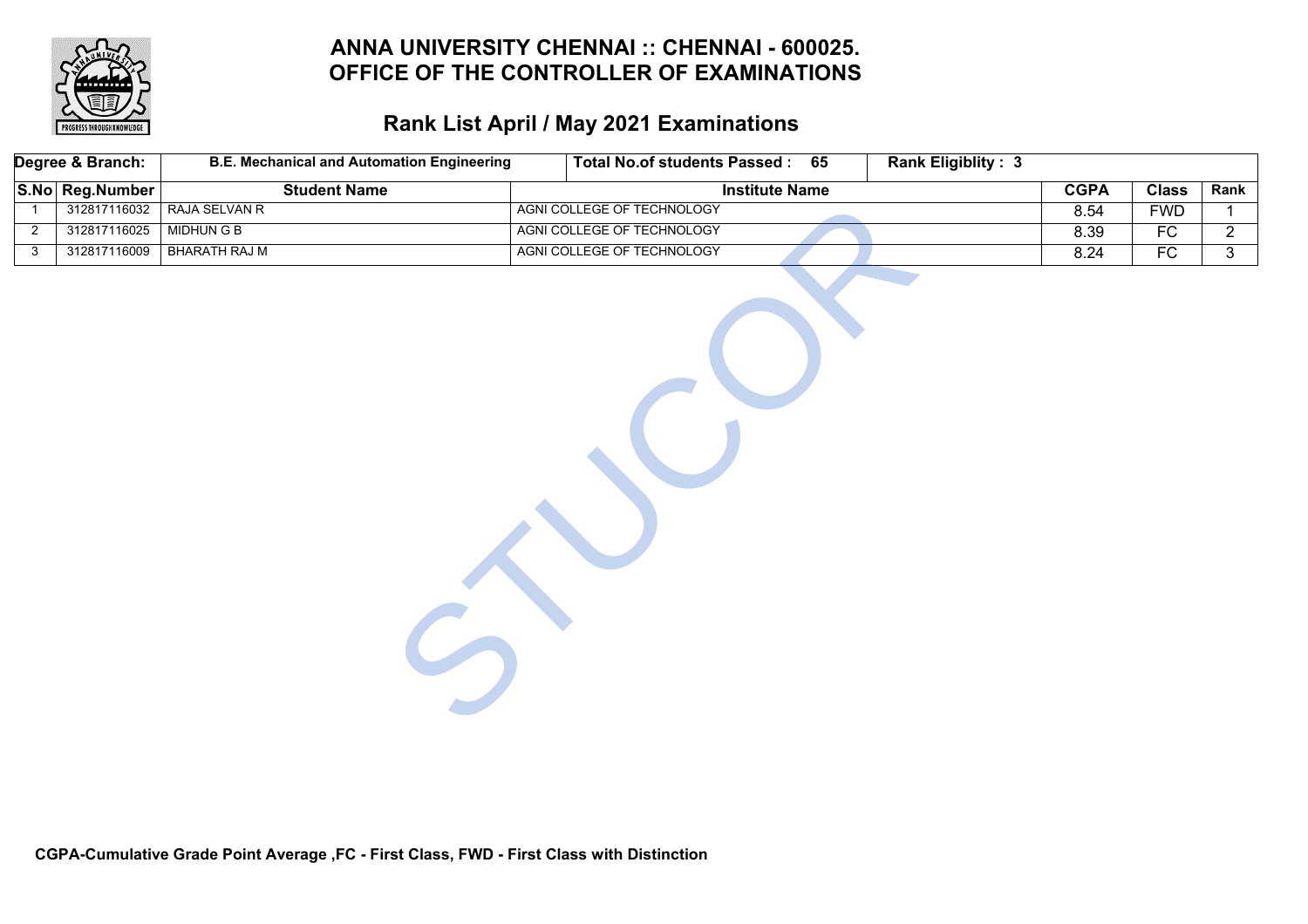

# **Rank List April / May 2021 Examinations**

| Degree & Branch: |                 | <b>B.E. Medical Electronics</b> | Total No.of students Passed : 99<br><b>Rank Eligiblity: 5</b> |             |                 |                |
|------------------|-----------------|---------------------------------|---------------------------------------------------------------|-------------|-----------------|----------------|
|                  | S.No Reg.Number | <b>Student Name</b>             | <b>Institute Name</b>                                         | <b>CGPA</b> | <b>Class</b>    | Rank           |
|                  | 612217119055    | MENAKA A                        | SENGUNTHAR COLLEGE OF ENGINEERING                             | 8.58        | <b>FWD</b>      | $\mathbf 1$    |
| $\overline{2}$   | 612217119105    | <b>VIJAY K</b>                  | SENGUNTHAR COLLEGE OF ENGINEERING                             | 8.29        | FC              | $\overline{2}$ |
| 3                | 612217119073    | <b>PRABAVATHIS</b>              | SENGUNTHAR COLLEGE OF ENGINEERING                             | 8.21        | FC              | 3              |
| $\overline{4}$   | 612217119008    | <b>ARAVIND P</b>                | SENGUNTHAR COLLEGE OF ENGINEERING                             | 8.10        | $\overline{FC}$ | 4              |
| $5\overline{)}$  | 612217119010    | ARUNA DEVI R                    | SENGUNTHAR COLLEGE OF ENGINEERING                             | 8.07        | FC              | $\overline{5}$ |
|                  |                 |                                 |                                                               |             |                 |                |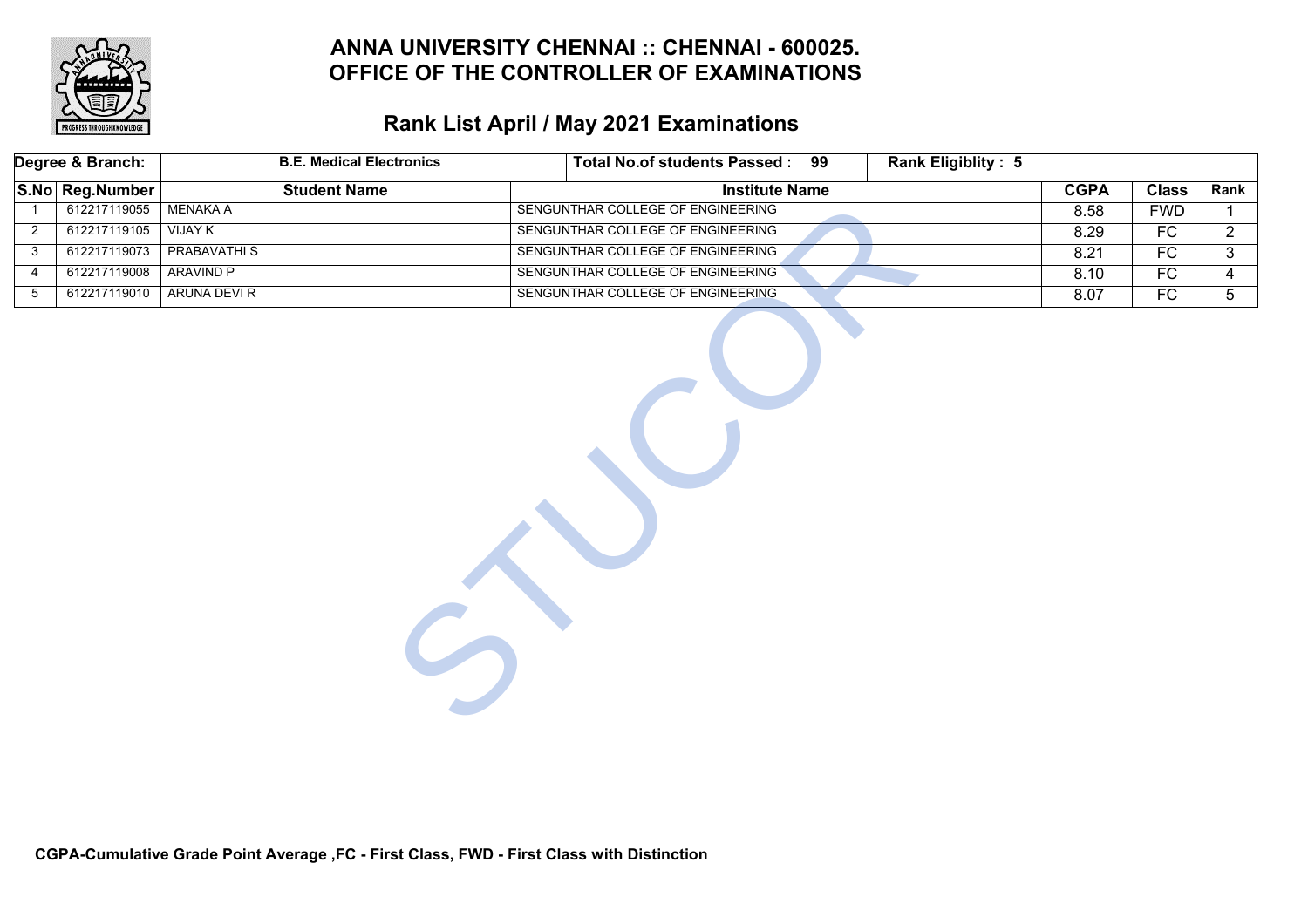

|    | Degree & Branch: | <b>B.E. Bio-Medical Engineering</b> | <b>Rank Eligiblity: 33</b><br><b>Total No.of students Passed:</b><br>860 |             |              |                 |
|----|------------------|-------------------------------------|--------------------------------------------------------------------------|-------------|--------------|-----------------|
|    | S.No Reg.Number  | <b>Student Name</b>                 | <b>Institute Name</b>                                                    | <b>CGPA</b> | <b>Class</b> | Rank            |
|    | 312217121033     | <b>PRANAV KRISHNA R</b>             | SRI SIVASUBRAMANIYA NADAR COLLEGE OF ENGINEERING                         | 9.24        | <b>FWD</b>   |                 |
| 2  | 815117121020     | <b>JANANI A</b>                     | DHANALAKSHMI SRINIVASAN INSTITUTE OF TECHNOLOGY                          | 9.09        | <b>FWD</b>   | $\overline{2}$  |
| 3  | 312217121016     | <b>GURUCHARAN MK</b>                | SRI SIVASUBRAMANIYA NADAR COLLEGE OF ENGINEERING                         | 9.03        | <b>FWD</b>   | $\overline{3}$  |
| 4  | 710717121029     | MANOJ C S                           | DR.N G P INSTITUTE OF TECHNOLOGY                                         | 9.03        | <b>FWD</b>   | 3               |
| 5  | 312817121053     | <b>SONIYA S</b>                     | AGNI COLLEGE OF TECHNOLOGY                                               | 9.02        | <b>FWD</b>   | 4               |
| 6  | 921317121036     | <b>MADHUMITHA M</b>                 | PSNA COLLEGE OF ENGINEERING AND TECHNOLOGY                               | 9.00        | <b>FWD</b>   | 5               |
|    | 312217121055     | <b>SRINITHI R</b>                   | SRI SIVASUBRAMANIYA NADAR COLLEGE OF ENGINEERING                         | 8.99        | <b>FWD</b>   | 6               |
| 8  | 312817121034     | <b>NANDHINI A</b>                   | AGNI COLLEGE OF TECHNOLOGY                                               | 8.97        | <b>FWD</b>   | $\overline{7}$  |
| 9  | 312217121001     | <b>AARTHIR</b>                      | SRI SIVASUBRAMANIYA NADAR COLLEGE OF ENGINEERING                         | 8.94        | <b>FWD</b>   | 8               |
| 10 | 921317121009     | <b>DAYANA M</b>                     | PSNA COLLEGE OF ENGINEERING AND TECHNOLOGY                               | 8.94        | <b>FWD</b>   | 8               |
| 11 | 110317121012     | <b>JAYASREE S PAI</b>               | GRT INSTITUTE OF ENGINEERING AND TECHNOLOGY                              | 8.93        | <b>FWD</b>   | 9               |
| 12 | 312817121007     | <b>BHARGAVI G</b>                   | AGNI COLLEGE OF TECHNOLOGY                                               | 8.90        | <b>FWD</b>   | $\overline{10}$ |
| 13 | 312817121048     | <b>SELSHIYA S</b>                   | AGNI COLLEGE OF TECHNOLOGY                                               | 8.88        | <b>FWD</b>   | 11              |
| 14 | 710717121017     | <b>JOHNE SHALINI V</b>              | DR.N G P INSTITUTE OF TECHNOLOGY                                         | 8.88        | <b>FWD</b>   | $\overline{11}$ |
| 15 | 312817121036     | <b>NILA PD</b>                      | <b>AGNI COLLEGE OF TECHNOLOGY</b>                                        | 8.86        | <b>FWD</b>   | $\overline{12}$ |
| 16 | 410817121023     | <b>MONICA R</b>                     | G.K.M. COLLEGE OF ENGINEERING AND TECHNOLOGY                             | 8.85        | <b>FWD</b>   | $\overline{13}$ |
| 17 | 312217121050     | <b>SHWETHA SRIDHAR</b>              | SRI SIVASUBRAMANIYA NADAR COLLEGE OF ENGINEERING                         | 8.84        | <b>FWD</b>   | 14              |
| 18 | 113117121048     | SNEHA U                             | VEL TECH MULTI TECH DR.RANGARAJAN DR.SAKUNTHALA ENGINEERING COLLEGE      | 8.82        | <b>FWD</b>   | $\overline{15}$ |
| 19 | 710717121007     | <b>DHIVYA K</b>                     | DR.N G P INSTITUTE OF TECHNOLOGY                                         | 8.79        | <b>FWD</b>   | 16              |
| 20 | 710717121019     | <b>KALANANDINI S</b>                | DR.N G P INSTITUTE OF TECHNOLOGY                                         | 8.76        | <b>FWD</b>   | 17              |
| 21 | 113117121013     | <b>HARITHA SASIKUMAR</b>            | VEL TECH MULTI TECH DR.RANGARAJAN DR.SAKUNTHALA ENGINEERING COLLEGE      | 8.75        | <b>FWD</b>   | $\overline{18}$ |
| 22 | 312217121008     | <b>ARTHIKA J</b>                    | SRI SIVASUBRAMANIYA NADAR COLLEGE OF ENGINEERING                         | 8.72        | <b>FWD</b>   | $\overline{19}$ |
| 23 | 113117121014     | <b>HEMALATHAK</b>                   | VEL TECH MULTI TECH DR. RANGARAJAN DR. SAKUNTHALA ENGINEERING COLLEGE    | 8.71        | <b>FWD</b>   | 20              |
| 24 | 710717121045     | R SOWMITHA                          | DR.N G P INSTITUTE OF TECHNOLOGY                                         | 8.70        | <b>FWD</b>   | 21              |
| 25 | 113117121027     | <b>MUKHILAN G S</b>                 | VEL TECH MULTI TECH DR. RANGARAJAN DR. SAKUNTHALA ENGINEERING COLLEGE    | 8.69        | <b>FWD</b>   | $\overline{22}$ |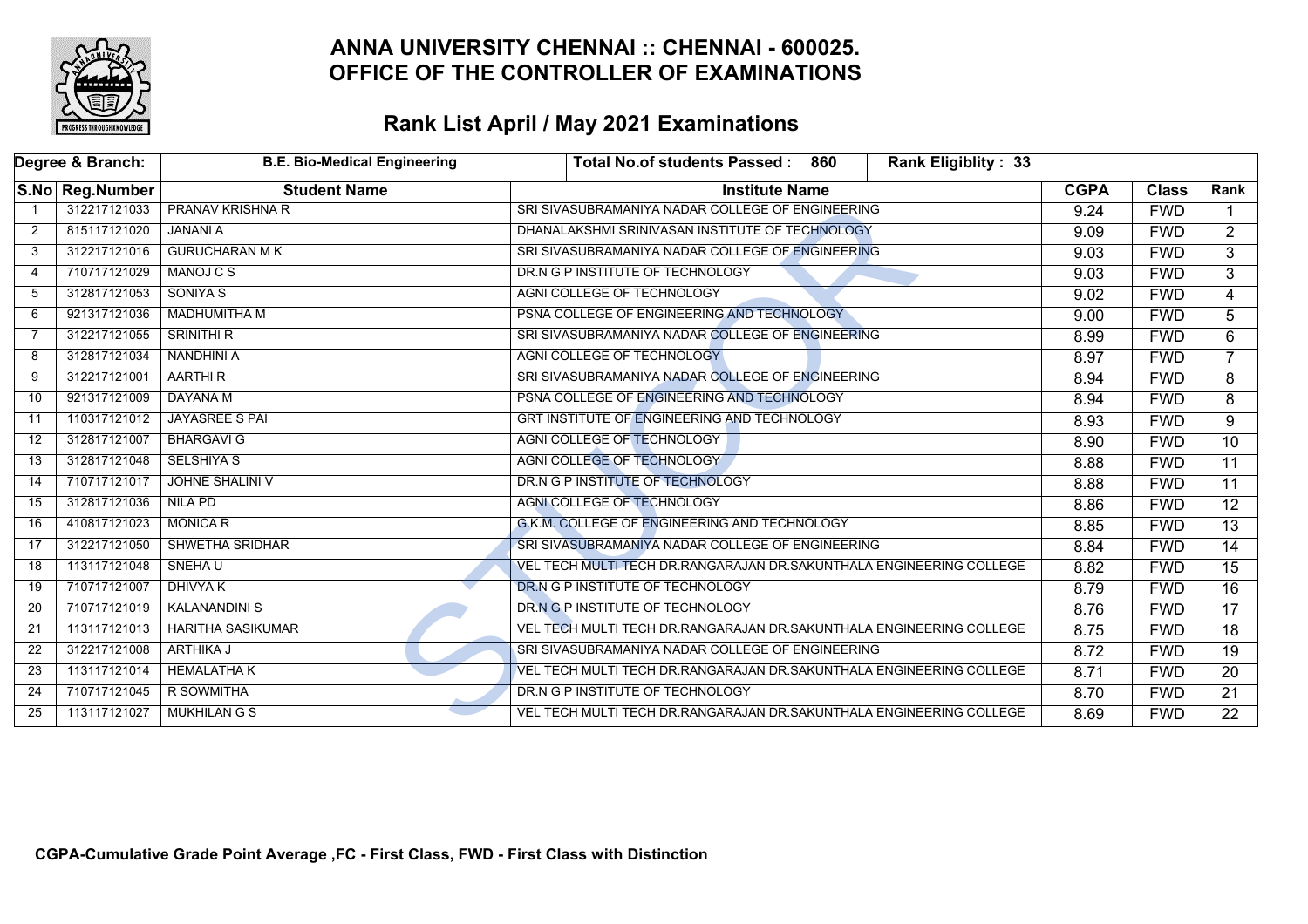

|     | Degree & Branch: | <b>B.E. Bio-Medical Engineering</b> | Total No.of students Passed: 860<br><b>Rank Eligiblity: 33</b>        |             |              |                 |
|-----|------------------|-------------------------------------|-----------------------------------------------------------------------|-------------|--------------|-----------------|
|     | S.No Reg.Number  | <b>Student Name</b>                 | <b>Institute Name</b>                                                 | <b>CGPA</b> | <b>Class</b> | Rank            |
| 26  | 113117121045     | <b>SHANAWAZ BEGUM M S</b>           | VEL TECH MULTI TECH DR.RANGARAJAN DR.SAKUNTHALA ENGINEERING COLLEGE   | 8.69        | <b>FWD</b>   | 22              |
| 27  | 312817121005     | <b>ANITHA G</b>                     | AGNI COLLEGE OF TECHNOLOGY                                            | 8.68        | <b>FWD</b>   | 23              |
| 28  | 724017121008     | <b>ATHIRA E</b>                     | DHAANISH AHMED INSTITUTE OF TECHNOLOGY                                | 8.68        | <b>FWD</b>   | 23              |
| 29  | 312217121029     | <b>NANTHINI N</b>                   | SRI SIVASUBRAMANIYA NADAR COLLEGE OF ENGINEERING                      | 8.66        | <b>FWD</b>   | 24              |
| 30  | 312217121047     | <b>SHARMILEE S</b>                  | SRI SIVASUBRAMANIYA NADAR COLLEGE OF ENGINEERING                      | 8.65        | <b>FWD</b>   | 25              |
| -31 | 113117121036     | <b>RAJASHREE B</b>                  | VEL TECH MULTI TECH DR.RANGARAJAN DR.SAKUNTHALA ENGINEERING COLLEGE   | 8.64        | <b>FWD</b>   | 26              |
| 32  | 312217121039     | <b>ROSHNI PRIYA M S</b>             | SRI SIVASUBRAMANIYA NADAR COLLEGE OF ENGINEERING                      | 8.63        | <b>FWD</b>   | $\overline{27}$ |
| 33  | 710717121041     | <b>RAJESHWARI R M</b>               | DR.N G P INSTITUTE OF TECHNOLOGY                                      | 8.62        | <b>FWD</b>   | 28              |
| 34  | 312817121045     | SAKTHI KIRUTHIKKA M                 | AGNI COLLEGE OF TECHNOLOGY                                            | 8.61        | <b>FWD</b>   | 29              |
| 35  | 921317121058     | <b>SWATHIKRISHNA M R</b>            | PSNA COLLEGE OF ENGINEERING AND TECHNOLOGY                            | 8.61        | <b>FWD</b>   | 29              |
| 36  | 113117121028     | <b>NOUSHINI NIKEETHA P</b>          | VEL TECH MULTI TECH DR. RANGARAJAN DR. SAKUNTHALA ENGINEERING COLLEGE | 8.59        | <b>FWD</b>   | $\overline{30}$ |
| 37  | 210117121002     | <b>AGNA TREESA ANTONY</b>           | ALPHA COLLEGE OF ENGINEERING                                          | 8.59        | <b>FWD</b>   | 30              |
| 38  | 211917121023     | KIRTHANA R D                        | RAJIV GANDHI COLLEGE OF ENGINEERING                                   | 8.59        | <b>FWD</b>   | 30              |
| 39  | 113117121047     | SIVAKARTHIGA K                      | VEL TECH MULTI TECH DR.RANGARAJAN DR.SAKUNTHALA ENGINEERING COLLEGE   | 8.58        | <b>FWD</b>   | 31              |
| 40  | 312217121045     | <b>SHANMATHI R</b>                  | SRI SIVASUBRAMANIYA NADAR COLLEGE OF ENGINEERING                      | 8.58        | <b>FWD</b>   | 31              |
| 41  | 312817121043     | RAMYA T                             | AGNI COLLEGE OF TECHNOLOGY                                            | 8.57        | <b>FWD</b>   | 32              |
| 42  | 710717121056     | <b>THULASIMANI S</b>                | DR.N G P INSTITUTE OF TECHNOLOGY                                      | 8.57        | <b>FWD</b>   | 32 <sup>°</sup> |
| 43  | 815117121032     | <b>MANIMOZHI B</b>                  | DHANALAKSHMI SRINIVASAN INSTITUTE OF TECHNOLOGY                       | 8.56        | <b>FWD</b>   | 33              |
|     |                  |                                     |                                                                       |             |              |                 |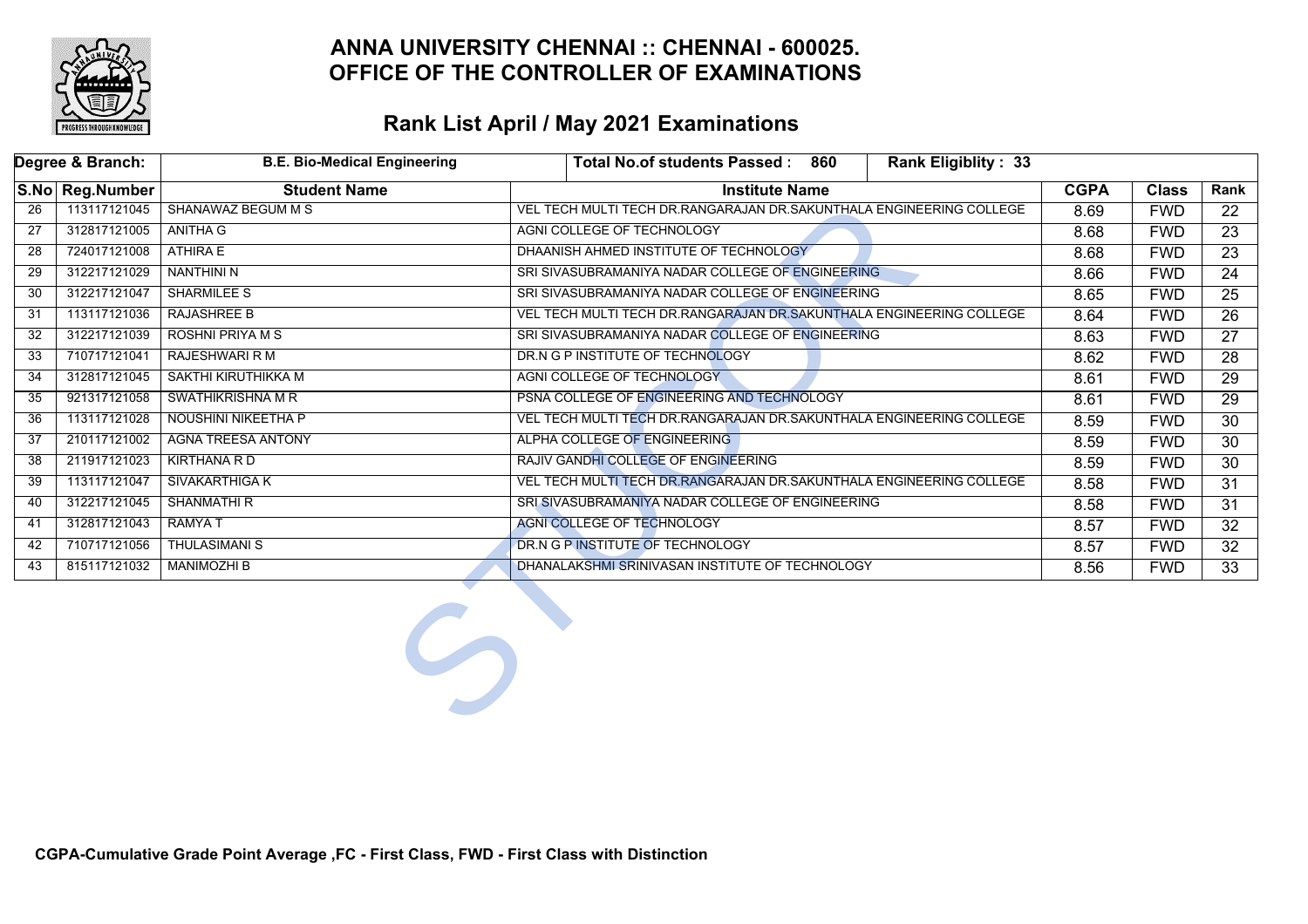

| Degree & Branch: |                 | <b>B.E. Environmental Engineering</b><br>Total No.of students Passed: 20<br>Rank Eligiblity: 1 |                            |  |             |              |              |
|------------------|-----------------|------------------------------------------------------------------------------------------------|----------------------------|--|-------------|--------------|--------------|
|                  | S.No Reg.Number | <b>Student Name</b>                                                                            | <b>Institute Name</b>      |  | <b>CGPA</b> | <b>Class</b> | Rank         |
| $\overline{1}$   | 712317122301    | SAMARTH K ARORAA                                                                               | PARK COLLEGE OF TECHNOLOGY |  | 8.73        | <b>FWD</b>   | $\mathbf{1}$ |
|                  |                 |                                                                                                |                            |  |             |              |              |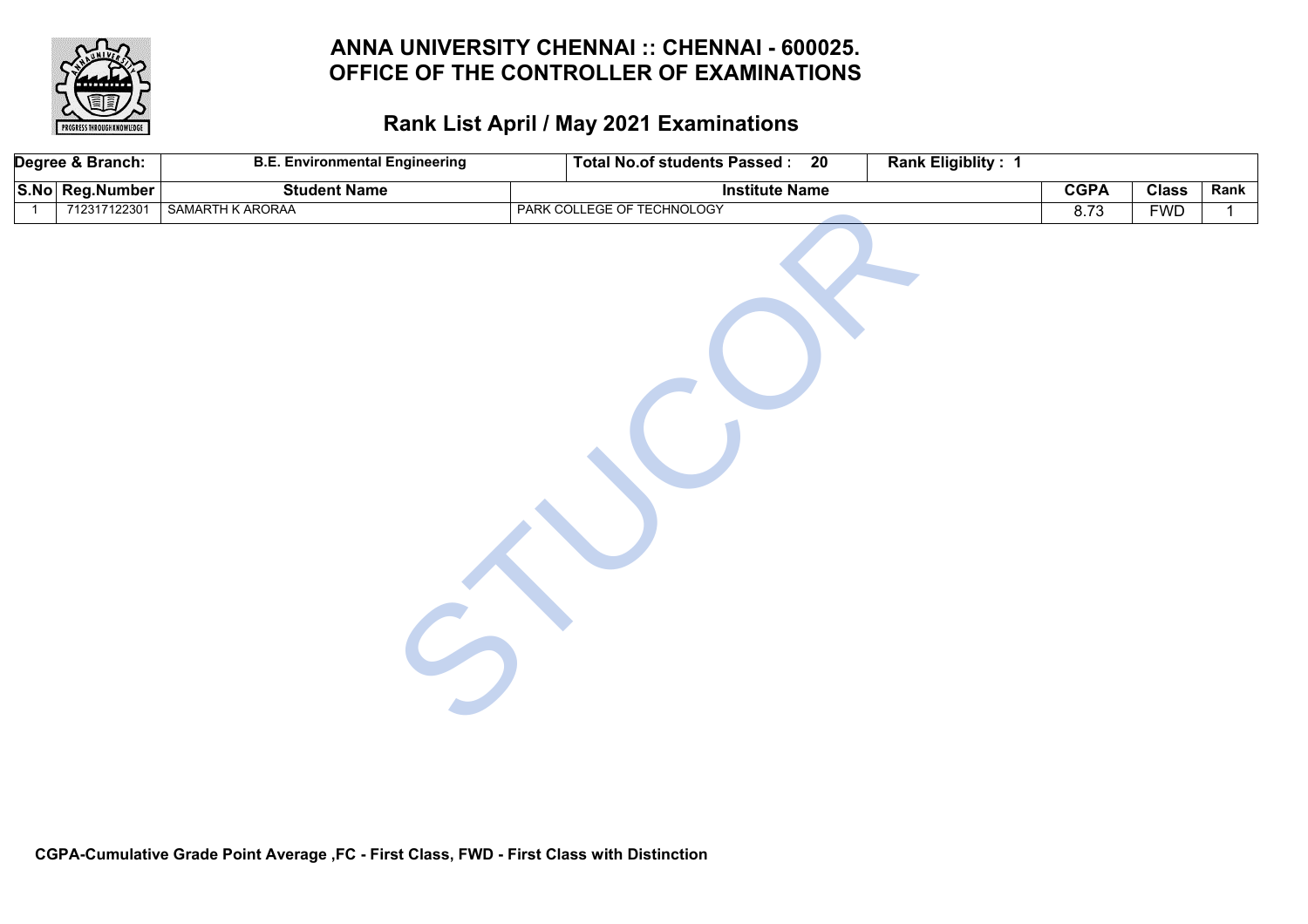

|                | Degree & Branch: | <b>B.E. Industrial Engineering and Management</b> | Total No.of students Passed: 10         | <b>Rank Eligiblity: 1</b> |             |              |      |
|----------------|------------------|---------------------------------------------------|-----------------------------------------|---------------------------|-------------|--------------|------|
|                | S.No Reg.Number  | <b>Student Name</b>                               | <b>Institute Name</b>                   |                           | <b>CGPA</b> | <b>Class</b> | Rank |
| $\overline{1}$ | 952417123003     | <b>GAYATHRIM</b>                                  | PSN INSTITUTE OF TECHNOLOGY AND SCIENCE |                           | 8.46        | FC           | 1    |
|                |                  |                                                   |                                         |                           |             |              |      |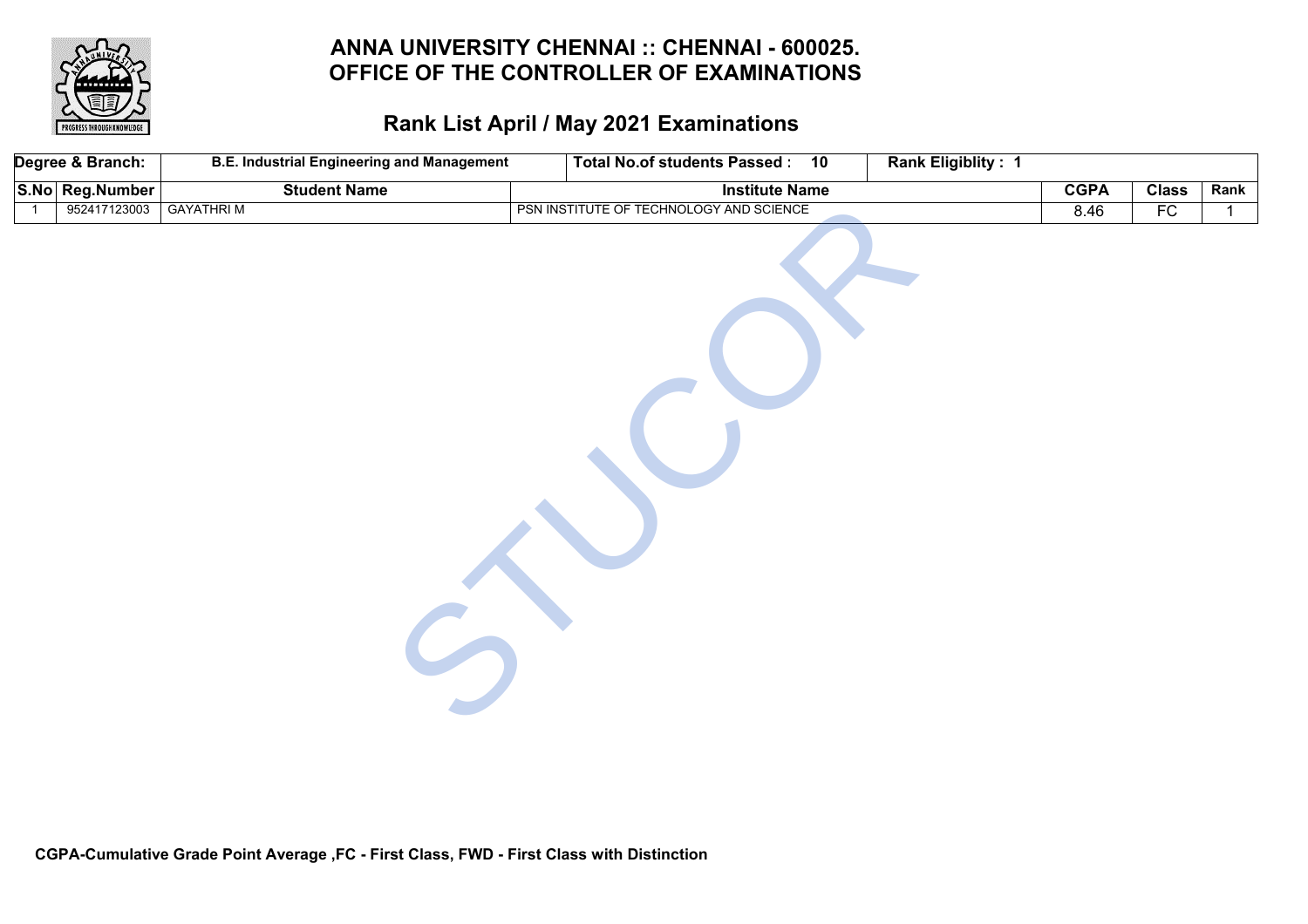

# **Rank List April / May 2021 Examinations**

|                | Degree & Branch: | <b>B.E. Civil Engineering (Tamil Medium)</b> | Total No.of students Passed: 152                                | Rank Eligiblity: 8 |             |              |                |
|----------------|------------------|----------------------------------------------|-----------------------------------------------------------------|--------------------|-------------|--------------|----------------|
|                | S.No Reg.Number  | <b>Student Name</b>                          | <b>Institute Name</b>                                           |                    | <b>CGPA</b> | <b>Class</b> | Rank           |
|                | 422417126008     | KOWSALYAVATHI V K                            | UNIVERSITY COLLEGE OF ENGINEERING, TINDIVANAM                   |                    | 8.32        | FC           |                |
| $\overline{2}$ | 810017126048     | <b>SIVARANJANI K</b>                         | UNIVERSITY COLLEGE OF ENGINEERING, TIRUCHIRAPPALLI (BIT CAMPUS) |                    | 8.25        | FC           | $\mathbf{2}$   |
| 3              | 922317126302     | <b>RAJ KAMAL S</b>                           | UNIVERSITY COLLEGE OF ENGINEERING, DINDIGUL                     |                    | 7.90        | FC           | 3              |
| 4              | 810017126039     | <b>SANTHIYA X</b>                            | UNIVERSITY COLLEGE OF ENGINEERING, TIRUCHIRAPPALLI (BIT CAMPUS) |                    | 7.83        | FC           | 4              |
| $5\,$          | 962817126007     | <b>NITHISH R</b>                             | UNIVERSITY COLLEGE OF ENGINEERING, NAGERCOIL                    |                    | 7.83        | FC           | $\overline{4}$ |
|                |                  |                                              |                                                                 |                    |             |              |                |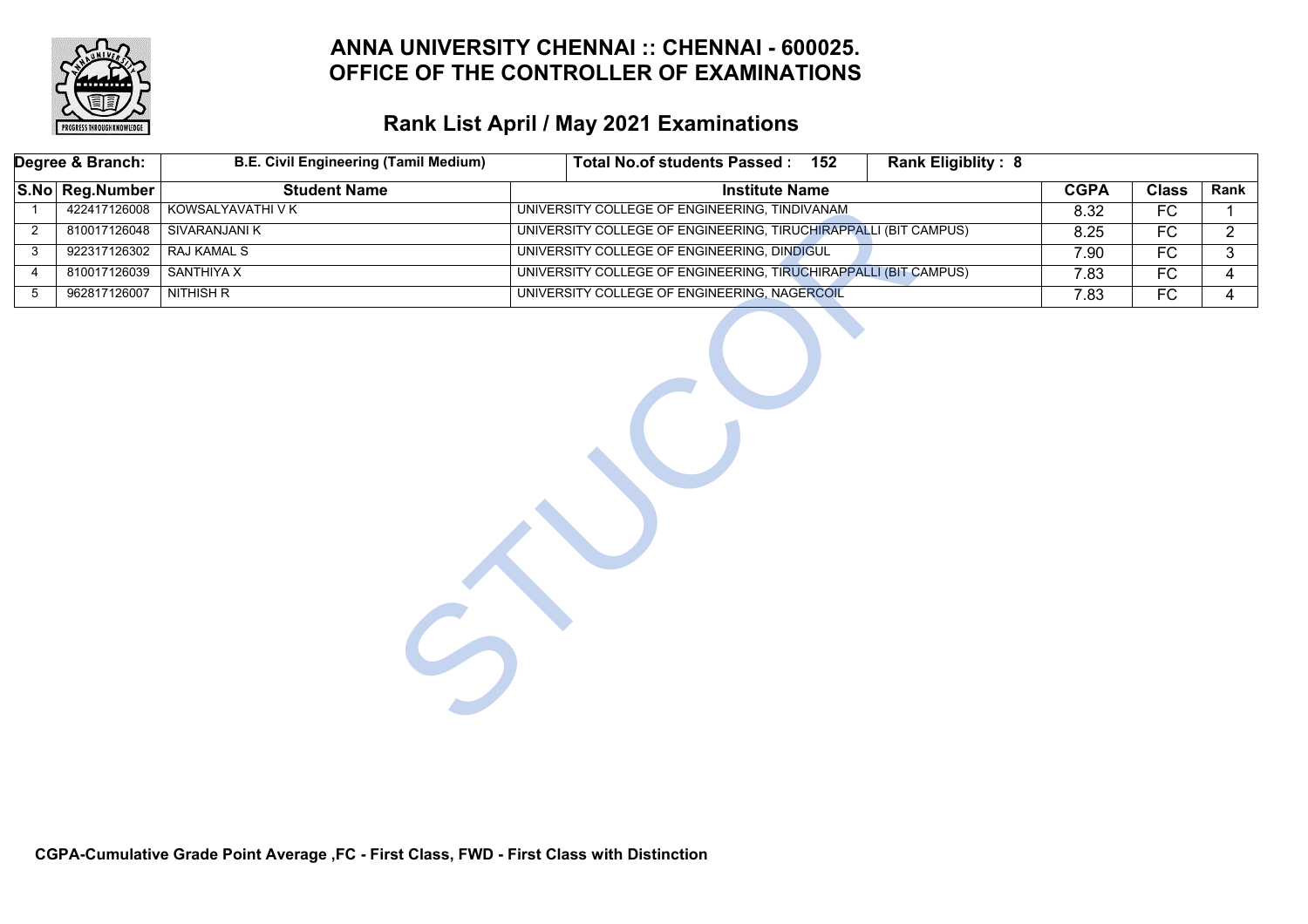

|                | Degree & Branch: | <b>B.E. Mechanical Engineering (Tamil Medium)</b> | Rank Eligiblity: 9<br>Total No.of students Passed: 183 |             |              |      |
|----------------|------------------|---------------------------------------------------|--------------------------------------------------------|-------------|--------------|------|
|                | S.No Reg.Number  | <b>Student Name</b>                               | <b>Institute Name</b>                                  | <b>CGPA</b> | <b>Class</b> | Rank |
| $\overline{1}$ | 422517127013     | <b>RAM PRAKASH M</b>                              | UNIVERSITY COLLEGE OF ENGINEERING, VILLUPURAM          | 8.18        | FC           |      |
|                |                  |                                                   |                                                        |             |              |      |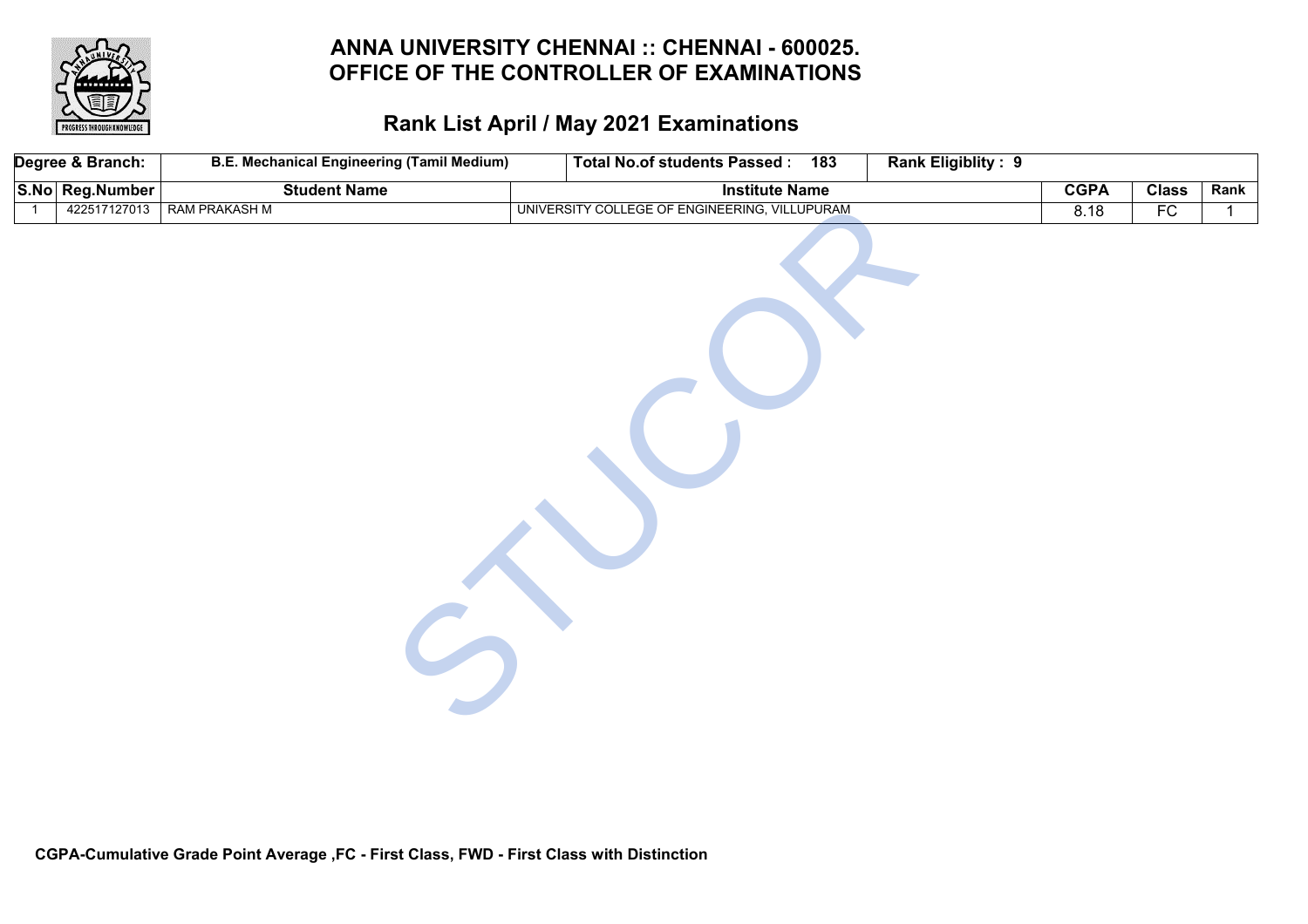

|                | Degree & Branch: | <b>B.E. Geoinformatics Engineering</b> | <b>Rank Eligiblity: 2</b><br><b>Total No.of students Passed: 47</b> |             |              |                |
|----------------|------------------|----------------------------------------|---------------------------------------------------------------------|-------------|--------------|----------------|
|                | S.No Reg.Number  | <b>Student Name</b>                    | <b>Institute Name</b>                                               | <b>CGPA</b> | <b>Class</b> | Rank           |
|                | 953217135008     | <b>CHELSIYA SERLIN K</b>               | UNIVERSITY COLLEGE OF ENGINEERING, THOOTHUKUDI                      | 8.86        | <b>FWD</b>   | $\mathbf{1}$   |
| $\overline{2}$ | 953217135004     | <b>ANUSALAKSHMIS</b>                   | UNIVERSITY COLLEGE OF ENGINEERING, THOOTHUKUDI                      | 8.30        | FC           | $\overline{2}$ |
|                |                  |                                        |                                                                     |             |              |                |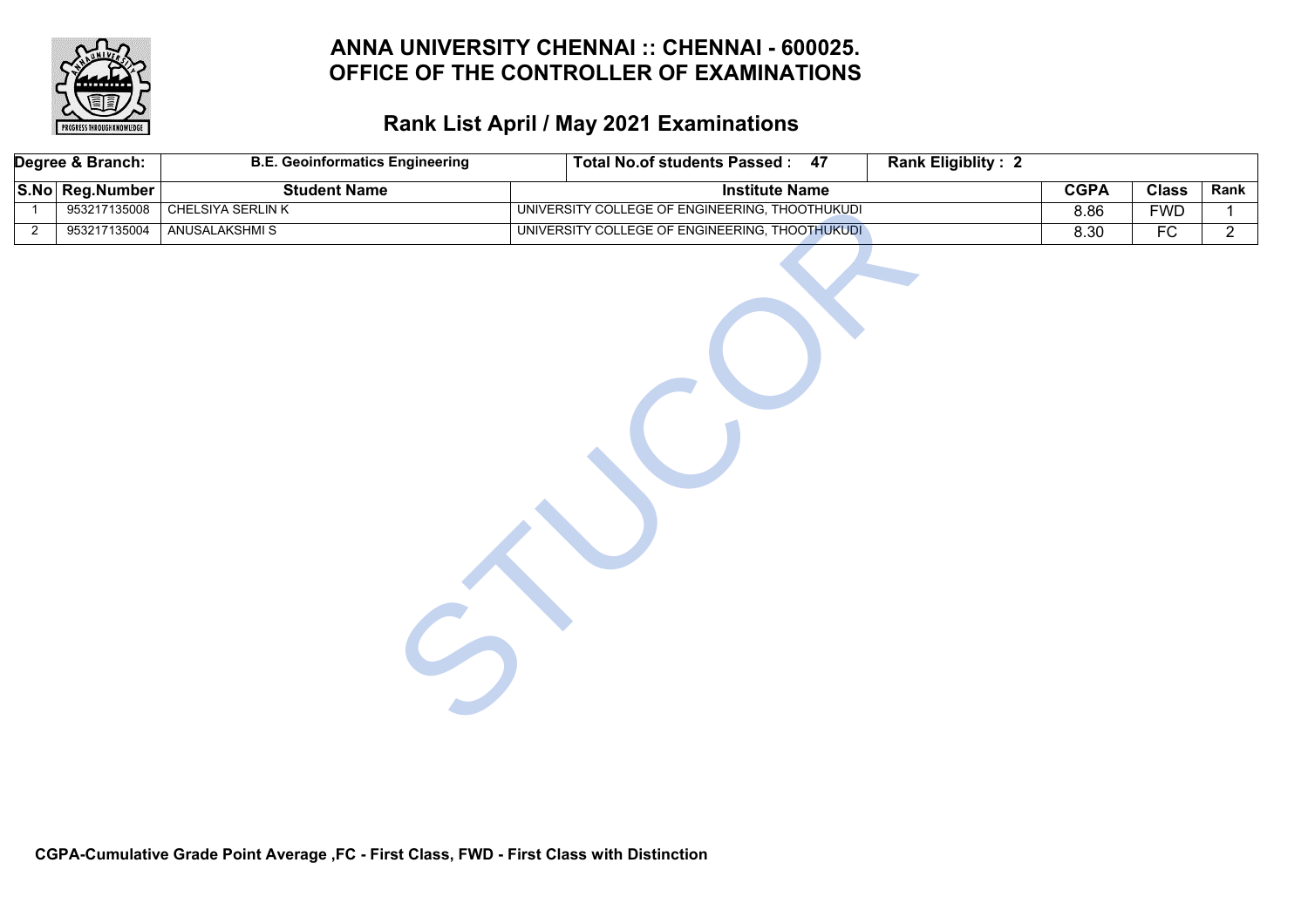

|                | Degree & Branch: | <b>B.E. Manufacturing Engineering</b> | <b>Total No.of students Passed:</b><br>68                | <b>Rank Eligiblity: 3</b> |             |              |                |
|----------------|------------------|---------------------------------------|----------------------------------------------------------|---------------------------|-------------|--------------|----------------|
|                | S.No Reg.Number  | <b>Student Name</b>                   | <b>Institute Name</b>                                    |                           | <b>CGPA</b> | <b>Class</b> | Rank           |
|                | 310317138032     | POOJA S P                             | CENTRAL INSTITUTE OF PLASTICS ENGINEERING AND TECHNOLOGY |                           | 8.65        | <b>FWD</b>   |                |
| $\overline{2}$ | 310317138017     | <b>KAVITHA E</b>                      | CENTRAL INSTITUTE OF PLASTICS ENGINEERING AND TECHNOLOGY |                           | 8.45        | FC           | $\overline{2}$ |
| 3              | 310317138035     | <b>PRAVEEN SIMMUR</b>                 | CENTRAL INSTITUTE OF PLASTICS ENGINEERING AND TECHNOLOGY |                           | 8.42        | FC           | 3 <sup>7</sup> |
|                |                  |                                       |                                                          |                           |             |              |                |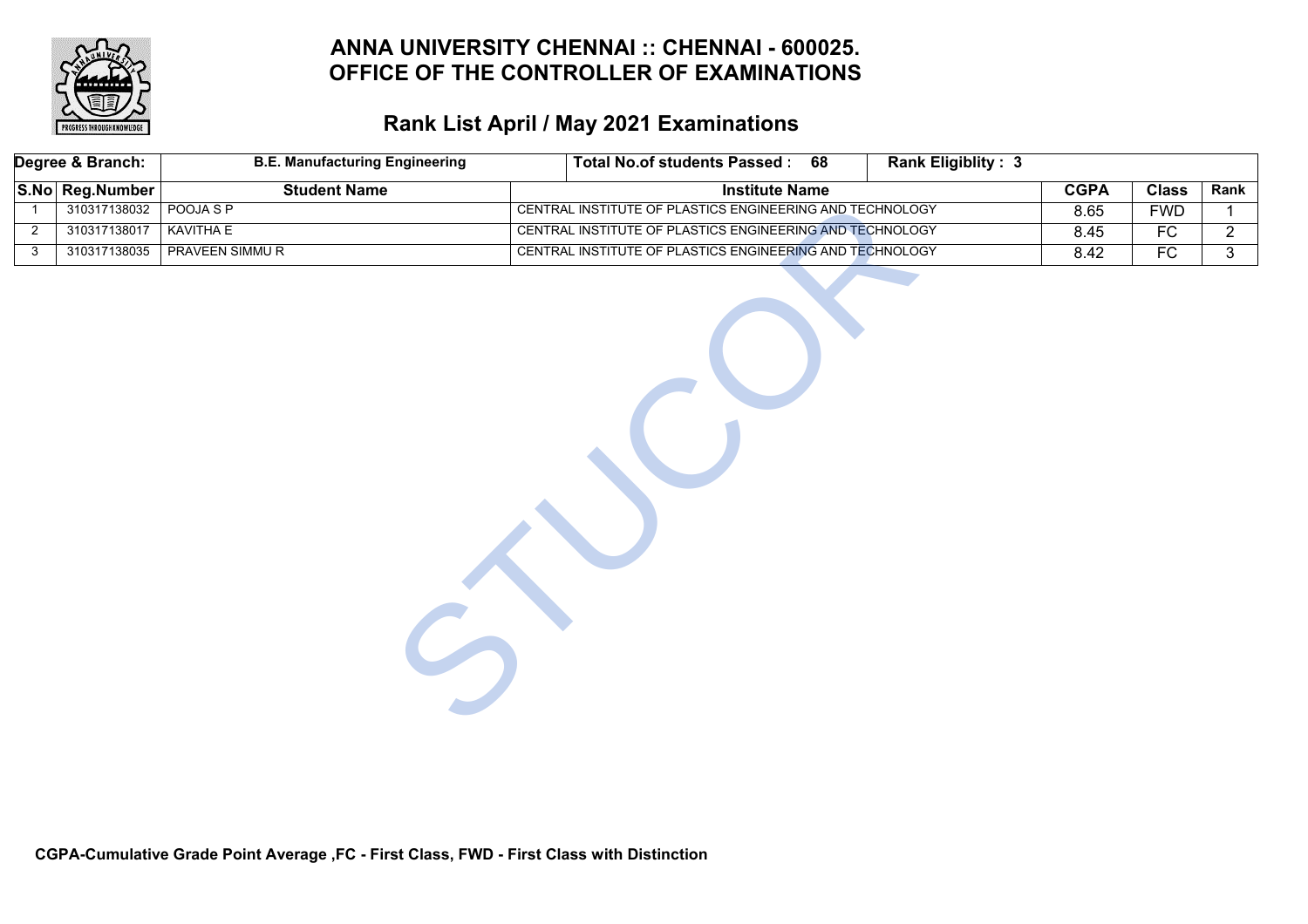

#### **Rank List April / May 2021 Examinations**

|                | Degree & Branch: | <b>B.E. Petrochemical Engineering</b> | <b>Rank Eligiblity: 13</b><br>Total No.of students Passed: 259 |             |                 |                 |
|----------------|------------------|---------------------------------------|----------------------------------------------------------------|-------------|-----------------|-----------------|
|                | S.No Reg.Number  | <b>Student Name</b>                   | <b>Institute Name</b>                                          | <b>CGPA</b> | <b>Class</b>    | Rank            |
|                | 722017139021     | <b>LAKSHNADEVI M</b>                  | S V S COLLEGE OF ENGINEERING                                   | 8.81        | <b>FWD</b>      |                 |
| $\overline{2}$ | 722017139047     | <b>THAJDEEN A</b>                     | S V S COLLEGE OF ENGINEERING                                   | 8.53        | <b>FWD</b>      | $\overline{2}$  |
| 3              | 722017139016     | <b>JANANIS</b>                        | S V S COLLEGE OF ENGINEERING                                   | 8.48        | FC              | 3               |
| 4              | 722017139015     | <b>HARITHA B</b>                      | S V S COLLEGE OF ENGINEERING                                   | 8.41        | FC.             | 4               |
| 5              | 722017139010     | DHEEPSANTH K S                        | S V S COLLEGE OF ENGINEERING                                   | 8.21        | FC              | 5               |
| 6              | 110617139009     | <b>GUNASEKAR R</b>                    | INDIRA INSTITUTE OF ENGINEERING AND TECHNOLOGY                 | 8.19        | FC              | 6               |
| 7              | 722017139019     | <b>KALEESWARAN K</b>                  | S V S COLLEGE OF ENGINEERING                                   | 8.18        | FC              | $\overline{7}$  |
| 8              | 110617139001     | ABINAYA P                             | INDIRA INSTITUTE OF ENGINEERING AND TECHNOLOGY                 | 8.17        | FC              | 8               |
| 9              | 712817139043     | SURYA K                               | R V S COLLEGE OF ENGINEERING AND TECHNOLOGY                    | 8.06        | FC.             | 9               |
| 10             | 611517139083     | <b>RAKSHA MOHAN</b>                   | MAHENDRA INSTITUTE OF ENGINEERING AND TECHNOLOGY               | 8.05        | $\overline{FC}$ | 10 <sup>°</sup> |
| 11             | 712817139012     | <b>HARISH KUMAR SS</b>                | R V S COLLEGE OF ENGINEERING AND TECHNOLOGY                    | 7.99        | FC              | $\overline{11}$ |
| 12             | 722017139023     | <b>MARIKANI P</b>                     | S V S COLLEGE OF ENGINEERING                                   | 7.96        | FC.             | 12 <sup>2</sup> |
| 13             | 712817139006     | <b>ASHIN SUNNY</b>                    | R V S COLLEGE OF ENGINEERING AND TECHNOLOGY                    | 7.90        | FC              | 13 <sup>7</sup> |
|                |                  | $\mathcal{L}_{\mathcal{J}}$           |                                                                |             |                 |                 |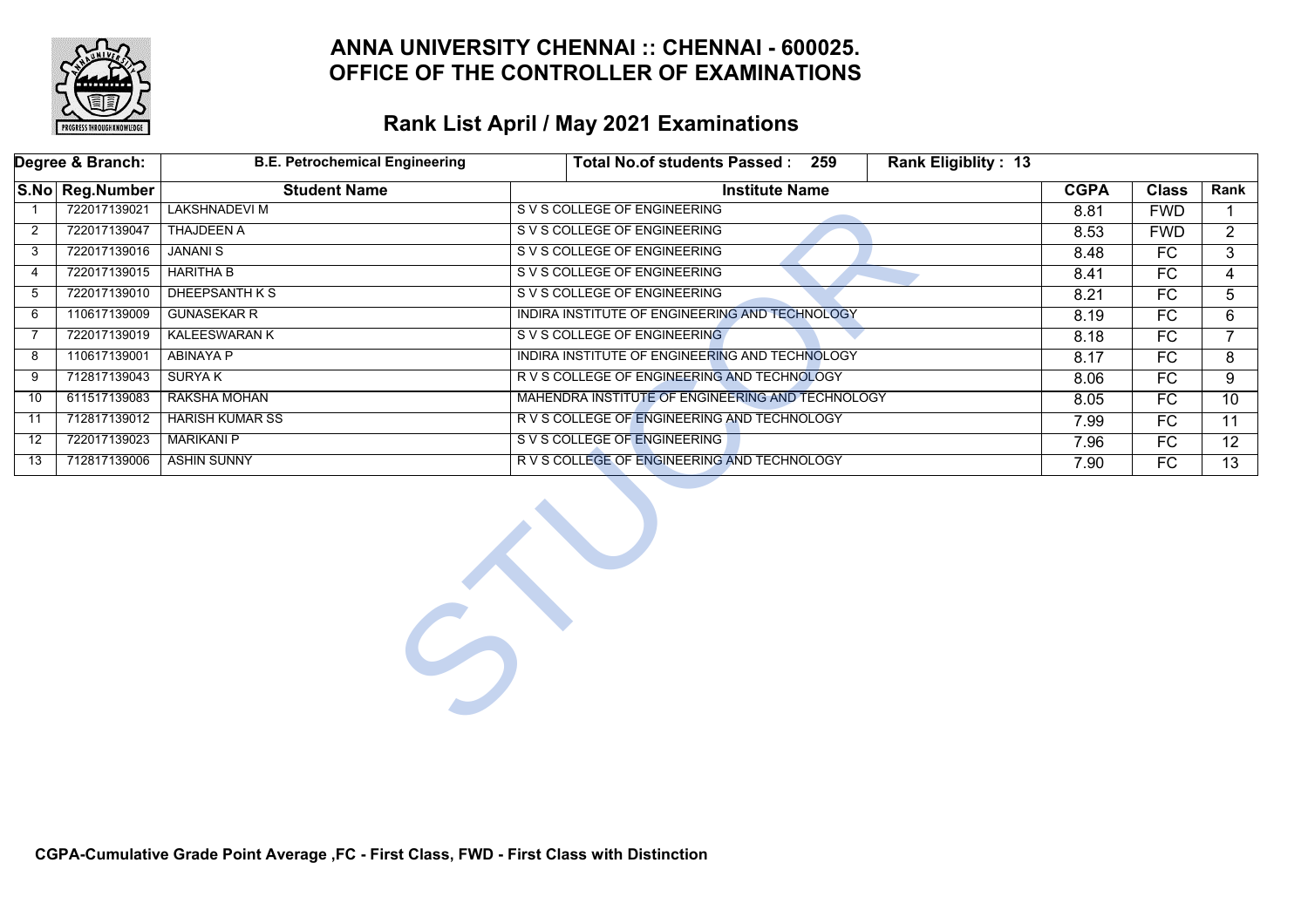

|                | Degree & Branch: | <b>B.Tech. Chemical Engineering</b> | Rank Eligiblity: 18<br>Total No.of students Passed: 467 |             |              |                 |
|----------------|------------------|-------------------------------------|---------------------------------------------------------|-------------|--------------|-----------------|
|                | S.No Reg.Number  | <b>Student Name</b>                 | <b>Institute Name</b>                                   | <b>CGPA</b> | <b>Class</b> | Rank            |
|                | 312217203022     | <b>KARTHIK RAMANAN V G</b>          | SRI SIVASUBRAMANIYA NADAR COLLEGE OF ENGINEERING        | 9.47        | <b>FWD</b>   |                 |
| $\overline{2}$ | 820417203015     | <b>ESTHER NIVETHITHA A S</b>        | ANJALAI AMMAL MAHALINGAM ENGINEERING COLLEGE            | 9.47        | <b>FWD</b>   |                 |
| 3              | 312217203004     | <b>ABHISHEK KRISHNAN</b>            | SRI SIVASUBRAMANIYA NADAR COLLEGE OF ENGINEERING        | 9.46        | <b>FWD</b>   | $\overline{2}$  |
| 4              | 312217203060     | <b>VINATHA V</b>                    | SRI SIVASUBRAMANIYA NADAR COLLEGE OF ENGINEERING        | 9.43        | <b>FWD</b>   | 3               |
| 5              | 312817203050     | SUBHIKSHA J                         | AGNI COLLEGE OF TECHNOLOGY                              | 9.36        | <b>FWD</b>   | $\overline{4}$  |
| 6              | 312217203036     | <b>PREETHIV</b>                     | SRI SIVASUBRAMANIYA NADAR COLLEGE OF ENGINEERING        | 9.33        | <b>FWD</b>   | 5.              |
| 7              | 911517203034     | S SRIMUNEESWARAN                    | MOHAMED SATHAK ENGINEERING COLLEGE                      | 9.33        | <b>FWD</b>   | 5               |
| 8              | 312217203015     | <b>DHANUSH R</b>                    | SRI SIVASUBRAMANIYA NADAR COLLEGE OF ENGINEERING        | 9.31        | <b>FWD</b>   | 6               |
| 9              | 312817203018     | <b>GOWRI G</b>                      | AGNI COLLEGE OF TECHNOLOGY                              | 9.29        | <b>FWD</b>   |                 |
| 10             | 312317203033     | <b>MONIKA V</b>                     | ST.JOSEPH'S COLLEGE OF ENGINEERING                      | 9.28        | <b>FWD</b>   | 8               |
| 11             | 312217203019     | <b>HARISH S</b>                     | SRI SIVASUBRAMANIYA NADAR COLLEGE OF ENGINEERING        | 9.27        | <b>FWD</b>   | $\overline{9}$  |
| 12             | 312217203049     | <b>SUBASH J</b>                     | SRI SIVASUBRAMANIYA NADAR COLLEGE OF ENGINEERING        | 9.27        | <b>FWD</b>   | 9               |
| 13             | 312217203028     | <b>MALOLAN R</b>                    | SRI SIVASUBRAMANIYA NADAR COLLEGE OF ENGINEERING        | 9.24        | <b>FWD</b>   | 10              |
| 14             | 312217203056     | <b>VAISHNAVI G</b>                  | SRI SIVASUBRAMANIYA NADAR COLLEGE OF ENGINEERING        | 9.24        | <b>FWD</b>   | 10              |
| 15             | 312217203035     | <b>PRASANTH SM</b>                  | SRI SIVASUBRAMANIYA NADAR COLLEGE OF ENGINEERING        | 9.20        | <b>FWD</b>   | 11              |
| 16             | 911517203001     | AARTHI V                            | MOHAMED SATHAK ENGINEERING COLLEGE                      | 9.17        | <b>FWD</b>   | $\overline{12}$ |
| 17             | 312317203042     | <b>RAGUL R</b>                      | ST.JOSEPH'S COLLEGE OF ENGINEERING                      | 9.16        | <b>FWD</b>   | $\overline{13}$ |
| 18             | 312317203009     | <b>DHARKSHITH K</b>                 | ST.JOSEPH'S COLLEGE OF ENGINEERING                      | 9.12        | <b>FWD</b>   | $\overline{14}$ |
| 19             | 312217203026     | <b>LAVANYA G</b>                    | SRI SIVASUBRAMANIYA NADAR COLLEGE OF ENGINEERING        | 9.10        | <b>FWD</b>   | $\overline{15}$ |
| 20             | 312217203014     | <b>DEEPIKA V</b>                    | SRI SIVASUBRAMANIYA NADAR COLLEGE OF ENGINEERING        | 9.05        | <b>FWD</b>   | 16              |
| 21             | 510417203017     | <b>VENKATESH N</b>                  | ARUNAI ENGINEERING COLLEGE                              | 9.05        | <b>FWD</b>   | $\overline{16}$ |
| 22             | 820417203002     | <b>ABARNA R</b>                     | ANJALAI AMMAL MAHALINGAM ENGINEERING COLLEGE            | 8.97        | <b>FWD</b>   | $\overline{17}$ |
| 23             | 312817203033     | MUTHU UMAYAL KT KA                  | AGNI COLLEGE OF TECHNOLOGY                              | 8.95        | <b>FWD</b>   | 18              |
|                |                  |                                     |                                                         |             |              |                 |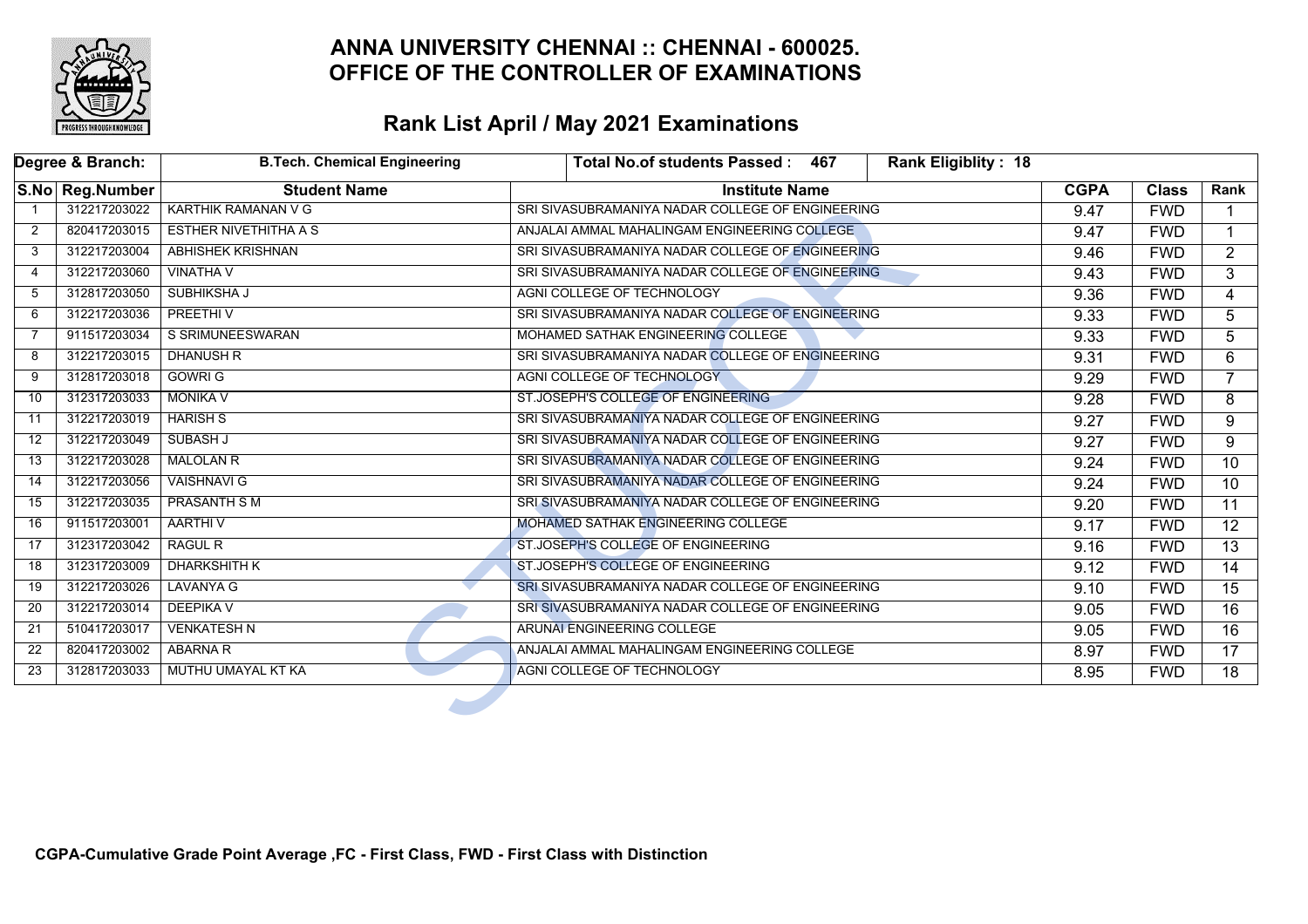

|    | Degree & Branch: | <b>B.Tech. Information Technology</b> | <b>Rank Eligiblity: 29</b><br>Total No.of students Passed: 3813 |             |              |                 |
|----|------------------|---------------------------------------|-----------------------------------------------------------------|-------------|--------------|-----------------|
|    | S.No Reg.Number  | <b>Student Name</b>                   | <b>Institute Name</b>                                           | <b>CGPA</b> | <b>Class</b> | Rank            |
|    | 312217205057     | <b>NAVEEN S</b>                       | SRI SIVASUBRAMANIYA NADAR COLLEGE OF ENGINEERING                | 9.44        | <b>FWD</b>   |                 |
| 2  | 113217205002     | <b>ABINAYA KHATAUKAR S</b>            | <b>VELAMMAL ENGINEERING COLLEGE</b>                             | 9.28        | <b>FWD</b>   | $\overline{2}$  |
| 3  | 312217205037     | <b>ISHWARYA S</b>                     | SRI SIVASUBRAMANIYA NADAR COLLEGE OF ENGINEERING                | 9.25        | <b>FWD</b>   | 3               |
| 4  | 813817205040     | <b>RITHI AFRA J</b>                   | SARANATHAN COLLEGE OF ENGINEERING                               | 9.23        | <b>FWD</b>   | 4               |
| -5 | 211517205044     | <b>JANANI P</b>                       | PANIMALAR INSTITUTE OF TECHNOLOGY                               | 9.21        | <b>FWD</b>   | $\overline{5}$  |
| 6  | 311517205045     | <b>SRILAKSHMI B</b>                   | MEENAKSHI SUNDARARAJAN ENGINEERING COLLEGE                      | 9.18        | <b>FWD</b>   | 6               |
| -7 | 311117205045     | PREETHIGA SREE S G                    | LOYOLA - ICAM COLLEGE OF ENGINEERING AND TECHNOLOGY             | 9.17        | <b>FWD</b>   | $\overline{7}$  |
| 8  | 312217205112     | <b>SRINIDHI S</b>                     | SRI SIVASUBRAMANIYA NADAR COLLEGE OF ENGINEERING                | 9.16        | <b>FWD</b>   | 8               |
| 9  | 211417205068     | <b>KAMALIN</b>                        | PANIMALAR ENGINEERING COLLEGE                                   | 9.14        | <b>FWD</b>   | 9               |
| 10 | 312317205146     | <b>THOSHIBA INFANTINA R</b>           | ST.JOSEPH'S COLLEGE OF ENGINEERING                              | 9.11        | <b>FWD</b>   | $\overline{10}$ |
| 11 | 312317205095     | PRADEEPA A                            | ST.JOSEPH'S COLLEGE OF ENGINEERING                              | 9.09        | <b>FWD</b>   | $\overline{11}$ |
| 12 | 312417205027     | <b>MOHANA PRIYA N</b>                 | ST.JOSEPH'S INSTITUTE OF TECHNOLOGY                             | 9.08        | <b>FWD</b>   | $\overline{12}$ |
| 13 | 211417205038     | DEEPTAVARNA M                         | PANIMALAR ENGINEERING COLLEGE                                   | 9.06        | <b>FWD</b>   | $\overline{13}$ |
| 14 | 312217205003     | <b>ABINAYA P G</b>                    | SRI SIVASUBRAMANIYA NADAR COLLEGE OF ENGINEERING                | 9.06        | <b>FWD</b>   | $\overline{13}$ |
| 15 | 312217205088     | <b>SANJANA B</b>                      | SRI SIVASUBRAMANIYA NADAR COLLEGE OF ENGINEERING                | 9.06        | <b>FWD</b>   | $\overline{13}$ |
| 16 | 113217205043     | RAHUL R                               | <b>VELAMMAL ENGINEERING COLLEGE</b>                             | 9.05        | <b>FWD</b>   | $\overline{14}$ |
| 17 | 113217205050     | <b>SRUTHI S</b>                       | <b>VELAMMAL ENGINEERING COLLEGE</b>                             | 9.04        | <b>FWD</b>   | 15              |
| 18 | 113217205011     | <b>FAIZA FATHIMA N</b>                | <b>VELAMMAL ENGINEERING COLLEGE</b>                             | 9.03        | <b>FWD</b>   | $\overline{16}$ |
| 19 | 211517205032     | <b>FEMISHA C</b>                      | PANIMALAR INSTITUTE OF TECHNOLOGY                               | 9.03        | <b>FWD</b>   | $\overline{16}$ |
| 20 | 913117205026     | PRATHIMA J                            | VELAMMAL COLLEGE OF ENGINEERING AND TECHNOLOGY                  | 9.03        | <b>FWD</b>   | 16              |
| 21 | 311517205012     | <b>GOKILAVANI S</b>                   | MEENAKSHI SUNDARARAJAN ENGINEERING COLLEGE                      | 9.02        | <b>FWD</b>   | $\overline{17}$ |
| 22 | 312317205046     | <b>HAMSITHA V</b>                     | ST.JOSEPH'S COLLEGE OF ENGINEERING                              | 9.02        | <b>FWD</b>   | $\overline{17}$ |
| 23 | 113217205033     | <b>MANU PRATHAP</b>                   | <b>VELAMMAL ENGINEERING COLLEGE</b>                             | 9.01        | <b>FWD</b>   | 18              |
| 24 | 113217205030     | <b>KRITHIKA K</b>                     | <b>VELAMMAL ENGINEERING COLLEGE</b>                             | 9.00        | <b>FWD</b>   | 19              |
| 25 | 311117205009     | <b>ANUSHA P</b>                       | LOYOLA - ICAM COLLEGE OF ENGINEERING AND TECHNOLOGY             | 9.00        | <b>FWD</b>   | 19              |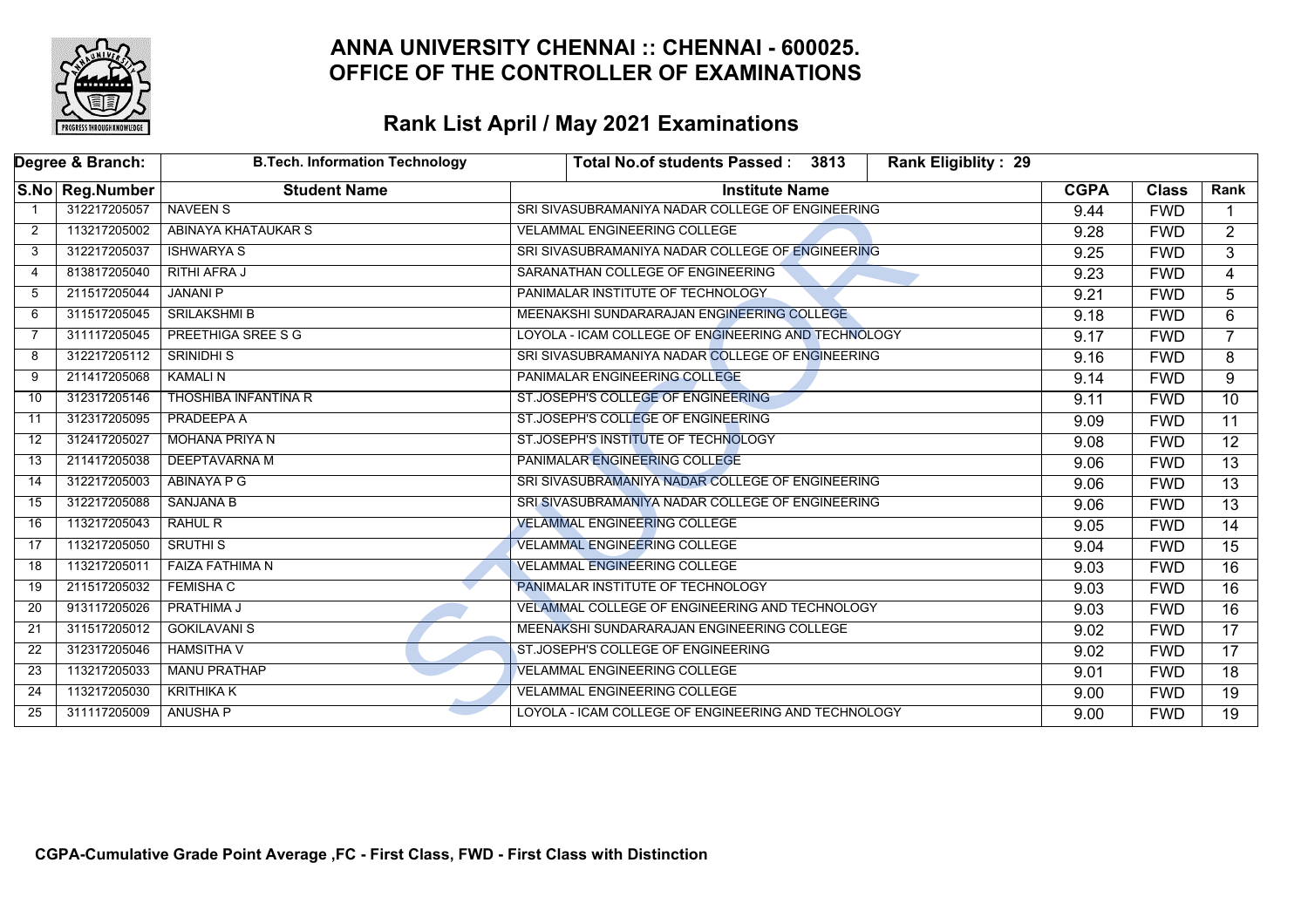

|    | Degree & Branch: | <b>B.Tech. Information Technology</b> | <b>Rank Eligiblity: 29</b><br><b>Total No.of students Passed:</b><br>3813 |             |              |                 |
|----|------------------|---------------------------------------|---------------------------------------------------------------------------|-------------|--------------|-----------------|
|    | S.No Reg.Number  | <b>Student Name</b>                   | <b>Institute Name</b>                                                     | <b>CGPA</b> | <b>Class</b> | Rank            |
| 26 | 211517205054     | KEERTHANA V (30-10-1998)              | PANIMALAR INSTITUTE OF TECHNOLOGY                                         | 8.99        | <b>FWD</b>   | 20              |
| 27 | 312317205131     | <b>SOMASUNDER S</b>                   | ST.JOSEPH'S COLLEGE OF ENGINEERING                                        | 8.99        | <b>FWD</b>   | 20              |
| 28 | 211417205081     | <b>LAVANYA K</b>                      | PANIMALAR ENGINEERING COLLEGE                                             | 8.98        | <b>FWD</b>   | $\overline{21}$ |
| 29 | 312317205051     | <b>HARINI PRIYA B</b>                 | ST.JOSEPH'S COLLEGE OF ENGINEERING                                        | 8.98        | <b>FWD</b>   | $\overline{21}$ |
| 30 | 312317205063     | <b>JULIET MARIA J</b>                 | ST.JOSEPH'S COLLEGE OF ENGINEERING                                        | 8.98        | <b>FWD</b>   | $\overline{21}$ |
| 31 | 312817205030     | NIVI V                                | AGNI COLLEGE OF TECHNOLOGY                                                | 8.98        | <b>FWD</b>   | 21              |
| 32 | 211417205153     | <b>SHALINI M M</b>                    | PANIMALAR ENGINEERING COLLEGE                                             | 8.97        | <b>FWD</b>   | $\overline{22}$ |
| 33 | 311517205022     | <b>LAKSHMI PRIYA K</b>                | MEENAKSHI SUNDARARAJAN ENGINEERING COLLEGE                                | 8.97        | <b>FWD</b>   | $\overline{22}$ |
| 34 | 311517205034     | <b>RINKA V</b>                        | MEENAKSHI SUNDARARAJAN ENGINEERING COLLEGE                                | 8.97        | <b>FWD</b>   | $\overline{22}$ |
| 35 | 211417205083     | <b>LITHEESH V R</b>                   | PANIMALAR ENGINEERING COLLEGE                                             | 8.96        | <b>FWD</b>   | $\overline{23}$ |
| 36 | 211417205006     | <b>AISHWARYA S</b>                    | PANIMALAR ENGINEERING COLLEGE                                             | 8.95        | <b>FWD</b>   | $\overline{24}$ |
| 37 | 211517205078     | PONNAA MU                             | PANIMALAR INSTITUTE OF TECHNOLOGY                                         | 8.95        | <b>FWD</b>   | $\overline{24}$ |
| 38 | 312217205108     | <b>SOWMYA K</b>                       | SRI SIVASUBRAMANIYA NADAR COLLEGE OF ENGINEERING                          | 8.95        | <b>FWD</b>   | 24              |
| 39 | 211417205087     | MANJU PRIYAA R                        | PANIMALAR ENGINEERING COLLEGE                                             | 8.94        | <b>FWD</b>   | $\overline{25}$ |
| 40 | 312217205021     | <b>DEVANATHAN N G</b>                 | SRI SIVASUBRAMANIYA NADAR COLLEGE OF ENGINEERING                          | 8.94        | <b>FWD</b>   | $\overline{25}$ |
| 41 | 312317205145     | <b>THANGAM M</b>                      | ST.JOSEPH'S COLLEGE OF ENGINEERING                                        | 8.94        | <b>FWD</b>   | $\overline{25}$ |
| 42 | 311117205041     | PON RAHUL M                           | LOYOLA - ICAM COLLEGE OF ENGINEERING AND TECHNOLOGY                       | 8.92        | <b>FWD</b>   | $\overline{26}$ |
| 43 | 311517205004     | ANUPRIYA V                            | MEENAKSHI SUNDARARAJAN ENGINEERING COLLEGE                                | 8.92        | <b>FWD</b>   | $\overline{26}$ |
| 44 | 211417205128     | <b>REKAN</b>                          | PANIMALAR ENGINEERING COLLEGE                                             | 8.91        | <b>FWD</b>   | $\overline{27}$ |
| 45 | 311117205007     | ANJANA M P                            | LOYOLA - ICAM COLLEGE OF ENGINEERING AND TECHNOLOGY                       | 8.91        | <b>FWD</b>   | 27              |
| 46 | 311517205025     | MEGHANA N                             | MEENAKSHI SUNDARARAJAN ENGINEERING COLLEGE                                | 8.91        | <b>FWD</b>   | $\overline{27}$ |
| 47 | 113217205001     | AARTHY SK                             | <b>VELAMMAL ENGINEERING COLLEGE</b>                                       | 8.90        | <b>FWD</b>   | $\overline{28}$ |
| 48 | 312317205144     | SWETHAA A                             | ST.JOSEPH'S COLLEGE OF ENGINEERING                                        | 8.90        | <b>FWD</b>   | 28              |
| 49 | 211417205095     | MUTHU RATTINA DHINESH R               | PANIMALAR ENGINEERING COLLEGE                                             | 8.89        | <b>FWD</b>   | 29              |
| 50 | 211517205120     | <b>VIGNESHWAR S</b>                   | PANIMALAR INSTITUTE OF TECHNOLOGY                                         | 8.89        | <b>FWD</b>   | $\overline{29}$ |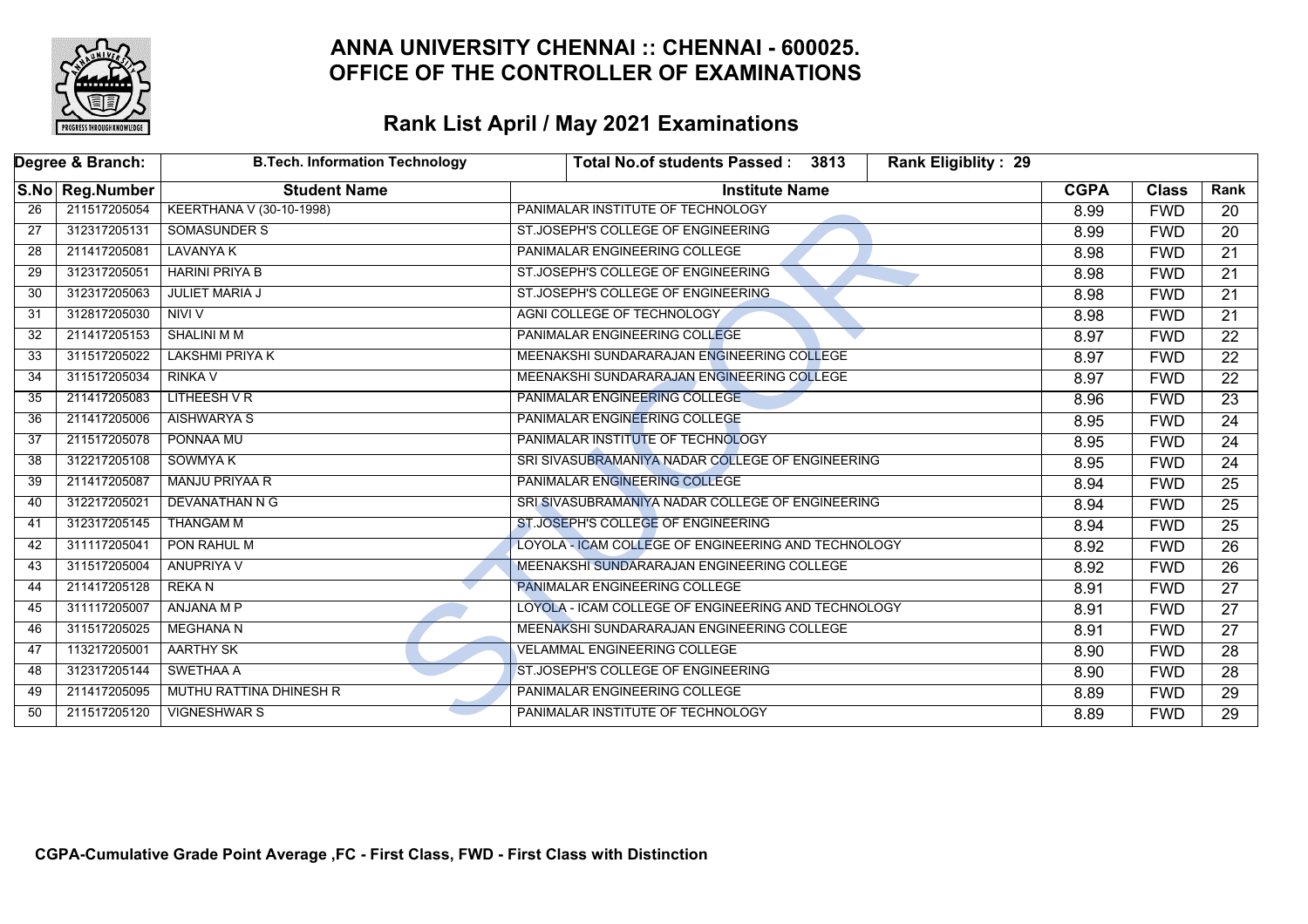

# **Rank List April / May 2021 Examinations**

|                 | Degree & Branch: | <b>B.Tech. Information Technology</b> | <b>Total No.of students Passed:</b><br>3813 | Rank Eligiblity: 29 |             |              |                 |
|-----------------|------------------|---------------------------------------|---------------------------------------------|---------------------|-------------|--------------|-----------------|
|                 | S.No Reg.Number  | <b>Student Name</b>                   | <b>Institute Name</b>                       |                     | <b>CGPA</b> | <b>Class</b> | Rank            |
| 51              | 311517205042     | SOUNDARYA R                           | MEENAKSHI SUNDARARAJAN ENGINEERING COLLEGE  |                     | 8.89        | <b>FWD</b>   | 29              |
| $\overline{52}$ | 312317205002     | ABINAYA NATRAJAN                      | ST.JOSEPH'S COLLEGE OF ENGINEERING          |                     | 8.89        | <b>FWD</b>   | $\overline{29}$ |
|                 |                  |                                       |                                             |                     |             |              |                 |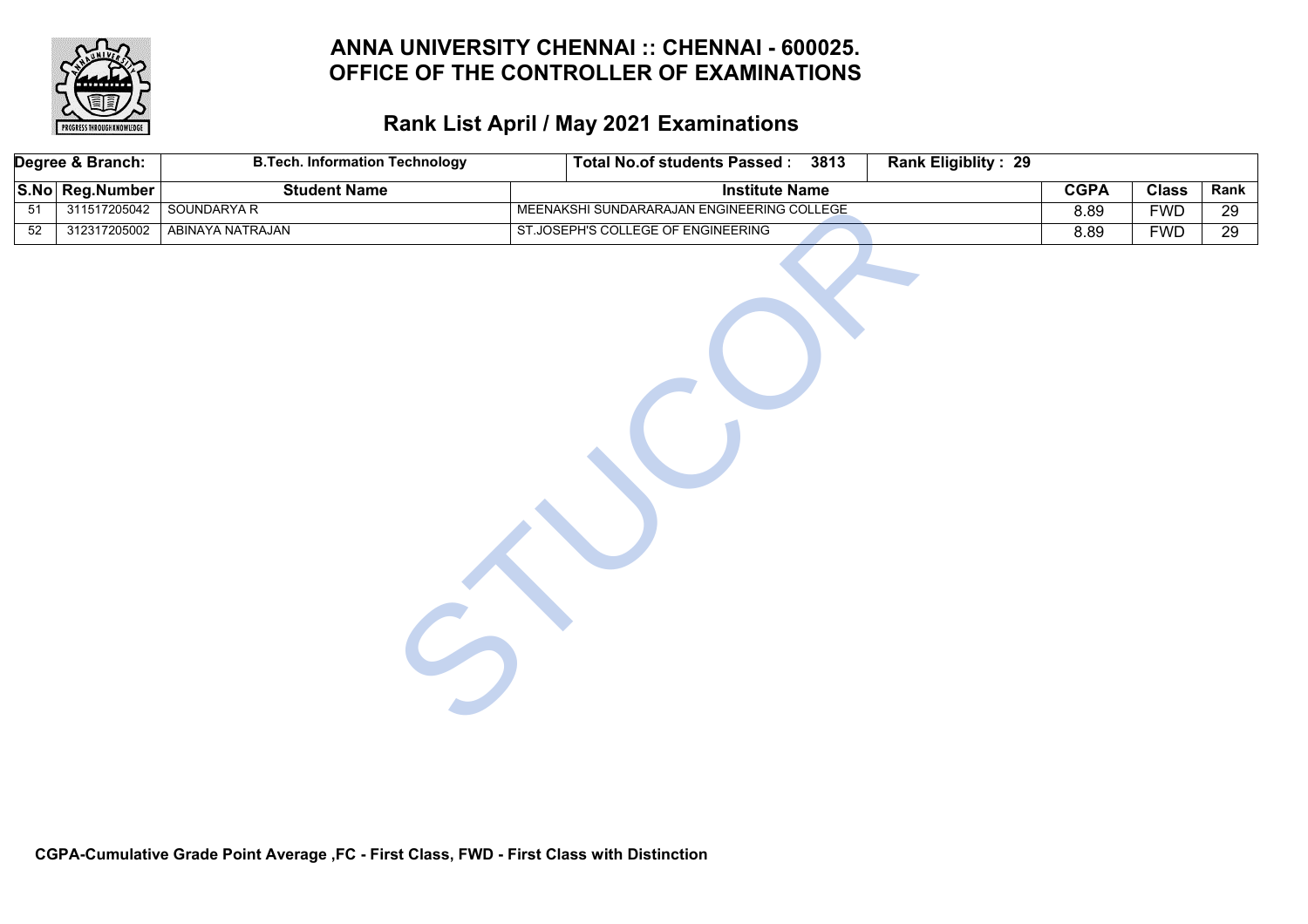

|                | Degree & Branch: | <b>B.Tech. Handloom and Textile Technology</b> |                                         | Total No.of students Passed : 60 | <b>Rank Eligiblity: 3</b> |             |              |                |
|----------------|------------------|------------------------------------------------|-----------------------------------------|----------------------------------|---------------------------|-------------|--------------|----------------|
|                | S.No Reg.Number  | <b>Student Name</b>                            |                                         | <b>Institute Name</b>            |                           | <b>CGPA</b> | <b>Class</b> | Rank           |
| $\overline{1}$ | 623617209324     | <b>SANDHIYA P</b>                              | INDIAN INSTITUTE OF HANDLOOM TECHNOLOGY |                                  |                           | 9.22        | <b>FWD</b>   | $\mathbf{1}$   |
| $\overline{2}$ | 623617209303     | ASHARANI KONTHOUJAM                            | INDIAN INSTITUTE OF HANDLOOM TECHNOLOGY |                                  |                           | 9.17        | <b>FWD</b>   | $\overline{2}$ |
| 3              | 623617209022     | <b>PAVITHRAV</b>                               | INDIAN INSTITUTE OF HANDLOOM TECHNOLOGY |                                  |                           | 9.04        | <b>FWD</b>   | $\overline{3}$ |
|                |                  |                                                |                                         |                                  |                           |             |              |                |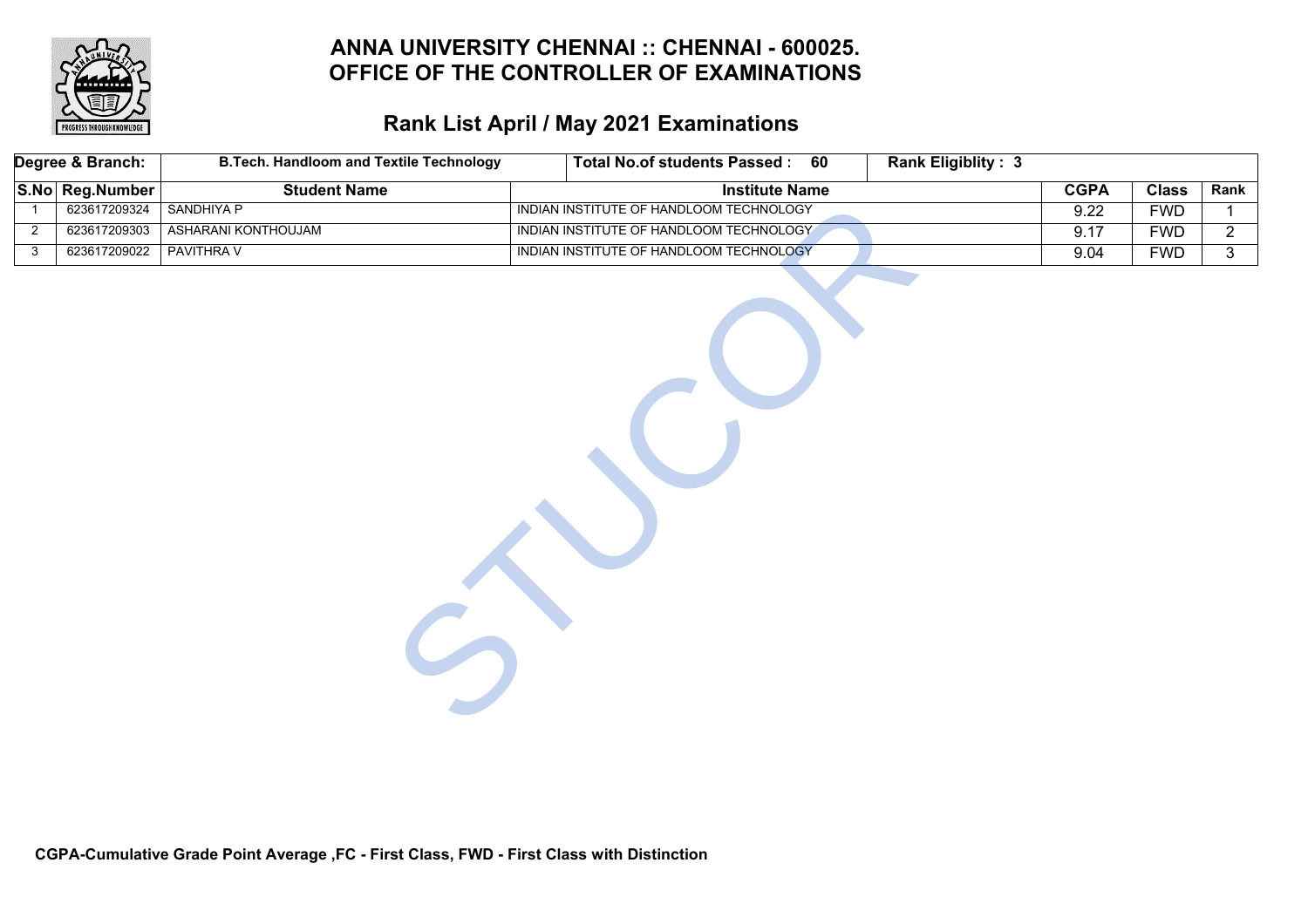

# **Rank List April / May 2021 Examinations**

|                | Degree & Branch: | <b>B.Tech. Textile Chemistry</b> | Total No.of students Passed: 31 | <b>Rank Eligiblity: 2</b> |             |              |                |
|----------------|------------------|----------------------------------|---------------------------------|---------------------------|-------------|--------------|----------------|
|                | S.No Reg.Number  | <b>Student Name</b>              | <b>Institute Name</b>           |                           | <b>CGPA</b> | <b>Class</b> | Rank           |
| $\overline{1}$ | 732317211013     | <b>KEERTHIKA B</b>               | S.S.M. COLLEGE OF ENGINEERING   |                           | 8.76        | <b>FWD</b>   | $\mathbf{1}$   |
| $\overline{2}$ | 732317211020     | NITHYANANDHAM K                  | S.S.M. COLLEGE OF ENGINEERING   |                           | 8.68        | <b>FWD</b>   | $\overline{2}$ |
|                |                  |                                  |                                 |                           |             |              |                |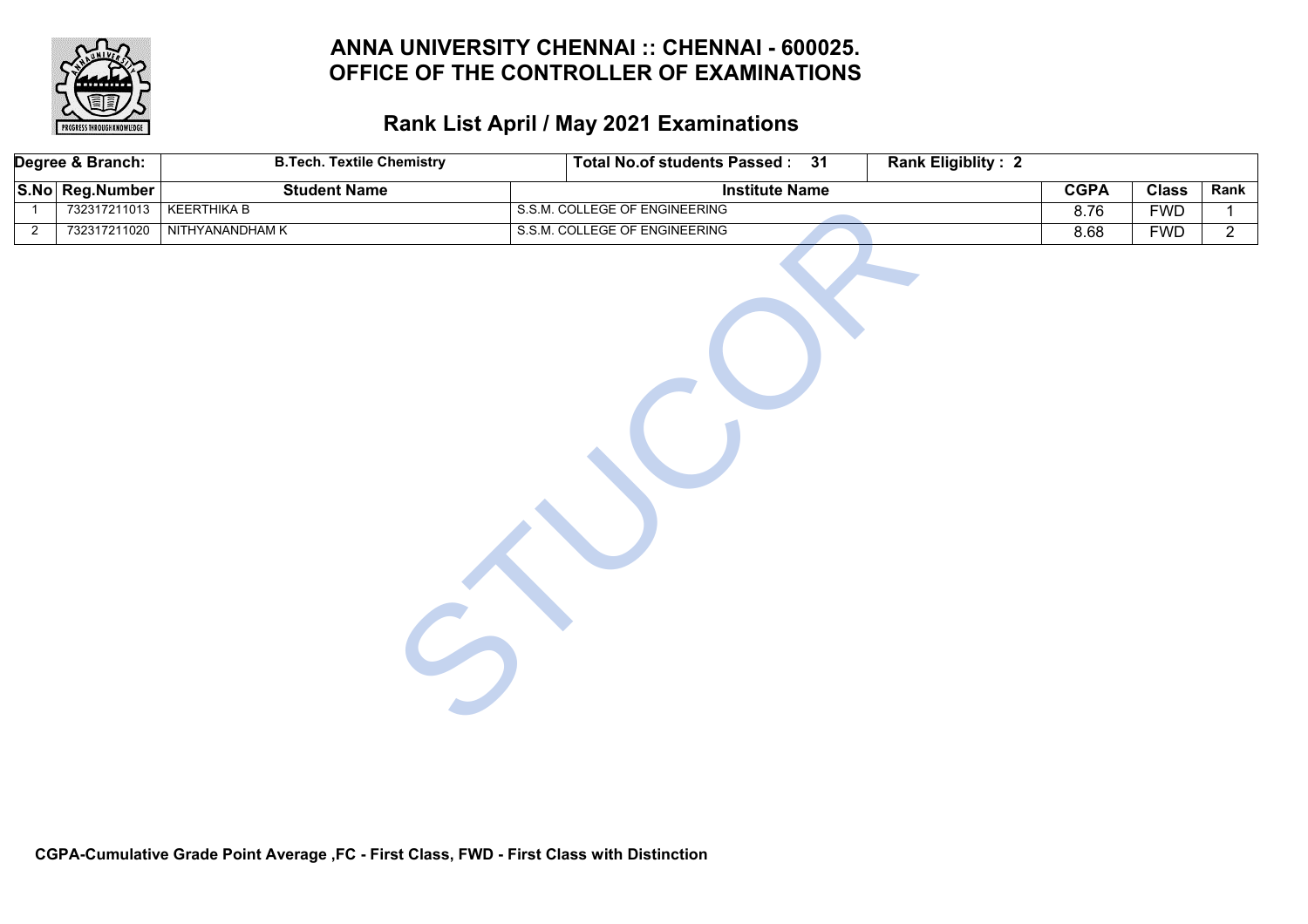

|   | Degree & Branch: | <b>B.Tech. Textile Technology</b> | <b>Rank Eligiblity: 8</b><br>Total No.of students Passed: 168 |             |              |                |
|---|------------------|-----------------------------------|---------------------------------------------------------------|-------------|--------------|----------------|
|   | S.No Reg.Number  | <b>Student Name</b>               | <b>Institute Name</b>                                         | <b>CGPA</b> | <b>Class</b> | Rank           |
|   | 732317212301     | <b>ABHINAV VISHNU</b>             | S.S.M. COLLEGE OF ENGINEERING                                 | 9.17        | <b>FWD</b>   |                |
| 2 | 921517212301     | <b>GURUCHITRA B</b>               | RATNAVEL SUBRAMANIAM COLLEGE OF ENGINEERING AND TECHNOLOGY    | 9.15        | <b>FWD</b>   | $\overline{2}$ |
| 3 | 110817212029     | YUVAPRASATH R                     | <b>JAYA ENGINEERING COLLEGE</b>                               | 9.08        | <b>FWD</b>   | 3              |
| 4 | 732317212309     | <b>JINAGA RAMAKRISHNA</b>         | S.S.M. COLLEGE OF ENGINEERING                                 | 9.07        | <b>FWD</b>   | 4              |
| 5 | 921517212302     | <b>RAMYA R</b>                    | RATNAVEL SUBRAMANIAM COLLEGE OF ENGINEERING AND TECHNOLOGY    | 9.05        | <b>FWD</b>   | 5              |
| 6 | 110817212304     | <b>THOTA NAGENDRA BABU</b>        | <b>JAYA ENGINEERING COLLEGE</b>                               | 8.93        | <b>FWD</b>   | 6              |
| 7 | 110817212012     | <b>MOHAMMED RAHIL R</b>           | JAYA ENGINEERING COLLEGE                                      | 8.92        | <b>FWD</b>   | $\overline{7}$ |
| 8 | 732317212306     | <b>DEEPAKKN</b>                   | S.S.M. COLLEGE OF ENGINEERING                                 | 8.86        | <b>FWD</b>   | 8              |
|   |                  |                                   |                                                               |             |              |                |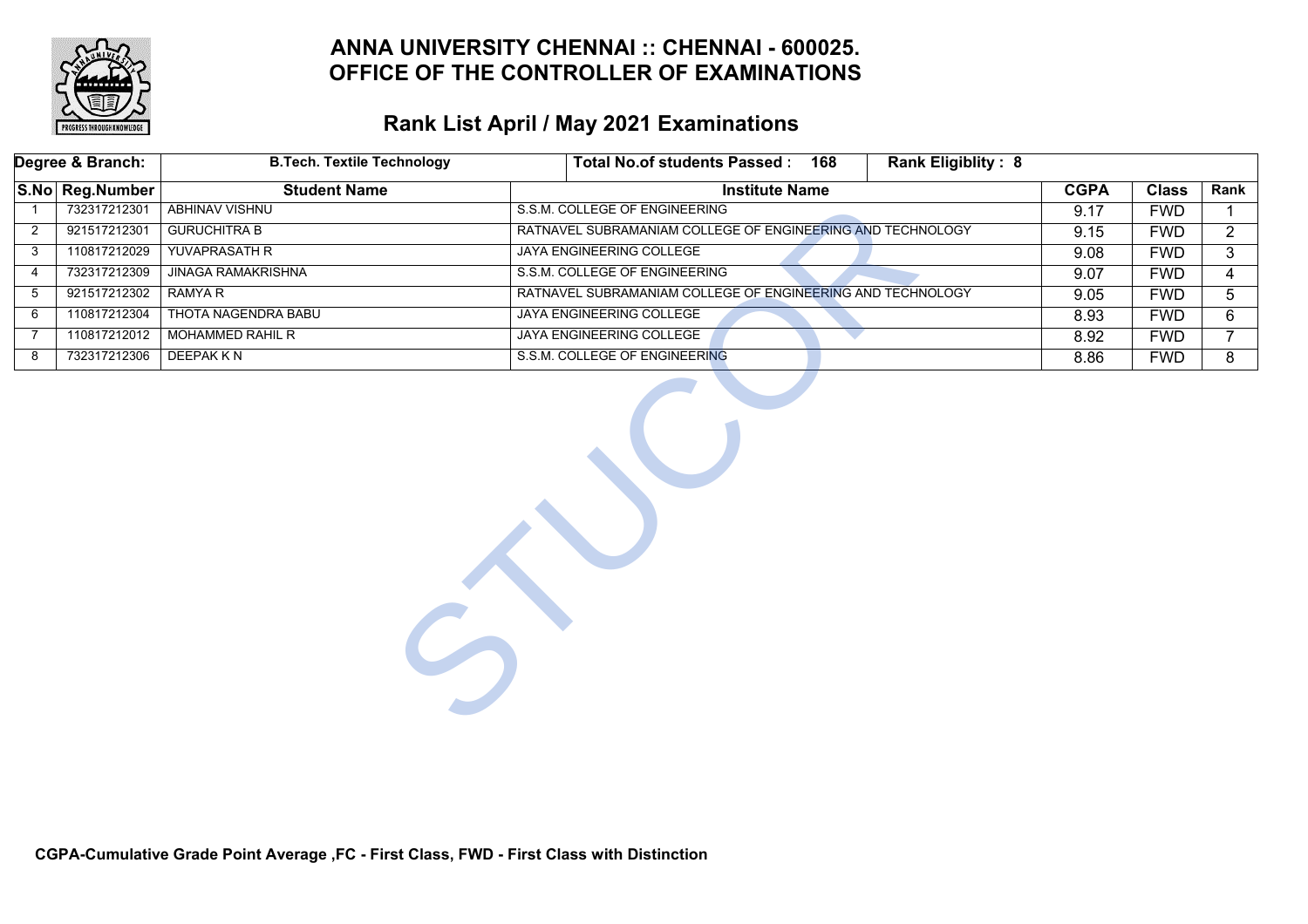

# **Rank List April / May 2021 Examinations**

|                | Degree & Branch: | <b>B.Tech. Fashion Technology</b> | <b>Total No.of students Passed:</b>                   | 79 | <b>Rank Eligiblity: 4</b> |             |              |                |
|----------------|------------------|-----------------------------------|-------------------------------------------------------|----|---------------------------|-------------|--------------|----------------|
|                | S.No Reg.Number  | <b>Student Name</b>               | <b>Institute Name</b>                                 |    |                           | <b>CGPA</b> | <b>Class</b> | Rank           |
| $\overline{1}$ | 961917213012     | <b>MUTHU RUBY V</b>               | RAJAS INTERNATIONAL INSTITUTE OF TECHNOLOGY FOR WOMEN |    |                           | 8.88        | <b>FWD</b>   |                |
| $\overline{2}$ | 710317213301     | <b>DIVYAK</b>                     | ANGEL COLLEGE OF ENGINEERING AND TECHNOLOGY           |    |                           | 8.76        | <b>FWD</b>   | $\overline{2}$ |
| 3              | 710317213054     | <b>VEDHA A</b>                    | ANGEL COLLEGE OF ENGINEERING AND TECHNOLOGY           |    |                           | 8.61        | <b>FWD</b>   | 3              |
| 4              | 961917213022     | <b>VINITHAL</b>                   | RAJAS INTERNATIONAL INSTITUTE OF TECHNOLOGY FOR WOMEN |    |                           | 8.53        | <b>FWD</b>   | $\overline{4}$ |
|                |                  |                                   |                                                       |    |                           |             |              |                |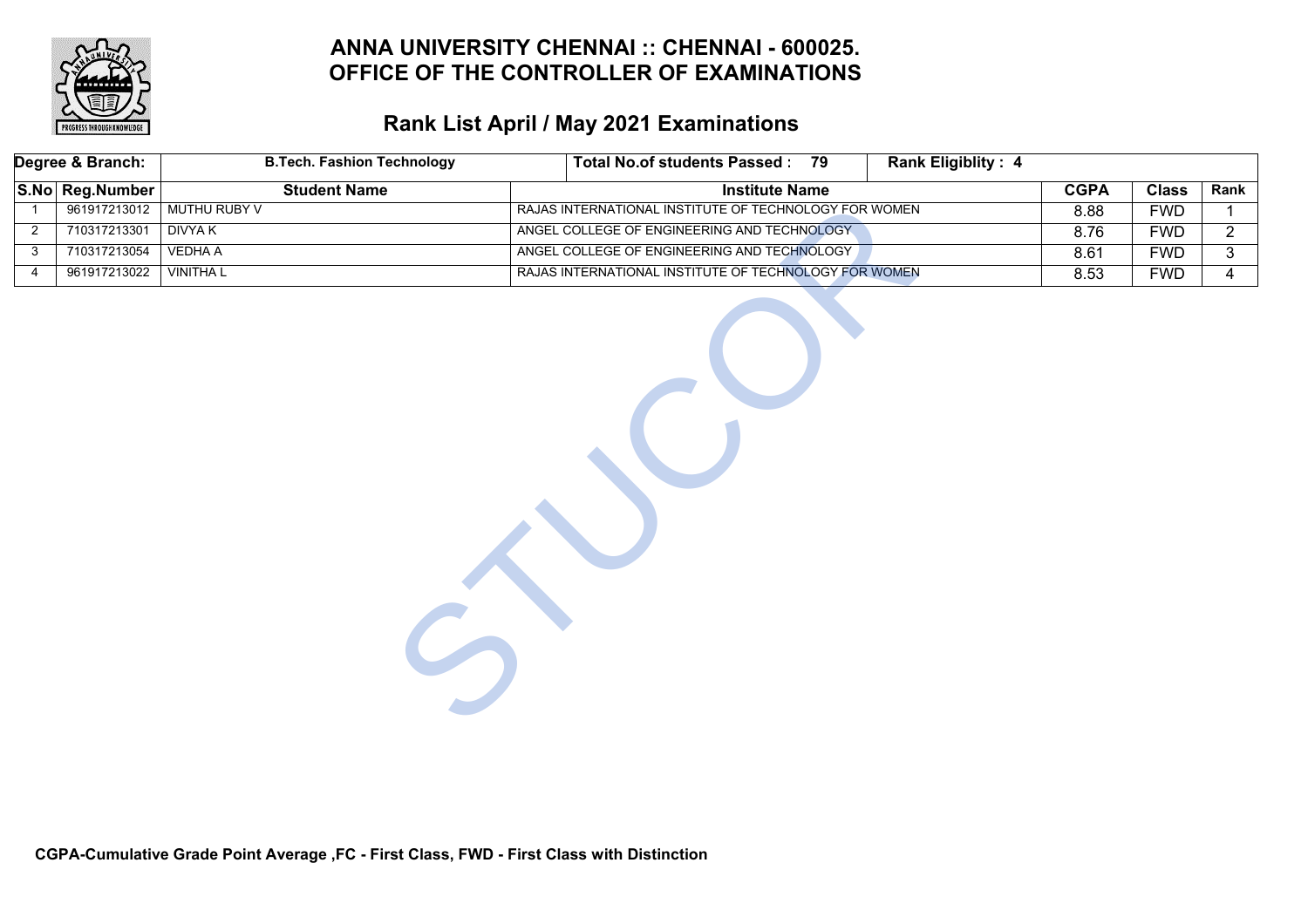

|    | Degree & Branch: | <b>B.Tech. Biotechnology</b> | <b>Rank Eligiblity: 27</b><br><b>Total No.of students Passed:</b><br>626 |             |              |                 |
|----|------------------|------------------------------|--------------------------------------------------------------------------|-------------|--------------|-----------------|
|    | S.No Reg.Number  | <b>Student Name</b>          | <b>Institute Name</b>                                                    | <b>CGPA</b> | <b>Class</b> | Rank            |
|    | 310817214023     | <b>KEERTHANA K</b>           | JEPPIAAR ENGINEERING COLLEGE                                             | 9.53        | <b>FWD</b>   |                 |
| 2  | 312317214009     | <b>DAPHNE A</b>              | ST.JOSEPH'S COLLEGE OF ENGINEERING                                       | 9.47        | <b>FWD</b>   | $\overline{2}$  |
| 3  | 310817214026     | <b>MONALIZA A</b>            | JEPPIAAR ENGINEERING COLLEGE                                             | 9.46        | <b>FWD</b>   | $\overline{3}$  |
| 4  | 310817214019     | <b>HEMALATHA V</b>           | JEPPIAAR ENGINEERING COLLEGE                                             | 9.31        | <b>FWD</b>   | $\overline{4}$  |
| 5  | 312317214032     | NIVETHA A R                  | ST.JOSEPH'S COLLEGE OF ENGINEERING                                       | 9.27        | <b>FWD</b>   | 5               |
| 6  | 111417214030     | <b>NIKHILA S</b>             | PRATHYUSHA ENGINEERING COLLEGE                                           | 9.25        | <b>FWD</b>   | 6               |
| -7 | 111417214024     | <b>KEERTHANA M</b>           | PRATHYUSHA ENGINEERING COLLEGE                                           | 9.22        | <b>FWD</b>   | $\overline{7}$  |
| 8  | 312317214050     | <b>SHREYAR</b>               | ST.JOSEPH'S COLLEGE OF ENGINEERING                                       | 9.20        | <b>FWD</b>   | 8               |
| 9  | 111417214046     | <b>THARANI P</b>             | PRATHYUSHA ENGINEERING COLLEGE                                           | 9.19        | <b>FWD</b>   | 9               |
| 10 | 310817214032     | <b>PRITHIUSHA S</b>          | JEPPIAAR ENGINEERING COLLEGE                                             | 9.15        | <b>FWD</b>   | $\overline{10}$ |
| 11 | 312317214006     | <b>ANUVARSHA P</b>           | ST.JOSEPH'S COLLEGE OF ENGINEERING                                       | 9.12        | <b>FWD</b>   | $\overline{11}$ |
| 12 | 111417214038     | SAKTHI RAJESHWARI C          | PRATHYUSHA ENGINEERING COLLEGE                                           | 9.09        | <b>FWD</b>   | $\overline{12}$ |
| 13 | 111417214027     | <b>MOHANA PRIYA P</b>        | PRATHYUSHA ENGINEERING COLLEGE                                           | 9.08        | <b>FWD</b>   | $\overline{13}$ |
| 14 | 211117214025     | <b>KANISHK B</b>             | <b>MADHA ENGINEERING COLLEGE</b>                                         | 9.07        | <b>FWD</b>   | $\overline{14}$ |
| 15 | 510417214018     | <b>KESHARTHINI K</b>         | ARUNAI ENGINEERING COLLEGE                                               | 9.06        | <b>FWD</b>   | $\overline{15}$ |
| 16 | 312317214030     | NADHA ABDUL RAHIM            | ST.JOSEPH'S COLLEGE OF ENGINEERING                                       | 9.02        | <b>FWD</b>   | $\overline{16}$ |
| 17 | 312317214058     | <b>VAISHNAVI P</b>           | ST.JOSEPH'S COLLEGE OF ENGINEERING                                       | 9.02        | <b>FWD</b>   | $\overline{16}$ |
| 18 | 112717214040     | YUVA RAJESWARI R             | ST.PETER'S COLLEGE OF ENGINEERING AND TECHNOLOGY                         | 9.00        | <b>FWD</b>   | $\overline{17}$ |
| 19 | 312317214055     | <b>SWATIKA PRABAKAR</b>      | ST.JOSEPH'S COLLEGE OF ENGINEERING                                       | 9.00        | <b>FWD</b>   | 17              |
| 20 | 310817214011     | EBILA Y                      | JEPPIAAR ENGINEERING COLLEGE                                             | 8.96        | <b>FWD</b>   | 18              |
| 21 | 310817214013     | <b>GANGADEVIS</b>            | JEPPIAAR ENGINEERING COLLEGE                                             | 8.94        | <b>FWD</b>   | $\overline{19}$ |
| 22 | 212417214049     | <b>SRIRAM R</b>              | SREE SASTHA INSTITUTE OF ENGINEERING AND TECHNOLOGY                      | 8.93        | <b>FWD</b>   | $\overline{20}$ |
| 23 | 112717214007     | <b>DHIVYA S</b>              | ST. PETER'S COLLEGE OF ENGINEERING AND TECHNOLOGY                        | 8.91        | <b>FWD</b>   | 21              |
| 24 | 312317214044     | <b>SATHVIGA S</b>            | ST.JOSEPH'S COLLEGE OF ENGINEERING                                       | 8.91        | <b>FWD</b>   | 21              |
| 25 | 212417214006     | <b>ARADHANA S</b>            | SREE SASTHA INSTITUTE OF ENGINEERING AND TECHNOLOGY                      | 8.90        | <b>FWD</b>   | $\overline{22}$ |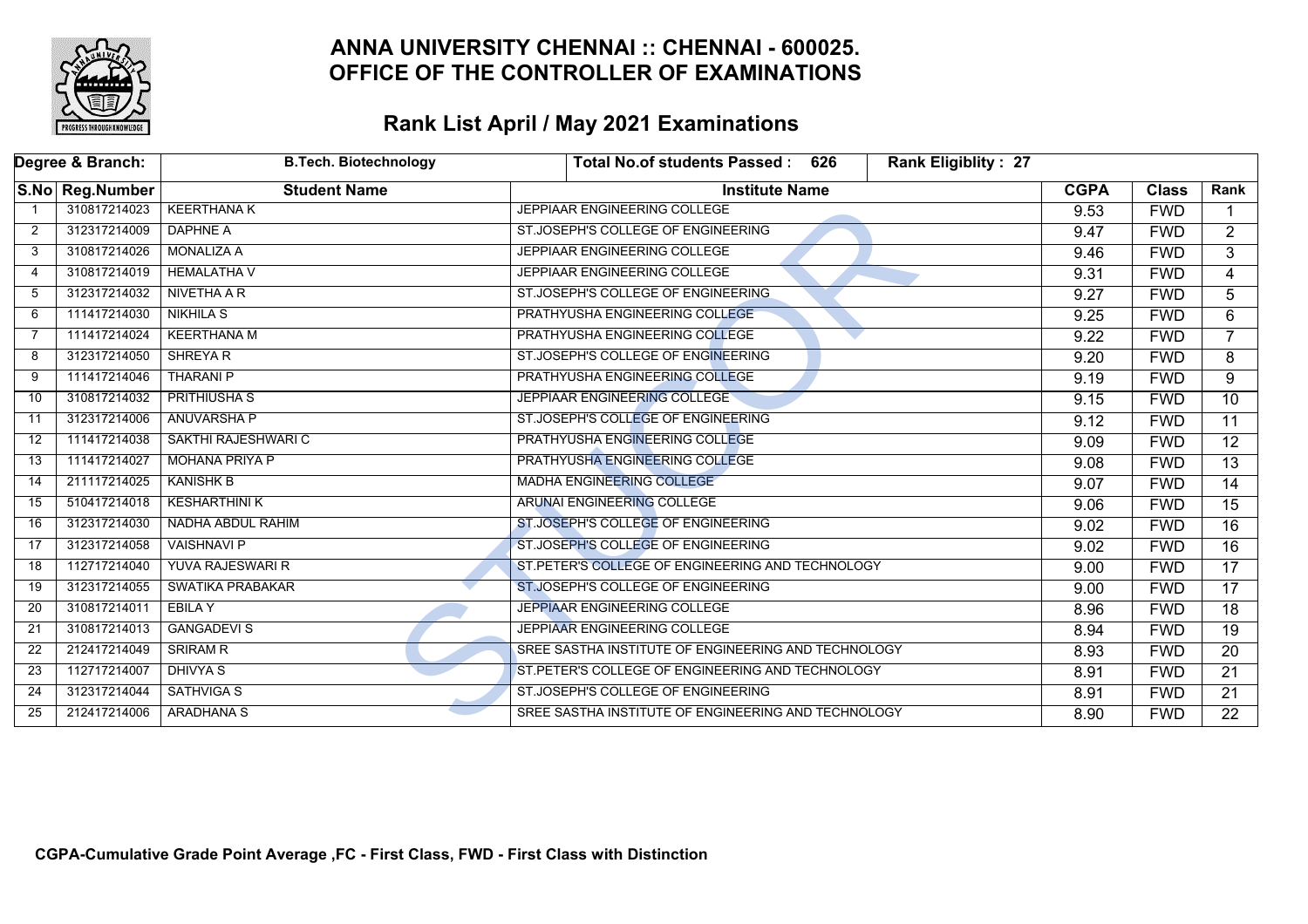

# **Rank List April / May 2021 Examinations**

|    | Degree & Branch: | <b>B.Tech. Biotechnology</b> | Total No.of students Passed: 626<br><b>Rank Eligiblity: 27</b> |             |              |                 |
|----|------------------|------------------------------|----------------------------------------------------------------|-------------|--------------|-----------------|
|    | S.No Reg.Number  | <b>Student Name</b>          | <b>Institute Name</b>                                          | <b>CGPA</b> | <b>Class</b> | Rank            |
| 26 | 111417214047     | <b>VAISHALI V</b>            | PRATHYUSHA ENGINEERING COLLEGE                                 | 8.89        | <b>FWD</b>   | 23              |
| 27 | 510417214044     | <b>VIJAYALAKSHMI R</b>       | ARUNAI ENGINEERING COLLEGE                                     | 8.89        | <b>FWD</b>   | $\overline{23}$ |
| 28 | 312317214038     | PUSHPALATHA M                | ST.JOSEPH'S COLLEGE OF ENGINEERING                             | 8.88        | <b>FWD</b>   | 24              |
| 29 | 312317214042     | SATHISH KUMAR C              | ST.JOSEPH'S COLLEGE OF ENGINEERING                             | 8.87        | <b>FWD</b>   | $\overline{25}$ |
| 30 | 312317214059     | <b>VIJAYALAKSHMIS</b>        | ST.JOSEPH'S COLLEGE OF ENGINEERING                             | 8.86        | <b>FWD</b>   | $\overline{26}$ |
| 31 | 312317214027     | <b>MADHUBALA S</b>           | ST.JOSEPH'S COLLEGE OF ENGINEERING                             | 8.85        | <b>FWD</b>   | 27              |
|    |                  |                              |                                                                |             |              |                 |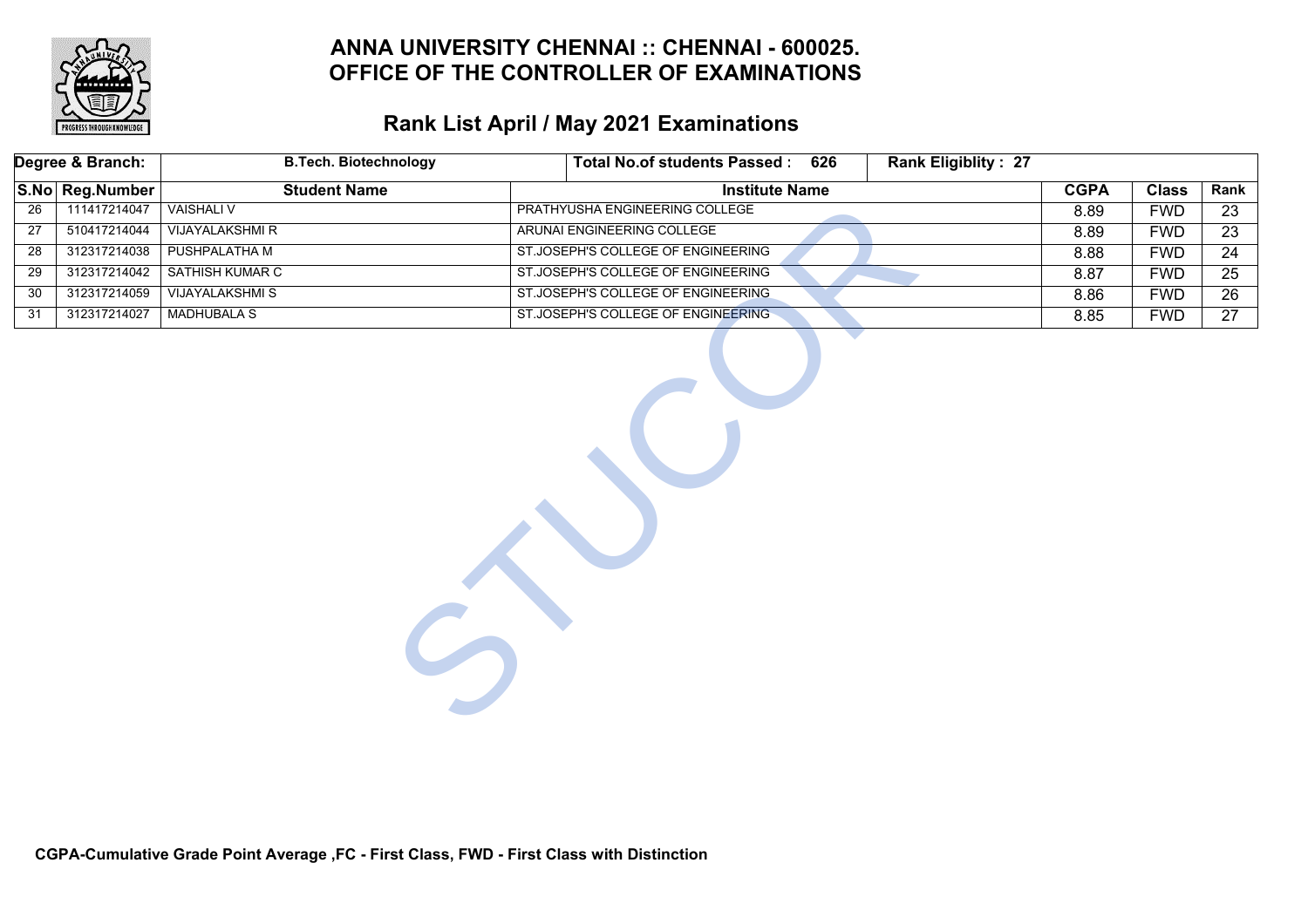

# **Rank List April / May 2021 Examinations**

| Degree & Branch:                            |                 | <b>B.Tech. Food Technology</b><br><b>Total No.of students Passed:</b><br>Rank Eligiblity: 5<br>104 |                                                              |             |              |                |
|---------------------------------------------|-----------------|----------------------------------------------------------------------------------------------------|--------------------------------------------------------------|-------------|--------------|----------------|
|                                             | S.No Reg.Number | <b>Student Name</b>                                                                                | <b>Institute Name</b>                                        | <b>CGPA</b> | <b>Class</b> | Rank           |
|                                             | 815017218020    | <b>GAYATHRIS</b>                                                                                   | DHANALAKSHMI SRINIVASAN INSTITUTE OF RESEARCH AND TECHNOLOGY | 8.90        | <b>FWD</b>   |                |
| 2                                           | 815017218011    | ASWATHY C S                                                                                        | DHANALAKSHMI SRINIVASAN INSTITUTE OF RESEARCH AND TECHNOLOGY | 8.52        | <b>FWD</b>   | $\mathbf{2}$   |
| 3                                           | 815017218023    | JALAGAM SIREESHA J                                                                                 | DHANALAKSHMI SRINIVASAN INSTITUTE OF RESEARCH AND TECHNOLOGY | 8.41        | FC           | 3              |
| 4                                           | 815017218026    | JIBY K B                                                                                           | DHANALAKSHMI SRINIVASAN INSTITUTE OF RESEARCH AND TECHNOLOGY | 8.37        | FC           | 4              |
| $5\,$                                       | 720917218038    | PADMAPRIYA A                                                                                       |                                                              | 8.34        | FC           | 5 <sub>5</sub> |
| J C T COLLEGE OF ENGINEERING AND TECHNOLOGY |                 |                                                                                                    |                                                              |             |              |                |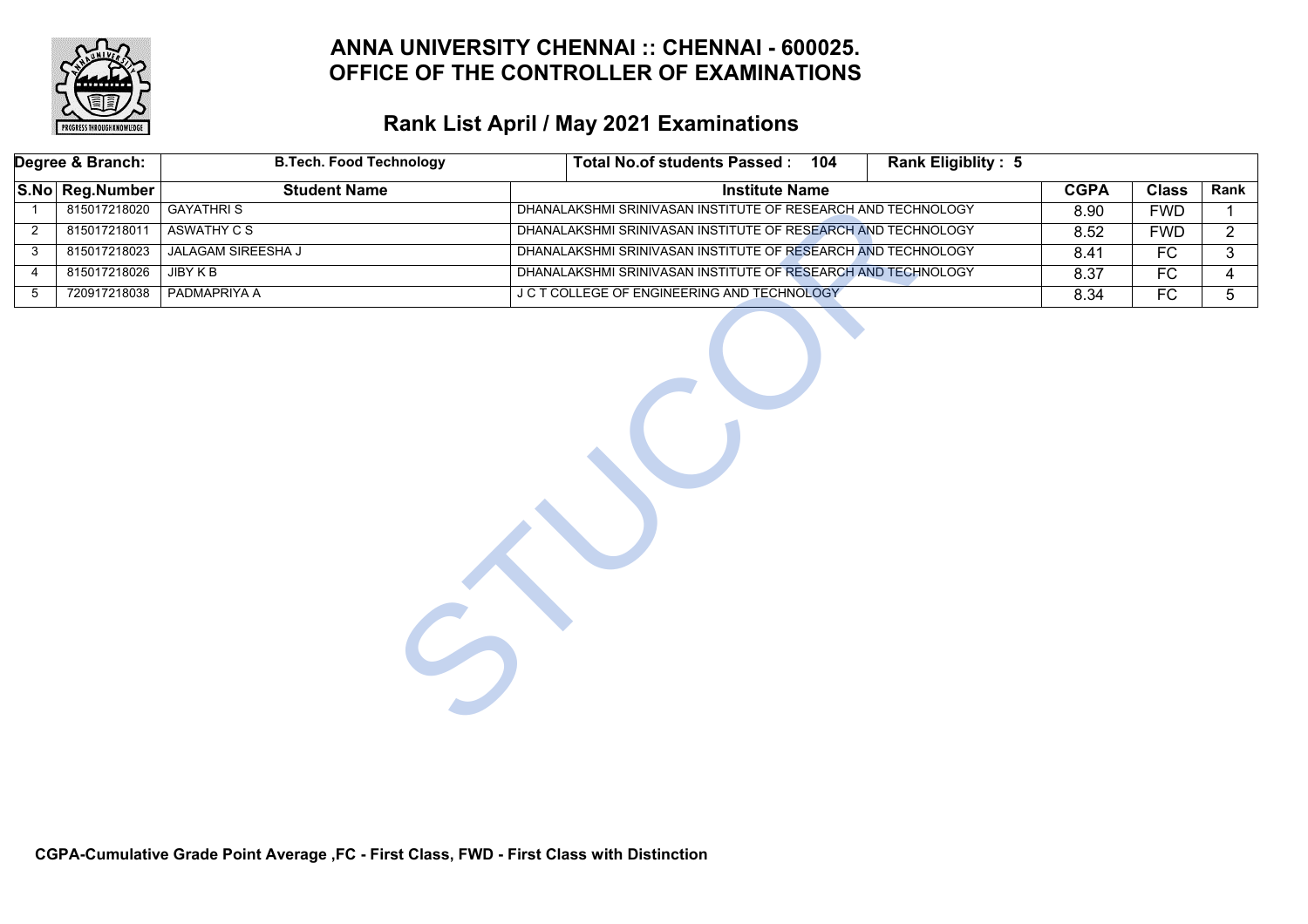

|              | Degree & Branch: | <b>B.Tech Petroleum Engineering</b> | Total No.of students Passed: 312<br><b>Rank Eligiblity: 15</b> |             |                 |                 |
|--------------|------------------|-------------------------------------|----------------------------------------------------------------|-------------|-----------------|-----------------|
|              | S.No Reg.Number  | <b>Student Name</b>                 | <b>Institute Name</b>                                          | <b>CGPA</b> | <b>Class</b>    | Rank            |
|              | 730717219023     | <b>LOVELY DUTTA</b>                 | EXCEL COLLEGE OF ENGINEERING AND TECHNOLOGY                    | 8.96        | <b>FWD</b>      |                 |
| $\mathbf{2}$ | 720517219046     | <b>SARVESH S N</b>                  | EASA COLLEGE OF ENGINEERING AND TECHNOLOGY                     | 8.69        | <b>FWD</b>      | $2^{\circ}$     |
| 3            | 410617219027     | MOHAMED ZUBAIR M M                  | DHAANISH AHMED COLLEGE OF ENGINEERING                          | 8.68        | <b>FWD</b>      | $\overline{3}$  |
| 4            | 410617219030     | MOHAMMED FAYAZ A R                  | DHAANISH AHMED COLLEGE OF ENGINEERING                          | 8.64        | <b>FWD</b>      | 4               |
| 5            | 410617219047     | SHEIK DAWOOD M                      | DHAANISH AHMED COLLEGE OF ENGINEERING                          | 8.63        | <b>FWD</b>      | 5               |
| 6            | 730717219020     | <b>JAYANTH KUMAR R</b>              | EXCEL COLLEGE OF ENGINEERING AND TECHNOLOGY                    | 8.62        | <b>FWD</b>      | 6               |
| 7            | 410617219028     | MOHAMMAD DANIYAL M                  | DHAANISH AHMED COLLEGE OF ENGINEERING                          | 8.61        | <b>FWD</b>      | $\overline{7}$  |
| 8            | 410617219011     | <b>DINESH M</b>                     | DHAANISH AHMED COLLEGE OF ENGINEERING                          | 8.46        | FC              | 8               |
| 9            | 211917219041     | <b>MANOJ KUMAR P</b>                | RAJIV GANDHI COLLEGE OF ENGINEERING                            | 8.41        | FC              | 9               |
| 10           | 410617219029     | MOHAMMED AZHARUDDIN G               | DHAANISH AHMED COLLEGE OF ENGINEERING                          | 8.39        | FC              | $\overline{10}$ |
| 11           | 720917219024     | <b>HRITHIK PRAKASAN</b>             | J C T COLLEGE OF ENGINEERING AND TECHNOLOGY                    | 8.22        | FC              | 11              |
| 12           | 815017219017     | <b>CHIMITHRA S</b>                  | DHANALAKSHMI SRINIVASAN INSTITUTE OF RESEARCH AND TECHNOLOGY   | 8.22        | FC              | 11              |
| 13           | 510917219004     | <b>FAISAL AHMED M</b>               | <b>GLOBAL INSTITUTE OF ENGINEERING AND TECHNOLOGY</b>          | 8.13        | FC              | 12 <sup>2</sup> |
| 14           | 211917219048     | <b>OMPRAKASH G</b>                  | RAJIV GANDHI COLLEGE OF ENGINEERING                            | 8.08        | $\overline{FC}$ | $\overline{13}$ |
| 15           | 211917219080     | <b>UGESH V</b>                      | RAJIV GANDHI COLLEGE OF ENGINEERING                            | 8.07        | FC              | 14              |
| 16           | 211917219073     | SURYA M                             | RAJIV GANDHI COLLEGE OF ENGINEERING                            | 7.93        | FC              | 15              |
|              |                  |                                     |                                                                |             |                 |                 |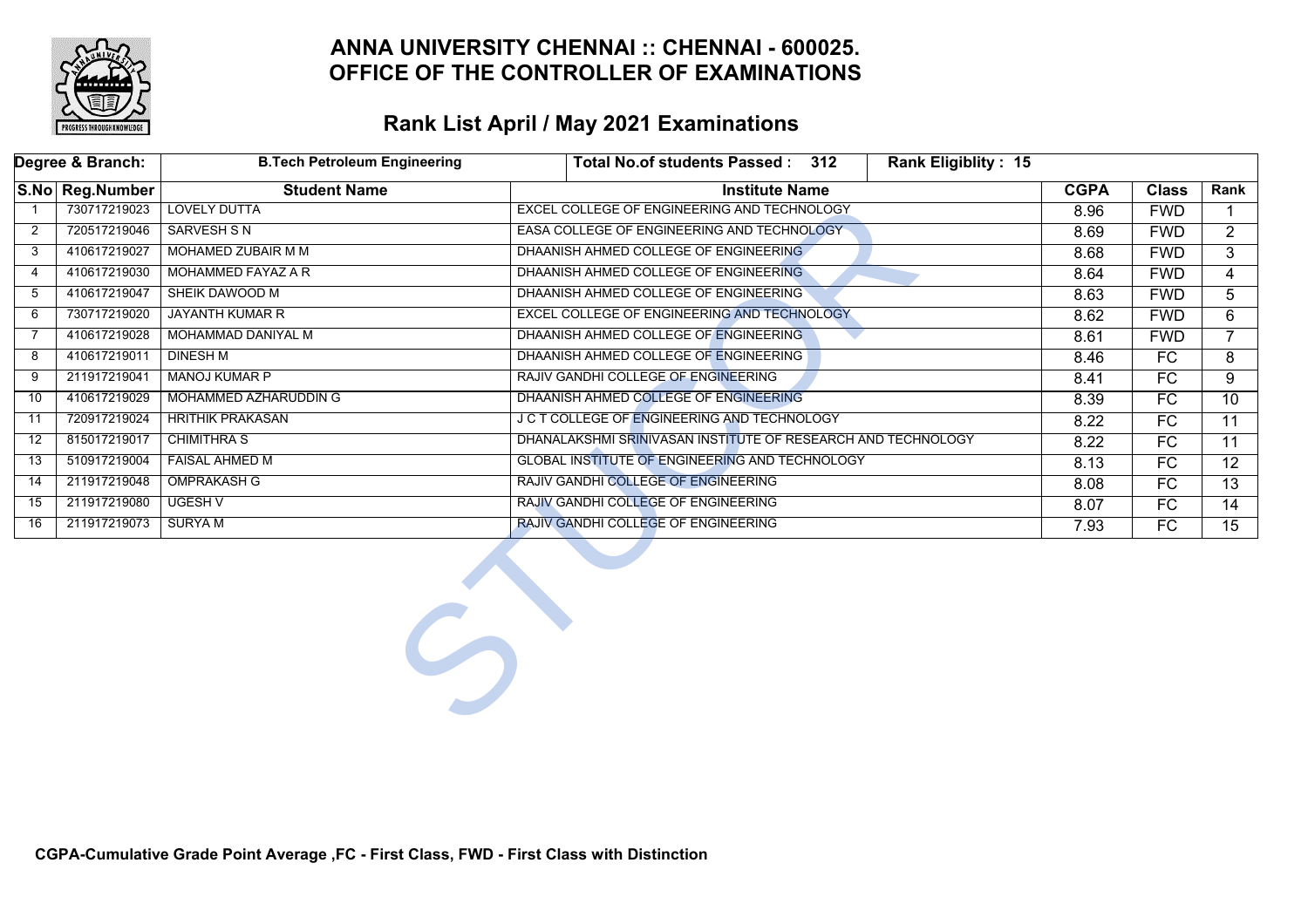

# **Rank List April / May 2021 Examinations**

| Degree & Branch: |                 | <b>B.Tech.-PLASTICS TECHNOLOGY</b> | Total No.of students Passed : 71                         | <b>Rank Eligiblity: 4</b> |             |                 |                |
|------------------|-----------------|------------------------------------|----------------------------------------------------------|---------------------------|-------------|-----------------|----------------|
|                  | S.No Reg.Number | <b>Student Name</b>                | <b>Institute Name</b>                                    |                           | <b>CGPA</b> | <b>Class</b>    | Rank           |
| $\overline{1}$   | 310317220022    | <b>JEYA VISHVA J</b>               | CENTRAL INSTITUTE OF PLASTICS ENGINEERING AND TECHNOLOGY |                           | 8.75        | <b>FWD</b>      | $\mathbf 1$    |
| $\overline{2}$   | 310317220047    | <b>SRIJA S</b>                     | CENTRAL INSTITUTE OF PLASTICS ENGINEERING AND TECHNOLOGY |                           | 8.49        | $\overline{FC}$ | $2^{\circ}$    |
| 3                | 310317220040    | <b>PRIYA SHREE N</b>               | CENTRAL INSTITUTE OF PLASTICS ENGINEERING AND TECHNOLOGY |                           | 8.42        | FC              | 3              |
| 4                | 310317220309    | <b>REVATHIKR</b>                   | CENTRAL INSTITUTE OF PLASTICS ENGINEERING AND TECHNOLOGY |                           | 8.40        | $\overline{FC}$ | $\overline{4}$ |
|                  |                 |                                    |                                                          |                           |             |                 |                |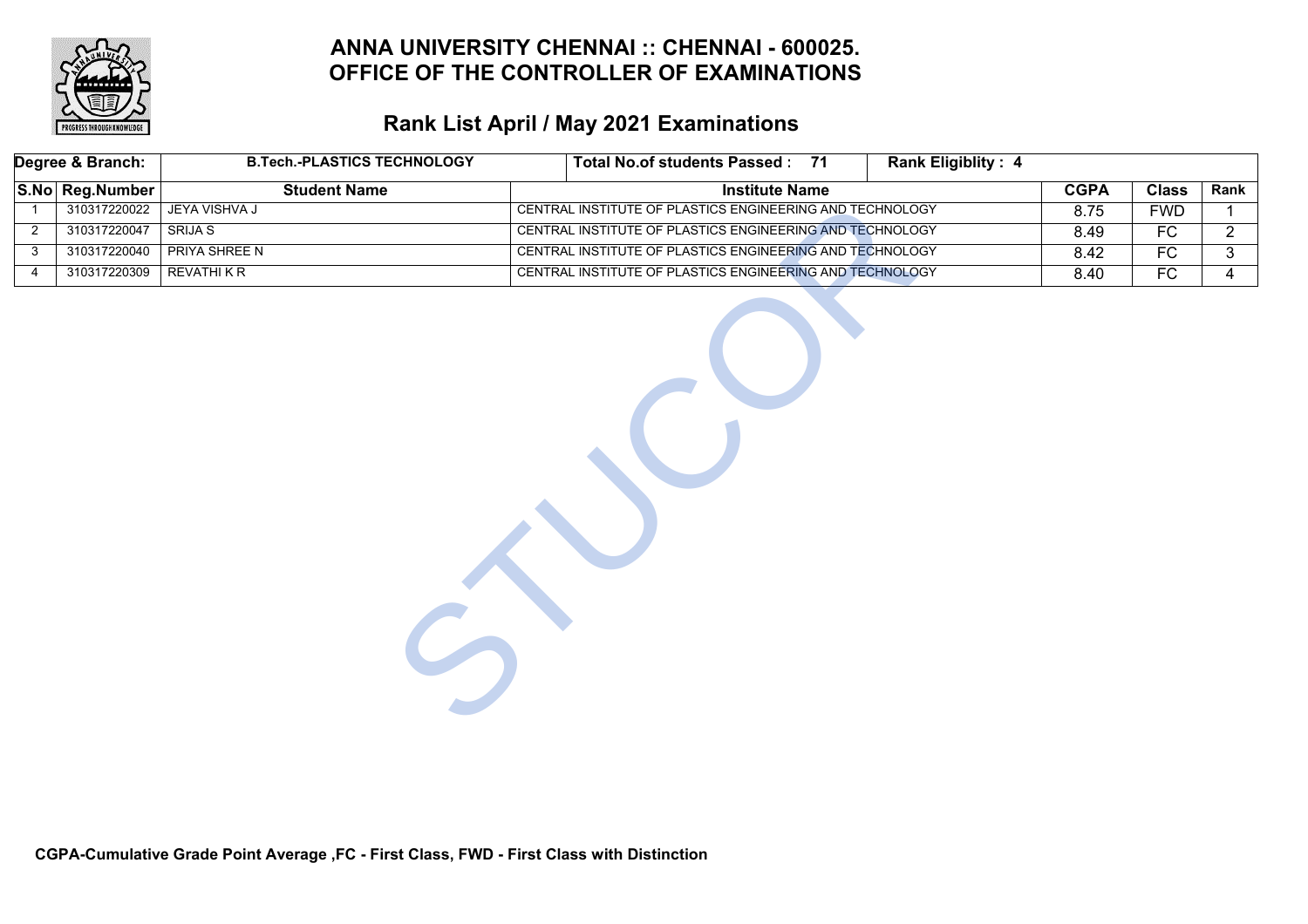

| Degree & Branch: |                 | <b>B.Tech. Chemical and Electrochemical Engineering</b> | <b>Total No.of students Passed:</b><br>$\overline{38}$      | <b>Rank Eligiblity: 2</b> |             |              |                |
|------------------|-----------------|---------------------------------------------------------|-------------------------------------------------------------|---------------------------|-------------|--------------|----------------|
|                  | S.No Reg.Number | <b>Student Name</b>                                     | <b>Institute Name</b>                                       |                           | <b>CGPA</b> | <b>Class</b> | Rank           |
|                  | 910217232020    | <b>KEERTHANA G</b>                                      | CENTRAL ELECTROCHEMICAL RESEARCH INSTITUTE (CSIR) KARAIKUDI |                           | 8.76        | <b>FWD</b>   | 1              |
| $\overline{2}$   | 910217232033    | <b>SWETHAK</b>                                          | CENTRAL ELECTROCHEMICAL RESEARCH INSTITUTE (CSIR) KARAIKUDI |                           | 8.59        | <b>FWD</b>   | $\overline{2}$ |
|                  |                 |                                                         |                                                             |                           |             |              |                |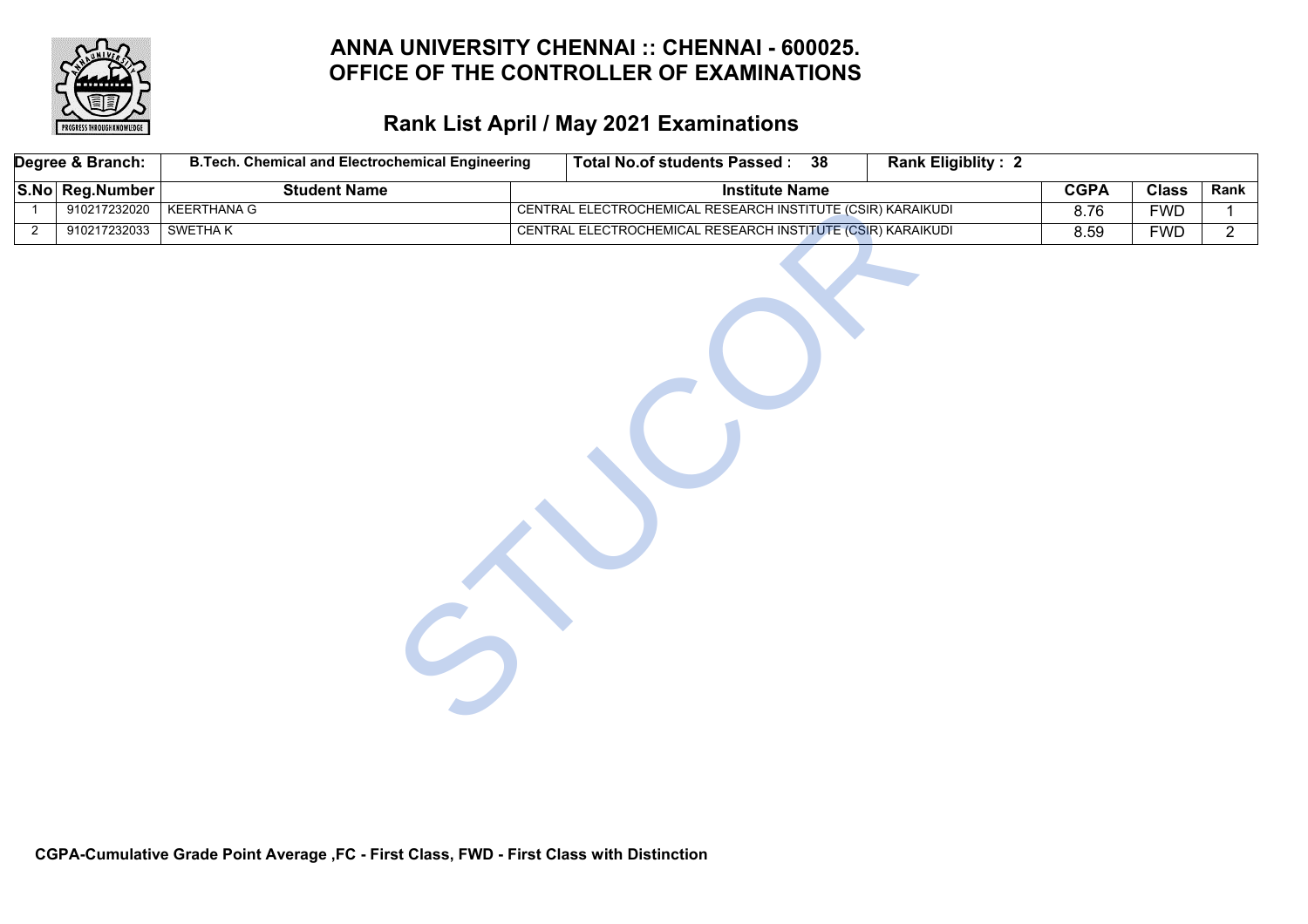

| Degree & Branch: |              | <b>B.Tech. Pharmaceutical Technology</b> | <b>Total No.of students Passed:</b><br><b>Rank Eligiblity: 2</b><br>40 |             |              |                |
|------------------|--------------|------------------------------------------|------------------------------------------------------------------------|-------------|--------------|----------------|
| S.No Reg.Number  |              | <b>Student Name</b>                      | <b>Institute Name</b>                                                  | <b>CGPA</b> | <b>Class</b> | Rank           |
|                  | 810017237038 | <b>VENKATA KRISHNAN P</b>                | UNIVERSITY COLLEGE OF ENGINEERING, TIRUCHIRAPPALLI (BIT CAMPUS)        | 8.79        | <b>FWD</b>   | 1              |
| $\overline{2}$   | 810017237024 | <b>OVIYA A M</b>                         | UNIVERSITY COLLEGE OF ENGINEERING, TIRUCHIRAPPALLI (BIT CAMPUS)        | 8.66        | <b>FWD</b>   | $\overline{2}$ |
|                  |              |                                          |                                                                        |             |              |                |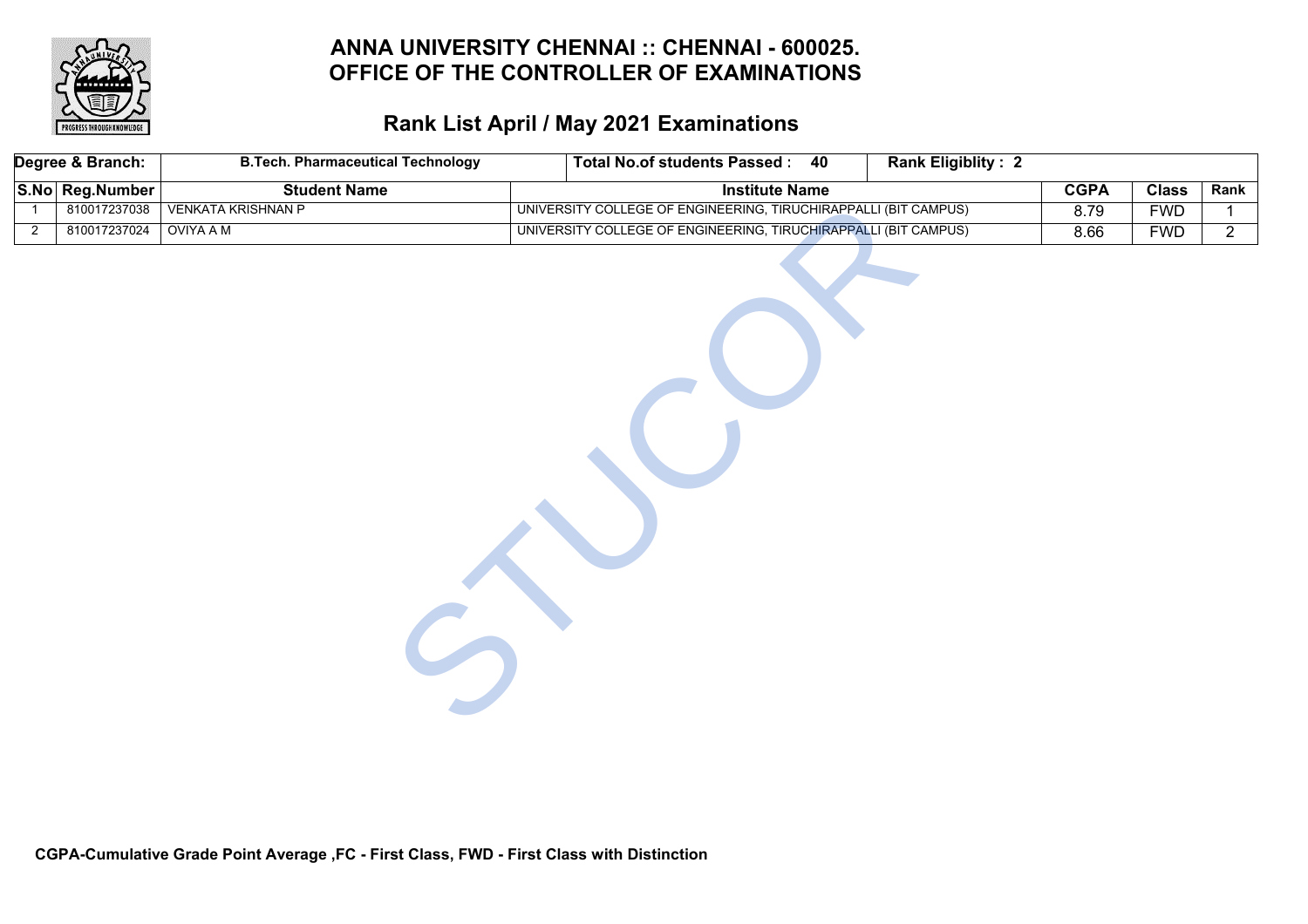

# **Rank List April / May 2021 Examinations**

|                | Degree & Branch: | <b>B.Tech. Petrochemical Technology</b> | <b>Rank Eligiblity: 5</b><br>Total No.of students Passed: 114   |             |                 |                |
|----------------|------------------|-----------------------------------------|-----------------------------------------------------------------|-------------|-----------------|----------------|
|                | S.No Reg.Number  | <b>Student Name</b>                     | <b>Institute Name</b>                                           | <b>CGPA</b> | <b>Class</b>    | Rank           |
| $\mathbf{1}$   | 810017239041     | <b>SETHURAMAN N</b>                     | UNIVERSITY COLLEGE OF ENGINEERING, TIRUCHIRAPPALLI (BIT CAMPUS) | 8.54        | <b>FWD</b>      |                |
| $\overline{2}$ | 810017239043     | <b>SRIRAMAN N</b>                       | UNIVERSITY COLLEGE OF ENGINEERING, TIRUCHIRAPPALLI (BIT CAMPUS) | 8.51        | <b>FWD</b>      | $\overline{2}$ |
| 3              | 810017239040     | <b>SANDHIYAT</b>                        | UNIVERSITY COLLEGE OF ENGINEERING, TIRUCHIRAPPALLI (BIT CAMPUS) | 8.43        | $\overline{FC}$ | 3              |
| $\overline{4}$ | 730717239035     | <b>KENZIE W</b>                         | EXCEL COLLEGE OF ENGINEERING AND TECHNOLOGY                     | 8.36        | FC              | 4              |
| 5              | 810017239002     | AGILAN K                                | UNIVERSITY COLLEGE OF ENGINEERING, TIRUCHIRAPPALLI (BIT CAMPUS) | 8.28        | FC              | 5              |
| 6              | 810017239301     | ATHINARAYANAN V                         | UNIVERSITY COLLEGE OF ENGINEERING, TIRUCHIRAPPALLI (BIT CAMPUS) | 8.28        | FC              | 5 <sup>5</sup> |
|                |                  |                                         |                                                                 |             |                 |                |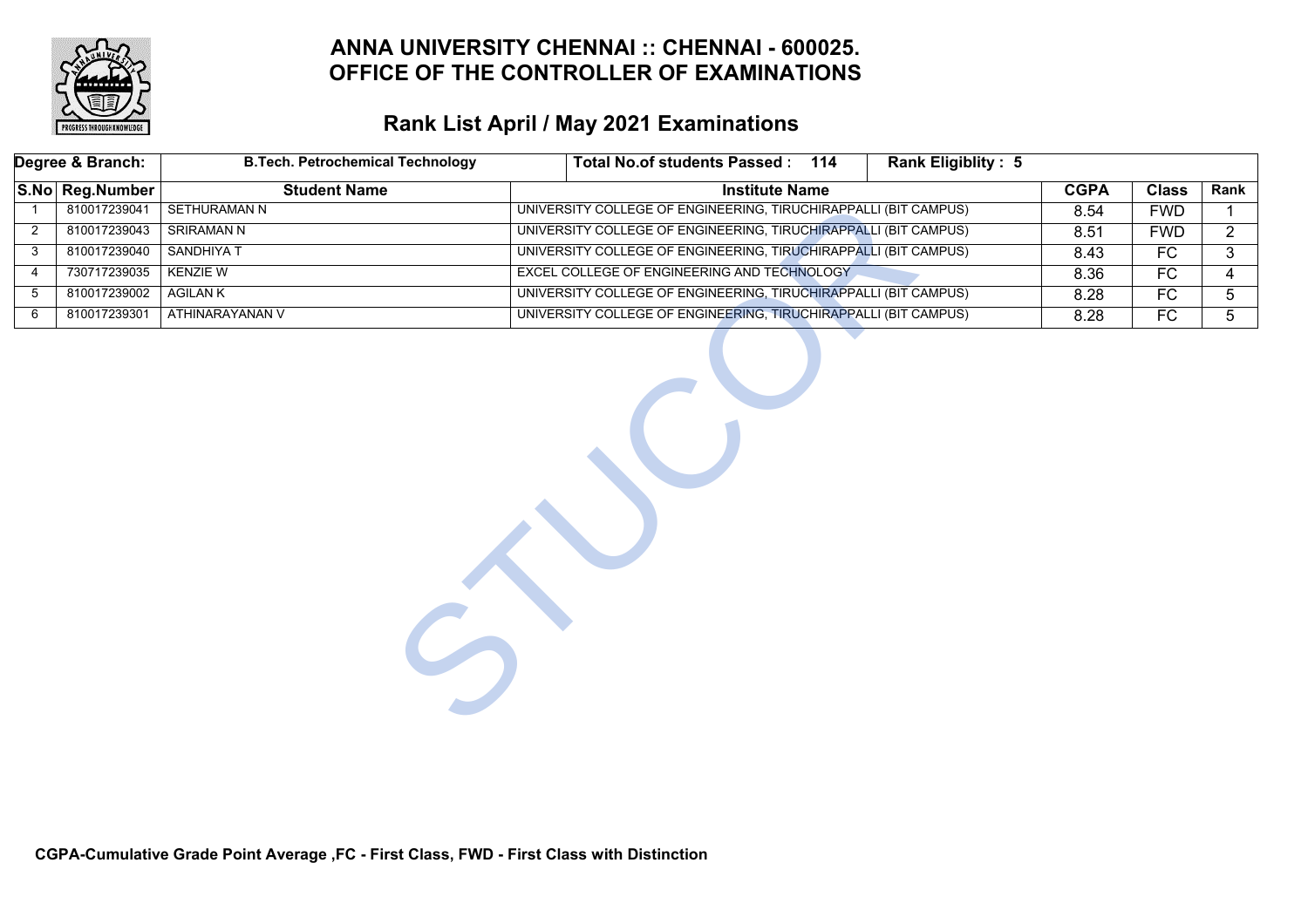

|                | Degree & Branch:           | B.Arch.                                  | <b>Rank Eligiblity: 28</b><br>Total No.of students Passed: 1964 |             |              |                 |
|----------------|----------------------------|------------------------------------------|-----------------------------------------------------------------|-------------|--------------|-----------------|
|                | S.No Reg.Number            | <b>Student Name</b>                      | <b>Institute Name</b>                                           | <b>CGPA</b> | <b>Class</b> | Rank            |
|                |                            | 311216251003 ABISHEK NARAYAN R S         | MARG INSTITUTE OF DESIGN & ARCHITECTURE SWARNABHOOMI(MIDAS)     | 9.27        | <b>FWD</b>   |                 |
| $\overline{2}$ | 311416251022 JAHNAVI NP    |                                          | MEENAKSHI COLLEGE OF ENGINEERING                                | 9.24        | <b>FWD</b>   | $\overline{2}$  |
| 3              | 821516251003 ARAVIND D     |                                          | PRIME COLLEGE OF ARCHITECTURE AND PLANNING                      | 9.10        | <b>FWD</b>   | $\mathbf{3}$    |
| 4              | 821516251015 DURGA U       |                                          | PRIME COLLEGE OF ARCHITECTURE AND PLANNING                      | 9.05        | <b>FWD</b>   | $\overline{4}$  |
| 5              | 311316251040 HARINI G R    |                                          | <b>MEASI ACADEMY OF ARCHITECTURE</b>                            | 8.96        | <b>FWD</b>   | $\overline{5}$  |
| 6              | 311316251112 RAGAPRIYA K   |                                          | MEASI ACADEMY OF ARCHITECTURE                                   | 8.91        | <b>FWD</b>   | 6               |
|                |                            | 311716251001 ABHINAYA CHRISTOBEL KENNEDY | MOHAMED SATHAK A.J. ACADEMY OF ARCHITECTURE                     | 8.91        | <b>FWD</b>   | $\overline{6}$  |
| 8              | 113716251038 MONICA M      |                                          | CHENNAI ACADEMY OF ARCHITECTURE AND DESIGN                      | 8.89        | <b>FWD</b>   | $\overline{7}$  |
|                |                            | 113716251057 SHRUTI BALASUBRAMANIAN      | CHENNAI ACADEMY OF ARCHITECTURE AND DESIGN                      | 8.88        | <b>FWD</b>   | 8               |
| 10             | 313116251011 KRITI J MEHTA |                                          | MISRIMAL NAVAJEE MUNOTH JAIN SCHOOL OF ARCHITECTURE             | 8.88        | <b>FWD</b>   | 8               |
| 11             |                            | 113716251010 DHIVYA MEENA S M            | CHENNAI ACADEMY OF ARCHITECTURE AND DESIGN                      | 8.87        | <b>FWD</b>   | $\overline{9}$  |
|                |                            | 12 311316251127 SANTHOSH NARAYANAN S     | <b>MEASI ACADEMY OF ARCHITECTURE</b>                            | 8.87        | <b>FWD</b>   | 9               |
| 13             | 113716251018 JAWILSA J     |                                          | CHENNAI ACADEMY OF ARCHITECTURE AND DESIGN                      | 8.86        | <b>FWD</b>   | $\overline{10}$ |
| 14             |                            | 313116251012 KRUTI J MEHTA               | MISRIMAL NAVAJEE MUNOTH JAIN SCHOOL OF ARCHITECTURE             | 8.86        | <b>FWD</b>   | $\overline{10}$ |
| 15             | 113516251039 YAAMINI R     |                                          | RVS PADMAVATHY SCHOOL OF ARCHITECTURE                           | 8.84        | <b>FWD</b>   | $\overline{11}$ |
| 16             | 311416251030 LOHITH RAJ V  |                                          | MEENAKSHI COLLEGE OF ENGINEERING                                | 8.84        | <b>FWD</b>   | $\overline{11}$ |
| 17             | 821516251004 ARAVINDH R    |                                          | PRIME COLLEGE OF ARCHITECTURE AND PLANNING                      | 8.84        | <b>FWD</b>   | $\overline{11}$ |
| 18             | 110216251060 RISHI B RAJAN |                                          | AALIM MUHAMMED SALEGH ACADEMY OF ARCHITECTURE                   | 8.83        | <b>FWD</b>   | $\overline{12}$ |
| 19             | 113716251032 KIRTHI M      |                                          | CHENNAI ACADEMY OF ARCHITECTURE AND DESIGN                      | 8.83        | <b>FWD</b>   | $\overline{12}$ |
| <b>20</b>      | 211816251006 ANUSHREE S    |                                          | RAJALAKSHMI SCHOOL OF ARCHITECTURE                              | 8.79        | <b>FWD</b>   | $\overline{13}$ |
| 21             |                            | 311216251016 ATHIRA M NAIR               | MARG INSTITUTE OF DESIGN & ARCHITECTURE SWARNABHOOMI(MIDAS)     | 8.79        | <b>FWD</b>   | $\overline{13}$ |
| 22             | 311416251037 MONISHA B     |                                          | MEENAKSHI COLLEGE OF ENGINEERING                                | 8.79        | <b>FWD</b>   | $\overline{13}$ |
| 23             | 311716251082 SHRUTHI M     |                                          | MOHAMED SATHAK A.J. ACADEMY OF ARCHITECTURE                     | 8.79        | <b>FWD</b>   | $\overline{13}$ |
| 24             | 311316251005 ADITI C JAIN  |                                          | <b>MEASI ACADEMY OF ARCHITECTURE</b>                            | 8.77        | <b>FWD</b>   | $\overline{14}$ |
|                |                            | 25 311416251062 SRI MANIKANDAN B         | MEENAKSHI COLLEGE OF ENGINEERING                                | 8.77        | <b>FWD</b>   | $\overline{14}$ |